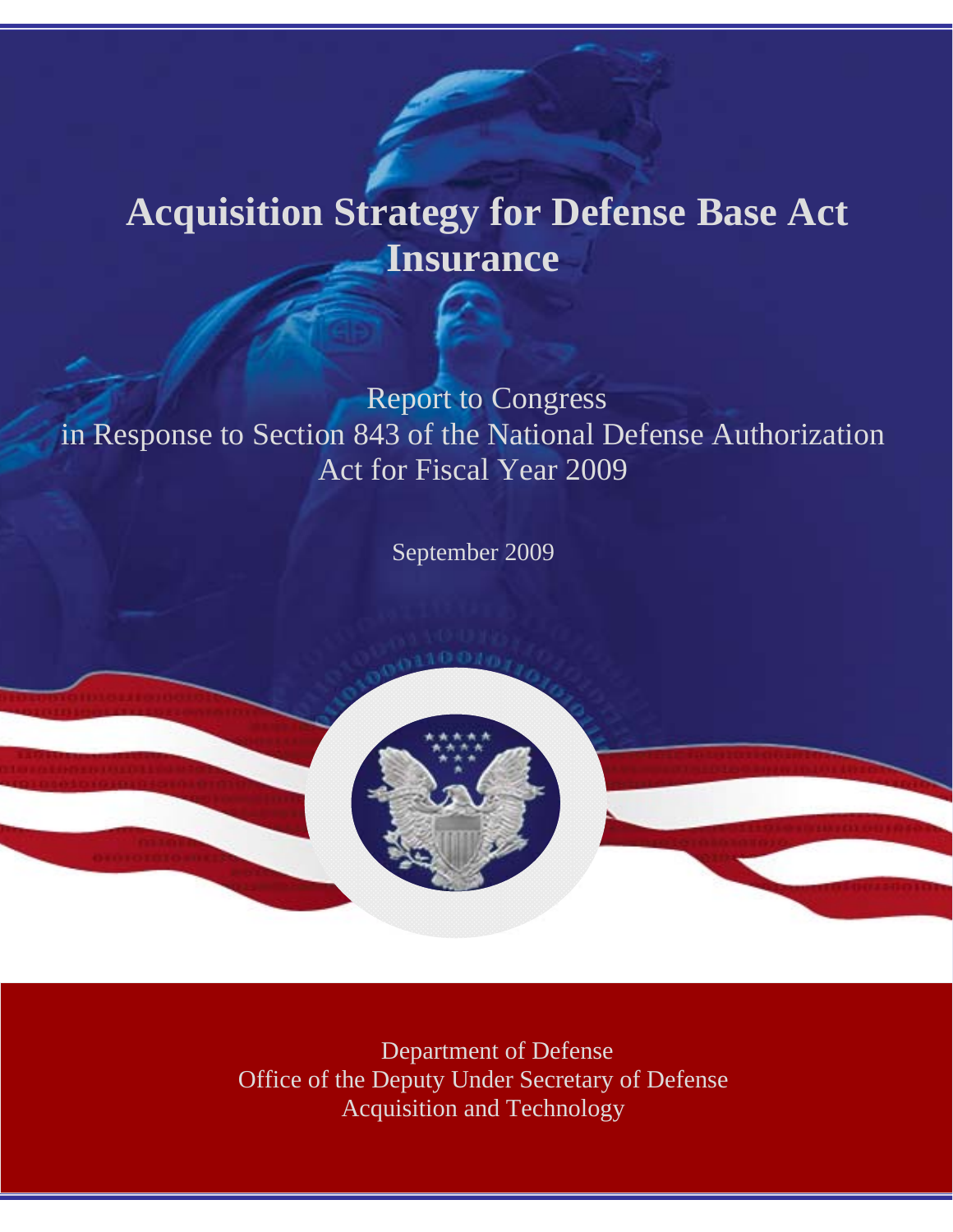### **Executive Summary**

The Defense Base Act (DBA) (42 U.S.C. 1651 et seq.) provides workers compensation type insurance coverage for contractor employees performing under government contracts outside the United States. It is intended to be a counterpart to domestic workers compensation coverage and, as such, is the sole recourse for workers who suffer on-the-job injuries or death while engaged in work in foreign locations under government prime contracts and subcontracts. Under a companion law, the War Hazard Compensation Act (WHCA) (42 U.S.C. 1701 et seq.), the government essentially self-insures for those instances in which an injury to or death of a DBAcovered worker arises from a war risk hazard. Both the DBA and WHCA programs are overseen and administered by the Department of Labor (DOL).

With the significant and unprecedented buildup of contractors providing support to deployed military forces involved in both Operation Enduring Freedom and Operation Iraqi Freedom, the market for DBA insurance grew significantly. From a somewhat small and insignificant part of the casualty insurance business line—government-wide DBA premiums paid to the top four DBA insurance carriers totaled \$18 million in 2002—it grew over twentyfold to a major market segment covering almost 200,000 prime and subcontractor employees and generating annual government-wide premiums of more than \$400 million. Although DOL approved a significant number of insurers to offer DBA coverage, the current market is dominated by three major carriers, with one of them having about three-quarters of the total market.

The cost for DBA insurance—if allocable and reasonable—is a reimbursable cost under government contracts. Concerns have been expressed about the premium rates being charged for DBA coverage, the level of minimum premiums being quoted, and the availability of DBA coverage for new or small businesses. Consequently, to explore a possible alternative means of acquiring DBA insurance, the Department established a pilot program under the U.S. Army Corps of Engineers (USACE). The Department modeled the pilot program largely on a program used for several years by the Department of State (DOS), under which a single insurance provider was competitively selected and a set of predetermined premium rates was agreed to with no minimum premiums charged. The pilot program was originally intended to cover only USACE-awarded contracts, but in October 2008, contracts awarded by the Joint Contracting Command–Iraq/Afghanistan (JCC-IA) were folded into the USACE single-provider program due to difficulties experienced by the JCC-IA contractors with obtaining DBA coverage and due to the high minimum premiums for some contractors.

In May 2008, the House Committee on Government Oversight and Reform held hearings on the financial aspects of the current DBA program. In preparation for those hearings, the Committee staff asked for and received detailed financial information from the top four DBA insurers. That information appeared to indicate an unusually high level of underwriting gains by those insurers and implied that the single-provider programs of DOS and the U.S. Agency for International Development (USAID) offered a more affordable approach to acquiring DBA coverage. At that time, the Department's own pilot program had not yet been fully evaluated for efficacy and cost-effectiveness. Partly as a result of those hearings, the National Defense Authorization Act for Fiscal Year 2009 (Public Law 110-417) included a requirement (in Section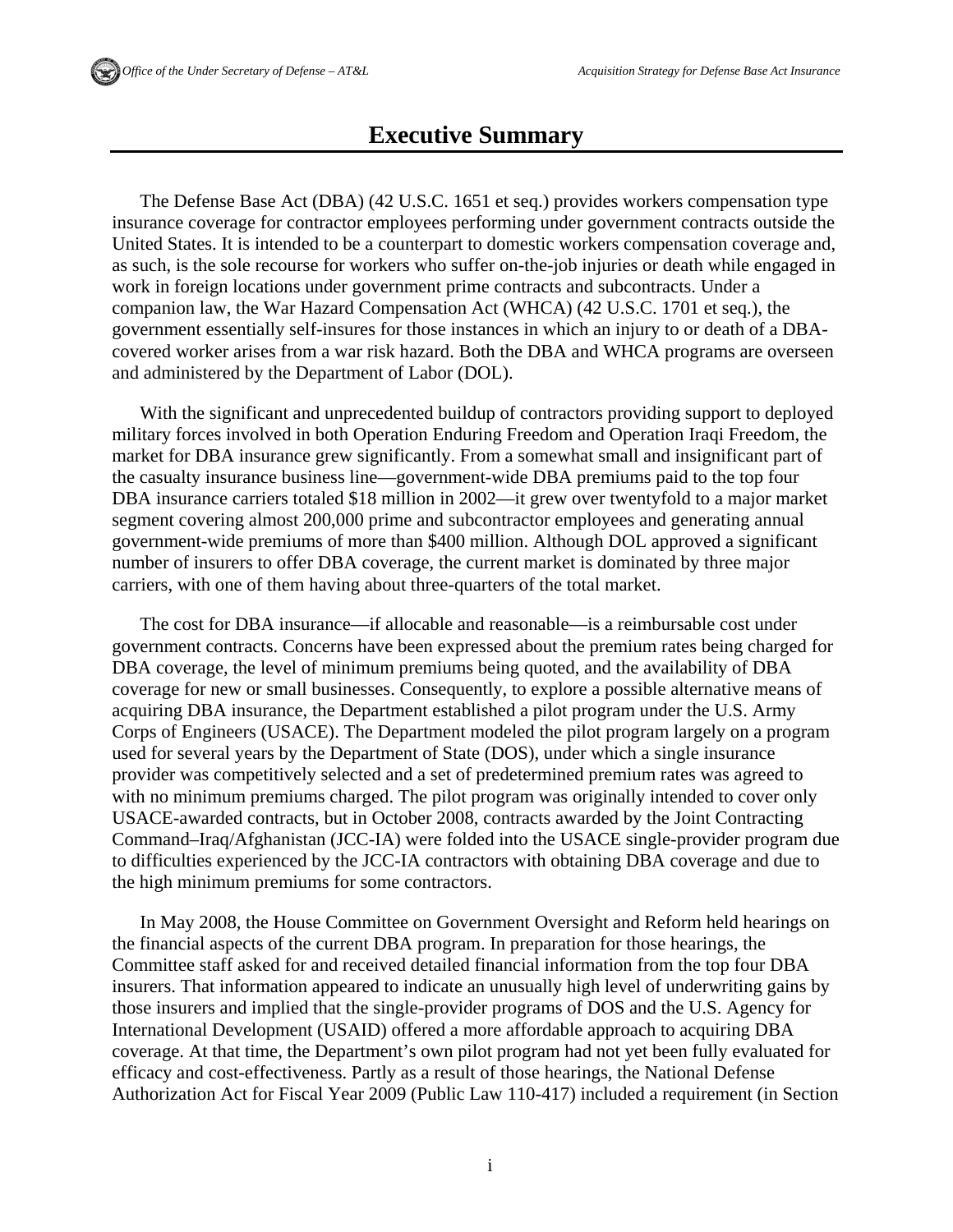843) that the Secretary adopt an acquisition strategy for DBA insurance that minimizes the cost of such insurance for both the Department and its contractors. It also required the Department to submit a report to Congress, within 270 days of the law's enactment, on the acquisition strategy adopted.

In response to that direction, the Department undertook an extensive market research effort to gather information from both industry (for example, brokers, insurers, and defense contractors) and government (including DOL, DOS, USAID, and organizations that have made self-insurance arrangements for workers compensation in other circumstances). That effort also included obtaining data on DBA insurance costs, premium rates, and related information from contracting organizations throughout the Department. This entire effort was conducted without any bias and without any preconceptions as to the most beneficial strategy for the Department to use for the acquisition of DBA insurance coverage.

At the outset, the Department posited an initial set of eight alternatives and published a request for input from industry with respect to those alternatives; the Department also sought the views of key stakeholders concerning factors that influence the cost and availability of DBA insurance. In addition, through the published request and face-to-face interviews, the Department sought financial data from the largest DBA insurers similar to the data that had been provided to the Congress in early 2008. Notably, none of the DBA carriers provided any such data to the Department.

In response to its internal data call, the Department received specific premium rate and premium amount information on 229 prime contracts involving 375 prime and subcontractors. This information showed total premiums of \$282 million for the open-market DBA program. In addition, information on the USACE single-provider program added a premium amount of approximately \$45 million. Together, the premiums reviewed totaled more than \$325 million. This premium information showed that the weighted average rates in the open market were significantly lower than those in the single-provider program for all locations worldwide, for the Iraq and Afghanistan theaters specifically, and for all other locations. The single-provider rates were 51 percent higher for contractors in Iraq and Afghanistan and a striking 90 percent higher for those in all other locations. Clearly, although the single-provider program served a positive purpose in making DBA insurance available, without any minimum premiums, to all those seeking coverage, the program has not provided the expected cost savings.

Considering the large scale of its comparison of single-provider premium rates with openmarket rates, the Department believes it is fair to conclude that an open market for DBA insurance is preferable. This does not mean, however, that the open-market approach cannot be improved. This report contains several recommendations for such improvements that should ensure access to DBA insurance for all parties seeking it and should lower, if not eliminate the use of minimum premiums. This report also provides some additional information that could potentially improve competition within that market.

One of the additional findings from this market research, alternative analysis, and strategy development effort is the potential for significant savings from a government self-insurance approach to DBA coverage. From analyses of the data provided to the congressional Committee by the largest DBA carriers, as well as data from other sources, it appears that the DBA insurers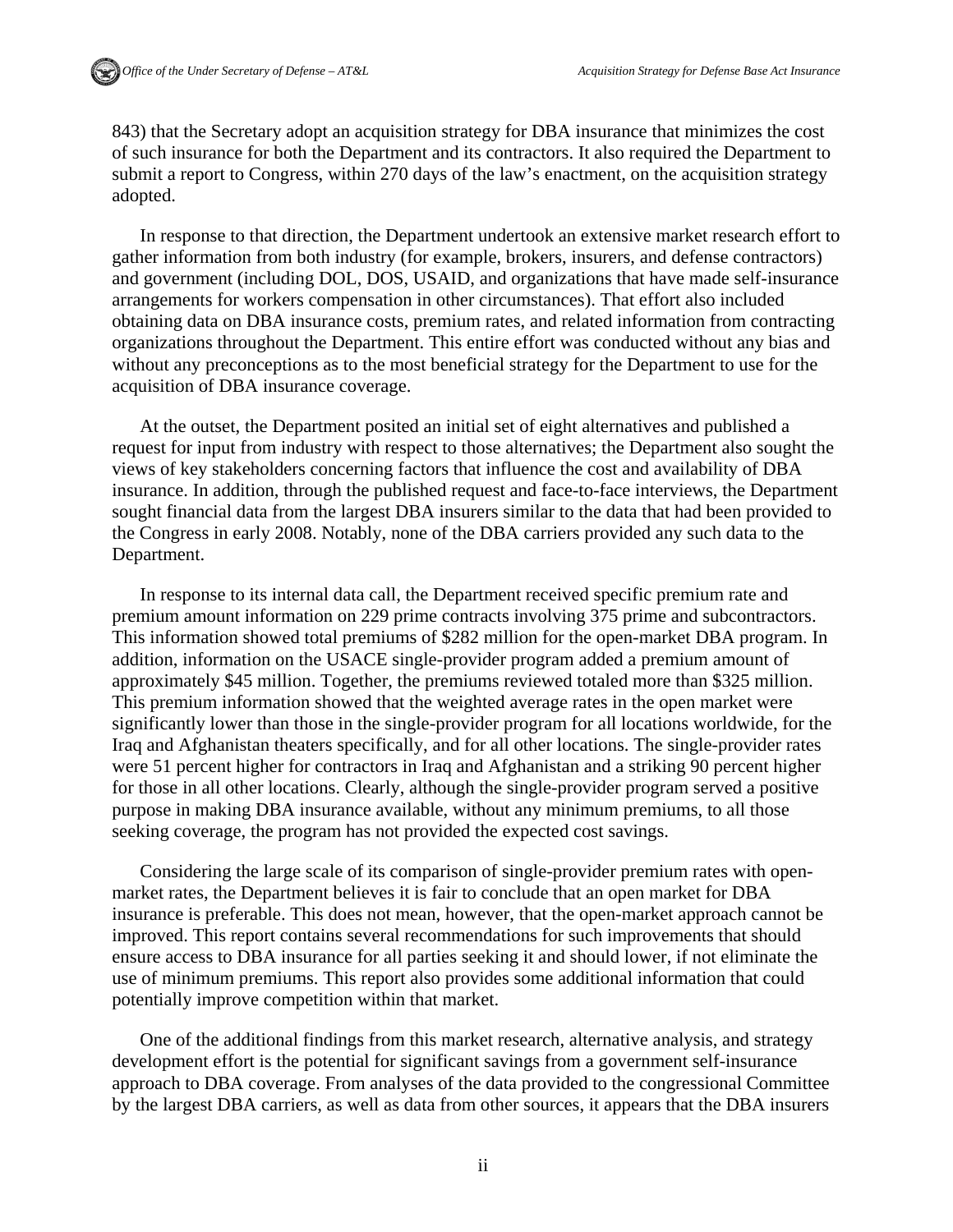may be achieving significant underwriting gains on this line of business. Insurance carriers' expense structures also include some significant costs (broker commissions, underwriting, sales and marketing, and so on) that could be entirely avoided under a government self-insurance approach.

In addition to recommending an open-market approach (with improvements), the Department is also considering the pursuit of legislative authority to allow self-insurance for DBA coverage government-wide (that is, all agencies whose contractors and subcontractors may require such coverage) and, if such a program is adopted, the use of private-sector third-party administrators. Because neither the Department nor DOL has the statutory authority to undertake a selfinsurance initiative for DBA coverage, the Department will continue to work with DOL to determine the best way to proceed with a government self-insurance approach, particularly implementation and administration of the program, and to estimate the initial DOL start-up and program maintenance costs associated with a self-insurance alternative. However, it is unlikely that a well-developed plan, including estimates of resource requirements and a legislative proposal, could be fully implemented within the time frame specified in Section 843. The Department would like to continue working with DOL to develop a self-insurance approach, because it would also effectively eliminate the need to distinguish between DBA coverage and WHCA reimbursement and would virtually ensure that no prime or subcontractor employee would risk not having workers compensation coverage.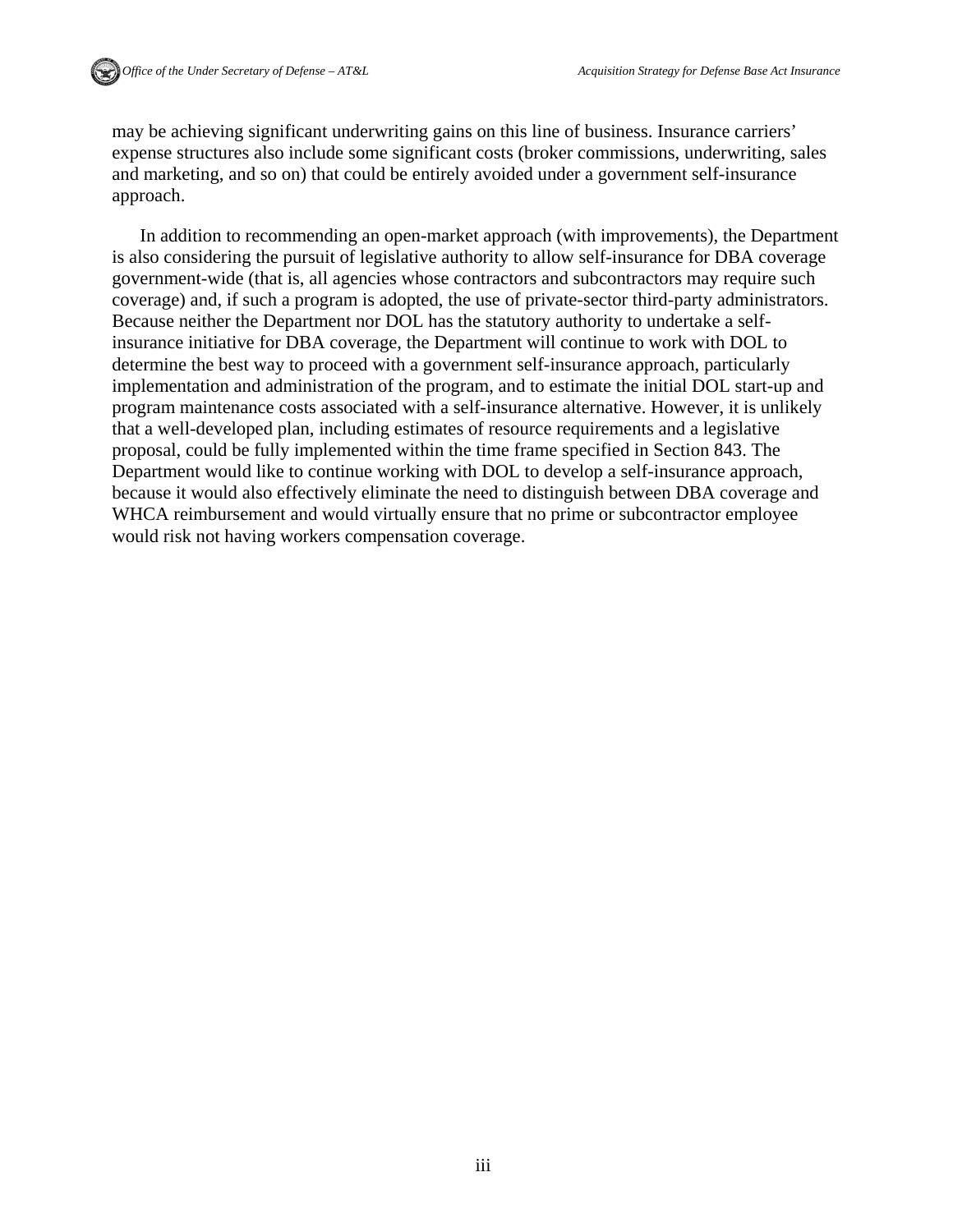### **Contents**

| A.              |                                                                              |  |
|-----------------|------------------------------------------------------------------------------|--|
| <b>B.</b>       |                                                                              |  |
| C.              |                                                                              |  |
| D.              |                                                                              |  |
| E.              |                                                                              |  |
|                 |                                                                              |  |
| A.              |                                                                              |  |
| <b>B.</b>       |                                                                              |  |
| $\mathcal{C}$ . |                                                                              |  |
| D.              |                                                                              |  |
|                 |                                                                              |  |
| A.              |                                                                              |  |
| <b>B.</b>       |                                                                              |  |
| C.              |                                                                              |  |
|                 |                                                                              |  |
| A.              |                                                                              |  |
|                 | 1.                                                                           |  |
|                 | 2.                                                                           |  |
|                 | 3. No Change (Open Market, Including Fixed and Retrospective Plans) 19       |  |
|                 |                                                                              |  |
|                 | 6.                                                                           |  |
|                 | Prequalification of DOD-Approved DBA Carriers and Brokers or Agents 21<br>7. |  |
|                 | 8.                                                                           |  |
| <b>B.</b>       |                                                                              |  |
|                 | $\mathcal{I}$ .                                                              |  |
|                 | 2.                                                                           |  |
|                 | 3.                                                                           |  |
|                 | 4.                                                                           |  |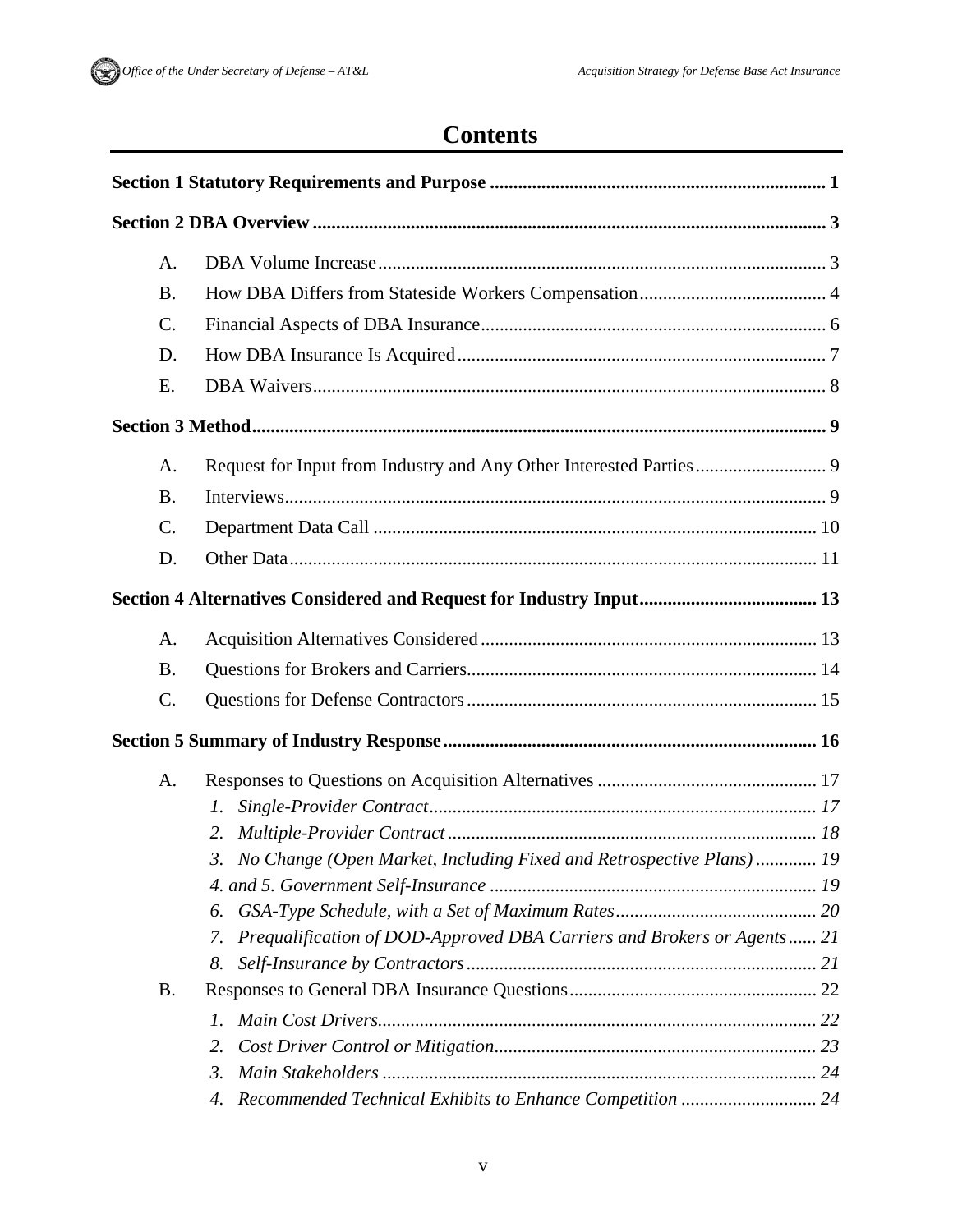

|                 | Recommended Changes to Current Open-Market Approach<br>6.                   |  |
|-----------------|-----------------------------------------------------------------------------|--|
|                 |                                                                             |  |
| C.              |                                                                             |  |
| D.              |                                                                             |  |
|                 |                                                                             |  |
| A.              |                                                                             |  |
|                 |                                                                             |  |
|                 | 2.                                                                          |  |
|                 | 3.                                                                          |  |
|                 | 4.                                                                          |  |
|                 | 5.                                                                          |  |
| <b>B.</b>       |                                                                             |  |
|                 | $\mathcal{I}$ .                                                             |  |
|                 | Comparison of Open-Market DBA Rates Paid in War and Non-War Zones  34<br>2. |  |
|                 | Comparison of Open-Market and Single-Provider DBA Rates Paid<br>3.          |  |
|                 | Comparison of Open-Market and Single-Provider Rates Paid in<br>4.           |  |
| $C$ .           |                                                                             |  |
|                 |                                                                             |  |
| A.              |                                                                             |  |
|                 |                                                                             |  |
|                 | 2.                                                                          |  |
|                 |                                                                             |  |
|                 | 4. Alternative D-Government Self-Insurance with Third-Party                 |  |
| <b>B</b> .      |                                                                             |  |
| $\mathcal{C}$ . |                                                                             |  |
| D.              |                                                                             |  |
|                 | I.                                                                          |  |
|                 | 2.                                                                          |  |
|                 | Provide for a Correlation of Premiums Paid to Claims Incurred 47<br>3.      |  |
|                 | 4.                                                                          |  |
|                 | 5.                                                                          |  |
|                 | 6.                                                                          |  |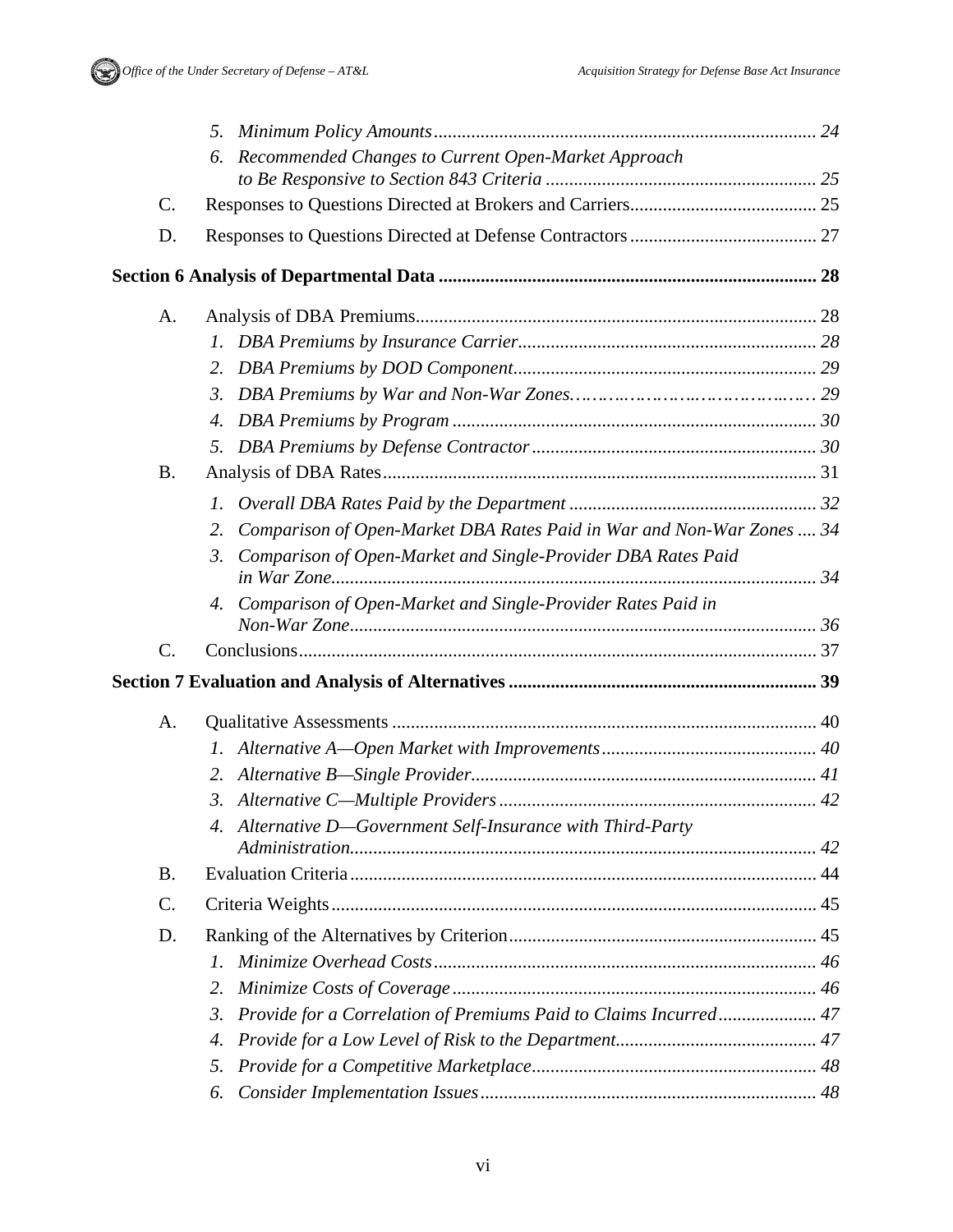Office of the Under Secretary of Defense – AT&L Acquisition Strategy for Defense Base Act Insurance

| Ε.        |                                                                           |  |
|-----------|---------------------------------------------------------------------------|--|
| F.        | Quantification of Savings for the Highest-Ranked Alternatives  49         |  |
|           |                                                                           |  |
| A.        |                                                                           |  |
| <b>B.</b> |                                                                           |  |
|           |                                                                           |  |
|           | 2.                                                                        |  |
|           | 3. Provide Separate Pricing for Coverage Other than DBA Insurance  56     |  |
|           |                                                                           |  |
|           |                                                                           |  |
|           |                                                                           |  |
| A.        |                                                                           |  |
| <b>B.</b> |                                                                           |  |
|           |                                                                           |  |
|           | Appendix B Defense Base Act (DBA) Insurance Acquisition Strategy for DOD: |  |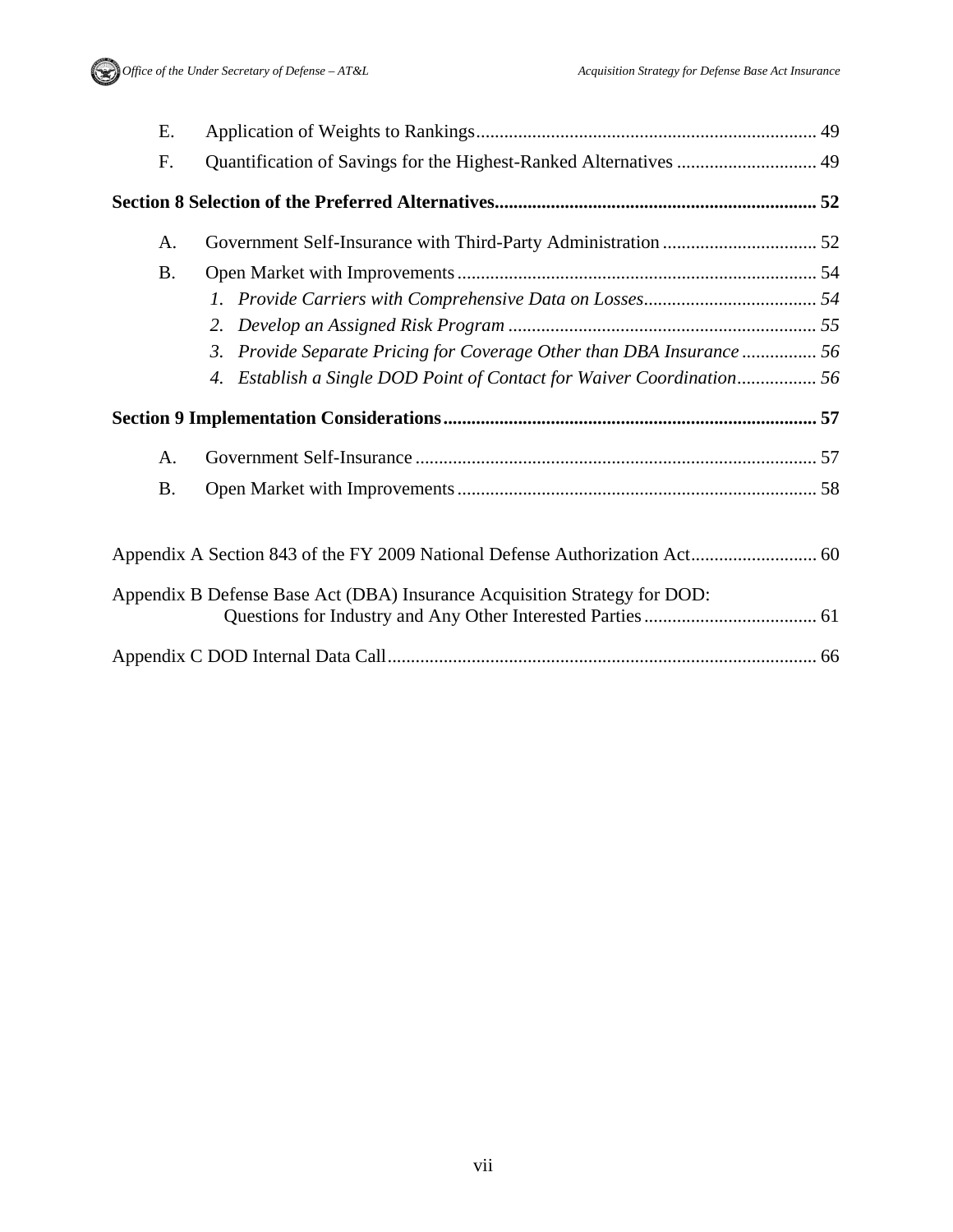### **Tables**

| Table 4. Example Comparison of Average to Weighted Average Premium 32                |
|--------------------------------------------------------------------------------------|
|                                                                                      |
| Table 6. Department's Delineation of Attributes of Congressional Criteria  44        |
|                                                                                      |
|                                                                                      |
|                                                                                      |
|                                                                                      |
|                                                                                      |
|                                                                                      |
|                                                                                      |
|                                                                                      |
| Table 15. Potential Sources of Savings Associated with Self-Insurance Alternative 50 |
| Table 16. Ranges of Potential Savings at Selected Total Annual Premium Levels  50    |
|                                                                                      |
|                                                                                      |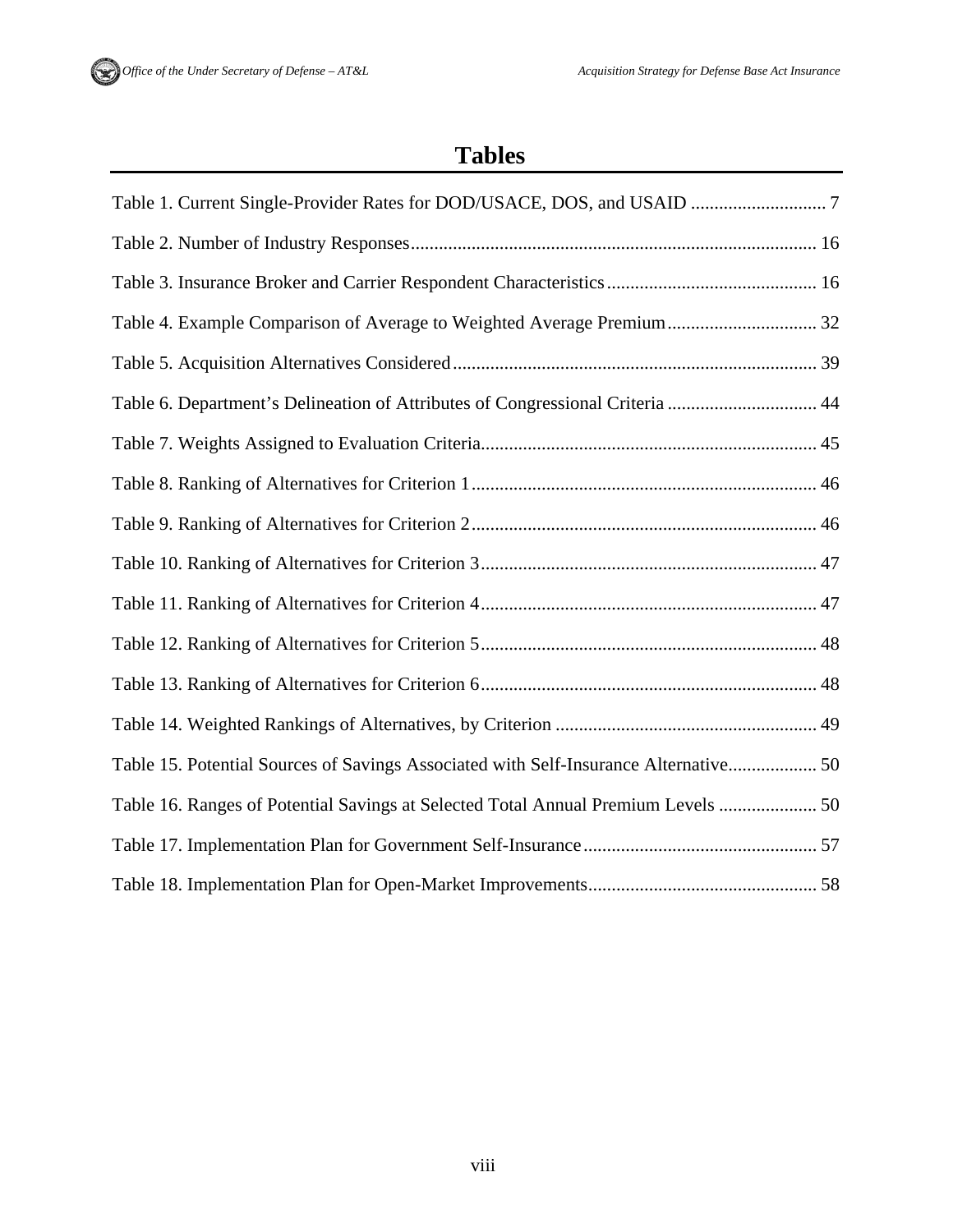# **Figures**

| Figure 6. Comparison of Open-Market and USACE Single-Provider Rates-            |
|---------------------------------------------------------------------------------|
|                                                                                 |
| Figure 8. Distribution of USACE Single-Provider DBA Rates—All Locations 33      |
| Figure 9. Comparison of Open-Market DBA Rates—War Zone and Non-War Zone  34     |
| Figure 10. Comparison of Open-Market and Single-Provider DBA Rates—War Zone  34 |
|                                                                                 |
|                                                                                 |
| Figure 13. Comparison of Open-Market and Single-Provider DBA Rates-             |
|                                                                                 |
| Figure 15. Distribution of USACE Single-Provider DBA Rates—Non-War Zone  37     |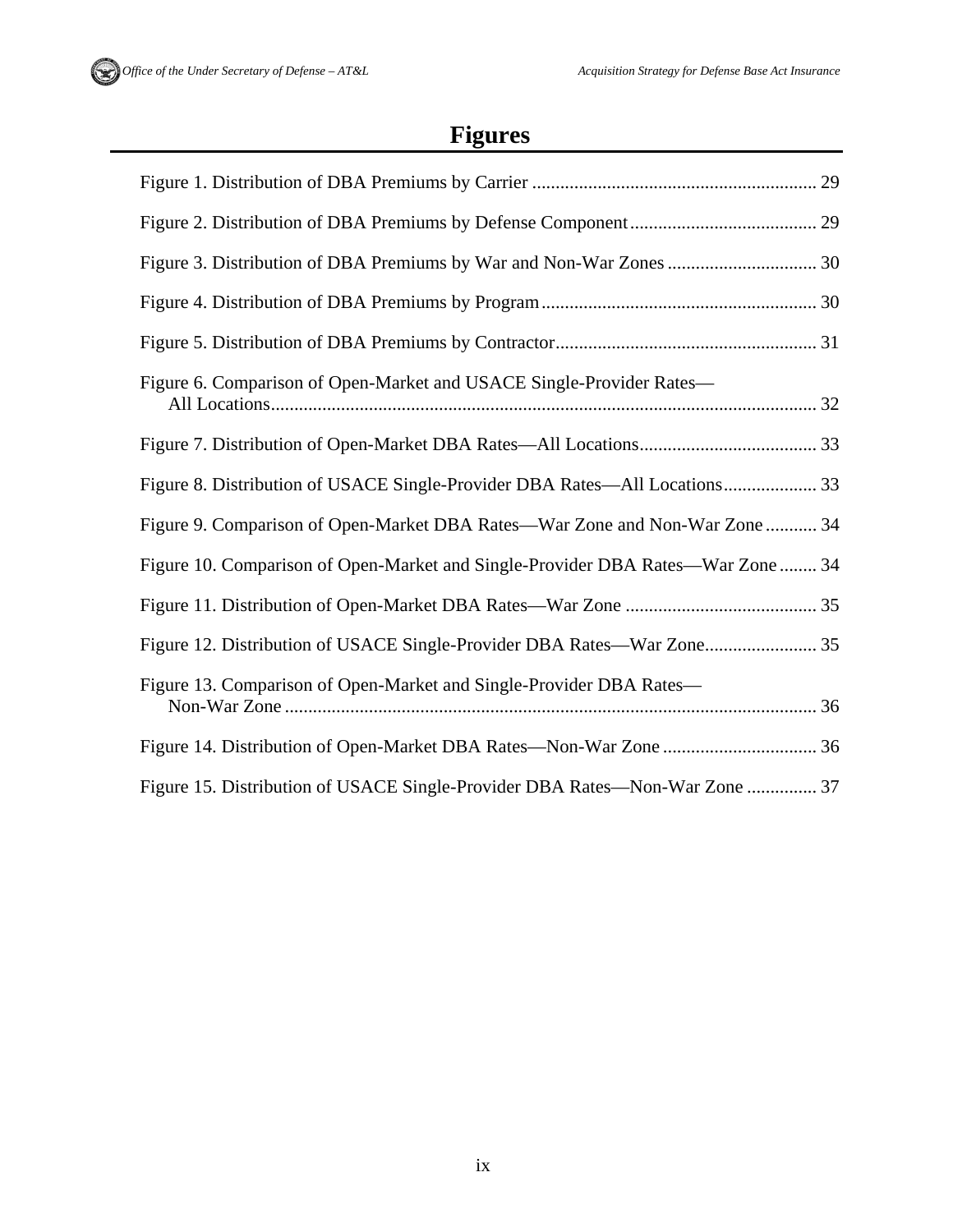# **Abbreviations**

| <b>AIG</b>    | American International Group, Inc.             |
|---------------|------------------------------------------------|
| $APS-3$       | <b>Army Prepositioned Stock</b>                |
| <b>CNA</b>    | <b>Continental Casualty Company</b>            |
| <b>DBA</b>    | Defense Base Act                               |
| <b>DOD</b>    | Department of Defense                          |
| <b>DOE</b>    | Department of Energy                           |
| <b>DOL</b>    | Department of Labor                            |
| <b>DOS</b>    | Department of State                            |
| <b>FECA</b>   | <b>Federal Employees Compensation Act</b>      |
| <b>FY</b>     | <b>Fiscal Year</b>                             |
| GAO           | Government Accountability Office               |
| <b>GSA</b>    | <b>General Services Administration</b>         |
| <b>JCC-IA</b> | Joint Contracting Command–Iraq/Afghanistan     |
| <b>LHWCA</b>  | Longshore and Harbor Workers' Compensation Act |
| <b>LOGCAP</b> | <b>Logistics Civil Augmentation Program</b>    |
| <b>MRAP</b>   | Mine Resistant Ambush Protected                |
| <b>NCCI</b>   | National Council on Compensation Insurance     |
| <b>NDAA</b>   | <b>National Defense Authorization Act</b>      |
| <b>USACE</b>  | U.S. Army Corps of Engineers                   |
| <b>USAID</b>  | U.S. Agency for International Development      |
| <b>WHCA</b>   | War Hazard Compensation Act                    |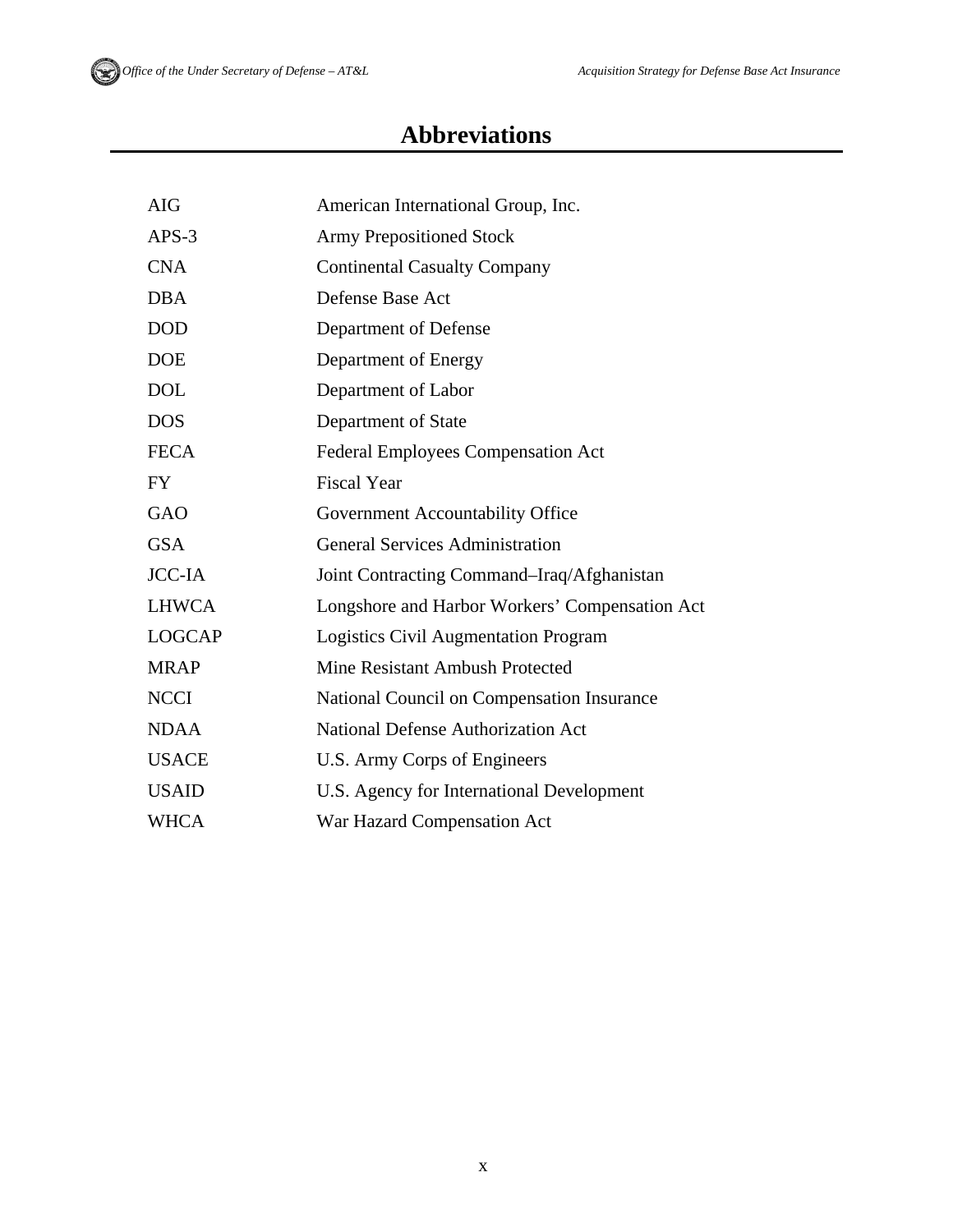### **Section 1 Statutory Requirements and Purpose**

The Defense Base Act (DBA) (42 U.S.C. 1651 et seq.) provides workers compensation type insurance coverage for contractor employees performing under government contracts outside the United States. The House Committee on Oversight and Government Reform obtained data from the major DBA insurers and held a hearing on May 15, 2008. At the hearing, representatives of the Department of Defense (DOD), as well as the Department of Labor (DOL) and Government Accountability Office (GAO), testified. As a result of the hearing and analysis of the data provided to the Committee by the largest DBA insurers, questions remained about the seemingly high cost of the DBA premiums being paid by DOD's contractors and the potential savings that the Department could realize by adopting an alternative acquisition strategy for DBA insurance. Because of those questions and similar concerns, Congress, in Section  $843<sup>1</sup>$  of the National Defense Authorization Act (NDAA) for Fiscal Year 2009 (Public Law 110-417), directed the Department to develop an acquisition strategy for DBA insurance and to report on the acquisition strategy adopted.

Paragraph (a) of Section 843 establishes the overarching goal of the strategy to be adopted: minimize the cost of DBA insurance both to DOD and to defense contractors subject to the act.

Paragraph (b) of Section 843 specifies five criteria to be considered when selecting an acquisition strategy:

- Minimize overhead costs associated with obtaining such insurance, such as direct and indirect costs for contract management and contract administration
- Minimize costs for coverage of such insurance consistent with realistic assumptions regarding the likelihood of incurred claims by contractors of the Department
- Provide for a correlation of premiums paid in relation to claims incurred that is modeled on best practices in government and industry for similar kinds of insurance
- Provide for a low level of risk to the Department
- Provide for a competitive marketplace for insurance required by the DBA to the maximum extent practicable.

Paragraph (c) of Section 843 requires consideration of one specific acquisition alternative: enter into a single DBA insurance contract. Otherwise, Section 843 does not circumscribe or limit the potential acquisition strategy options that the Secretary of Defense could consider.

Paragraph (d) of Section 843 requires a report from the Secretary, within 270 days of enactment, that discusses each of the alternatives considered in terms of the specified criteria and the extent to which each addresses those criteria. It also requires the report to include a plan to implement the selected acquisition strategy within 18 months of the law's enactment—that is,

 $\overline{\phantom{a}}$ <sup>1</sup> Appendix A contains Section 843 of the NDAA, which was signed into law on October 14, 2008.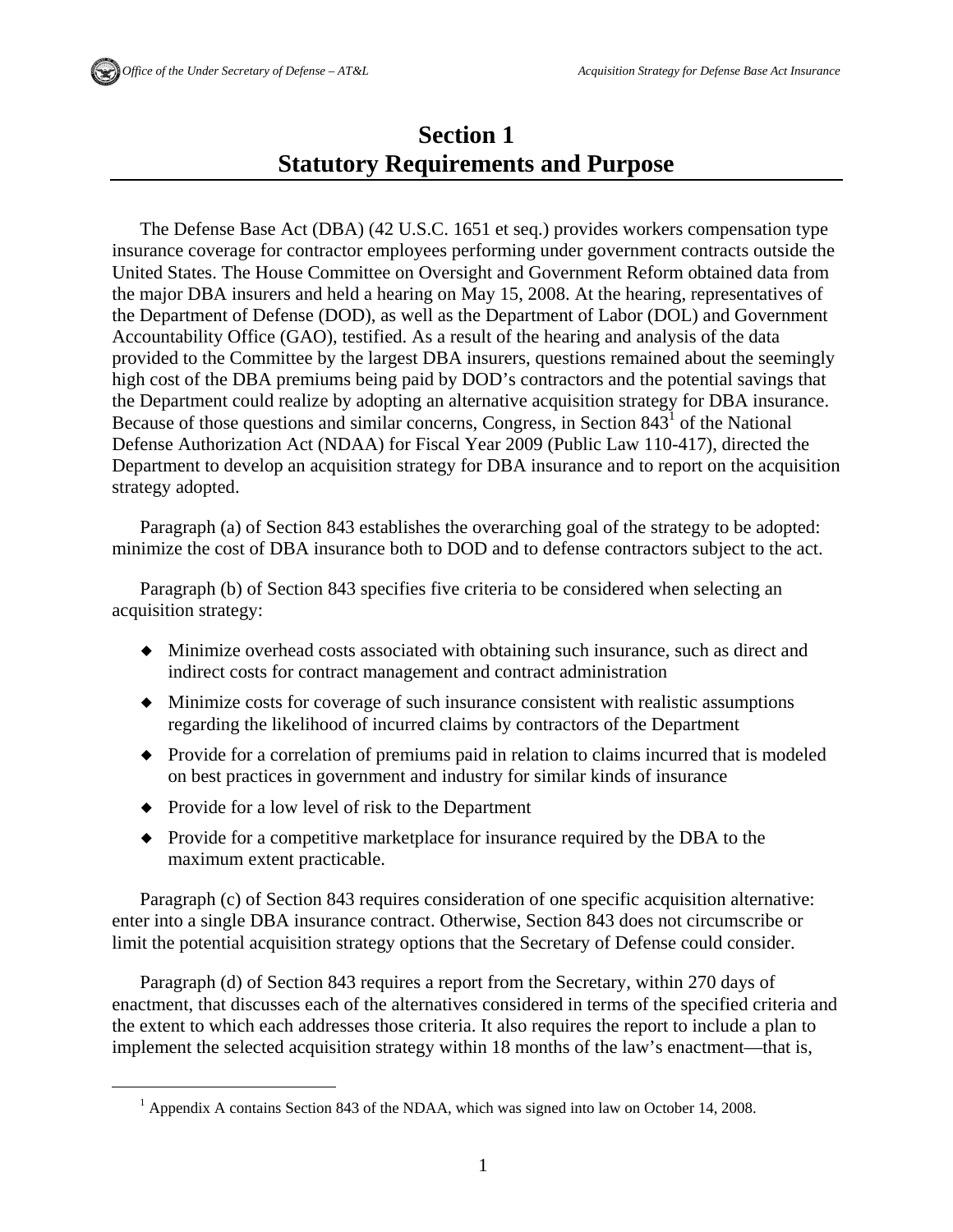within 9 months after the report's required submission date. Lastly, the law requires that the Department review its DBA acquisition strategy, in terms of the criteria above, not less often than every 3 years.

This report constitutes the Department's response to Section 843's requirements:

- Section 2 provides an overview of DBA insurance, including a comparison of its attributes to those of stateside workers compensation.
- Section 3 describes the sources of data and information that the Department used to develop alternative acquisition strategies and describes the activities undertaken by the Department to respond to the congressional mandate.
- Section 4 describes the characteristics of the specific alternative strategies considered and the input sought from industry.
- $\bullet$  Section 5 summarizes the responses received from industry.
- Section 6 summarizes data obtained from the Department's contracting activities about the DBA premiums being paid by contractors.
- Section 7 provides a qualitative evaluation of the alternative strategies considered by the Department as well as an analysis of those alternatives in terms of how well they satisfy the five criteria specified in the law.
- Section 8 integrates the data and information gathered from the market research and the results of the qualitative evaluations. It then recommends two strategies for acquiring DBA insurance.
- Section 9 discusses the actions required by all stakeholders to implement the preferred alternatives and proposes a timeline for such implementation.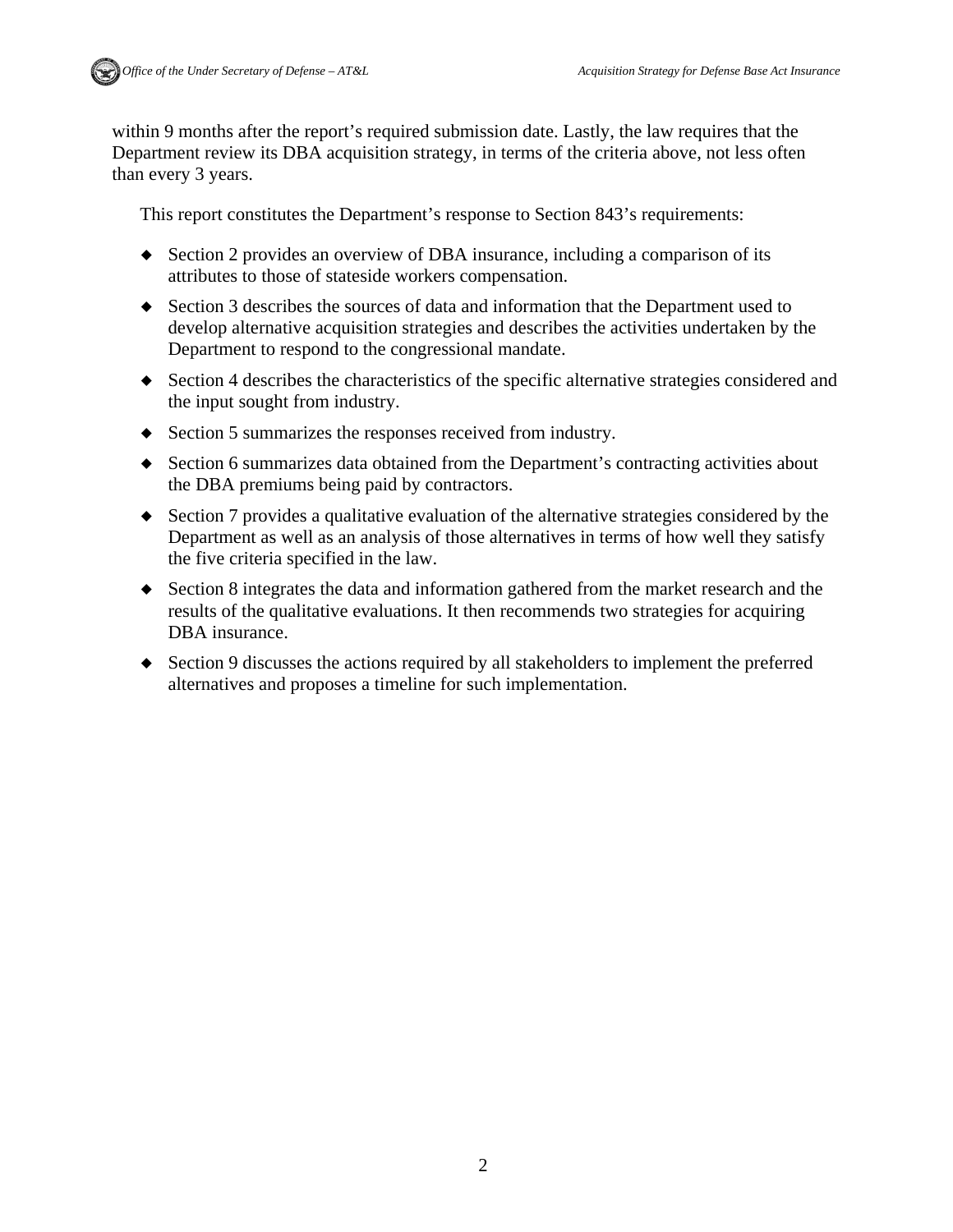### **Section 2 DBA Overview**

The Defense Base Act was enacted in 1941 to provide workers compensation insurance coverage for contractors working on military bases overseas. It was subsequently amended to provide coverage for contractor employees working in support of U.S. government activities in a variety of settings—not just on military bases. The DBA was intended to be a direct counterpart to domestic workers compensation insurance programs; it provides coverage for injuries or deaths arising in the course of employment and is to be the sole, no-fault recourse for covered employees.

However, DBA insurance does not and was never intended to provide coverage for injuries or death arising from a war hazard. The federal government, pursuant to the War Hazard Compensation Act of 1942 (WHCA), self-insures for claims arising from those hazards and pays for them out of the Federal Employees Compensation Act (FECA) fund. When an injury to or death of a DBA-covered contractor employee occurs as a result of a war hazard, the DBA insurer handles the claim until it is "relatively fixed," at which time the insurer can file a request to DOL for reimbursement under the WHCA.

Both the DBA and WHCA programs are overseen and administered by DOL. Under the DBA program, DOL prequalifies insurers that may offer that type of insurance coverage, acts as a facilitator to resolve disputes between insurance carriers and claimants, and offers an administrative appeal process (utilizing administrative law judges) for the resolution of disputes that are not settled in the facilitated process.

#### **A. DBA Volume Increase**

Until the significant increase in military operations in Afghanistan and Iraq, and the concurrent increase in the use of contractors to provide logistical support to those operations, the DBA insurance market was a rather small and specialized subset of the casualty insurance marketplace. For example, in 2002, total premiums paid to the four largest DBA insurance providers amounted to less than \$20 million.<sup>2</sup> In comparison, total government-wide premiums in 2007 for those same carriers exceeded \$440 million—a twentyfold increase. Similarly, no more than a few hundred DBA claims were filed in 2002, while in 2007, the number of claims increased to more than  $10,000$ <sup>3</sup>

 $\overline{\qquad \qquad }$  $2$  Based on information provided to the House Committee on Oversight and Government Reform in a May 15, 2008, Memorandum from the Majority Staff, total DBA premiums received by the four largest DBA insurance providers from 2002 through 2007 were as follows: \$18,078,902 (2002); \$74,452,255 (2003); \$272,181,736 (2004); \$462,560,542 (2005); \$427,580,701 (2006); and \$440,687,778 (2007).

<sup>&</sup>lt;sup>3</sup> DOL Deputy Secretary Seth D. Harris, Statement before the Domestic Policy Subcommittee, House Committee on Oversight and Government Reform, June 18, 2009.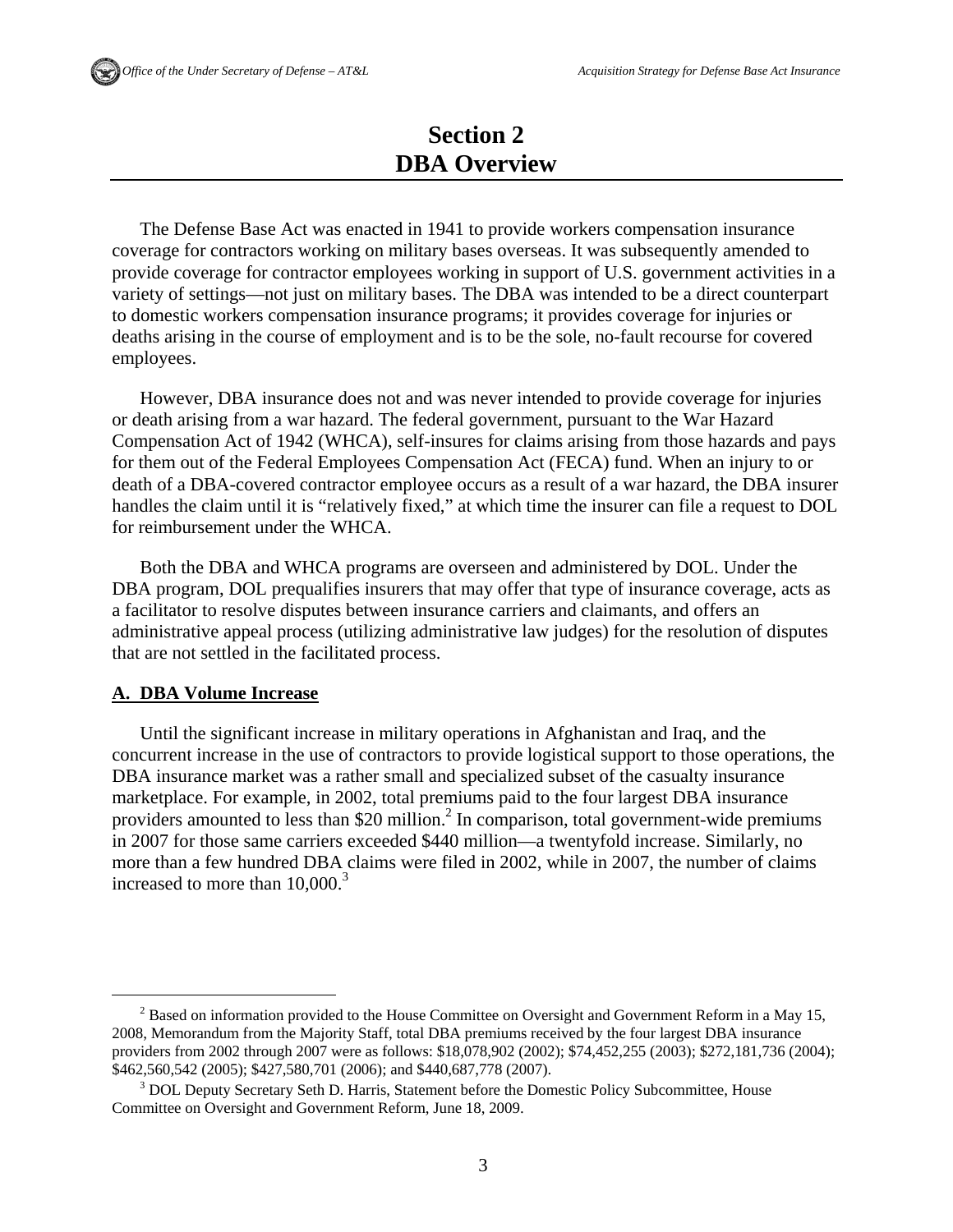#### **B. How DBA Differs from Stateside Workers Compensation**

Although DBA insurance is often characterized as being "just like traditional domestic workers compensation, only it happens overseas," it has several striking differences that present a significant challenge when trying to apply traditional workers compensation insurance principles to it. Below are some of the key differences:

- *DBA insurance lacks extensive data on losses.* In contrast to the domestic workers compensation marketplace, DBA insurance does not have extensive data on workplace injuries. Domestically, there are decades of workplace injury data by location, employer, labor classification, and severity, enabling insurance company actuaries to forecast risk and set reasonable premium rates. A nonprofit organization, the National Council on Compensation Insurance (NCCI), collects and publishes the data for states whose programs are structured based on these comprehensive loss data. The domestic data are broken down into more than 600 different labor classifications. In contrast, no extensive or long-term data on DBA workplaces and labor classifications exist other than those created by the individual DBA insurers themselves. Also with domestic workers compensation, the vast majority of the workplaces covered are subject to significant workplace standards and regulations (for example, Occupational Safety and Health Administration, Environmental Protection Agency, and state and local regulatory entities). In contrast, the locations where DBA-covered contractors are working may change significantly over time and from time to time, thus affecting the risk levels associated with the work. Also, because of the relatively short span of time of the recent significant buildup of DBA-covered contractors, insufficient data exist to make sound actuarial projections of injury incidence and severity.
- *DBA coverage extends beyond the workday and involves longer work hours.* Domestic workers compensation coverage extends only to on-the-job time periods, typically with known and predictable work hours and pace. In contrast, DBA coverage may extend to a larger portion and in some cases the entirety, of the employee's day, due to the "zone of special danger" doctrines and their expansion to include the "reasonable recreation" concept established by the courts.<sup>4</sup> Not only do DBA-covered workers have much longer normal work hours, but their work paces ("op tempo") are often much higher.
- *DBA work locations often lack adequate medical care.* DBA-covered workers are often performing in locations where there is little or no proximate access to adequate medical care for work-related injuries. Severe injuries may require medical evacuation from the work location to other countries or to in-country locations far removed from the worksite where the injury occurred.

 $\overline{a}$ <sup>4</sup> The "zone of special danger" doctrine applies to DBA claims in a war zone and are based on the premise that the test of recovery is not a causal relation between the nature of employment of the injured person and the accident. Nor is it necessary that the employee be engaged at the time of the injury in activity of benefit to his/her employer. All that is required is that the "obligation or condition" of employment create the "zone of special danger" out of which the injury arose. The "reasonable recreation" concept provides that employees working under the DBA far away from their families and friends, in remote places where recreational and social activities are severely limited, are in different circumstances from employees working at home. Personal social or recreational activities must be considered as incident to the overseas employment relationship.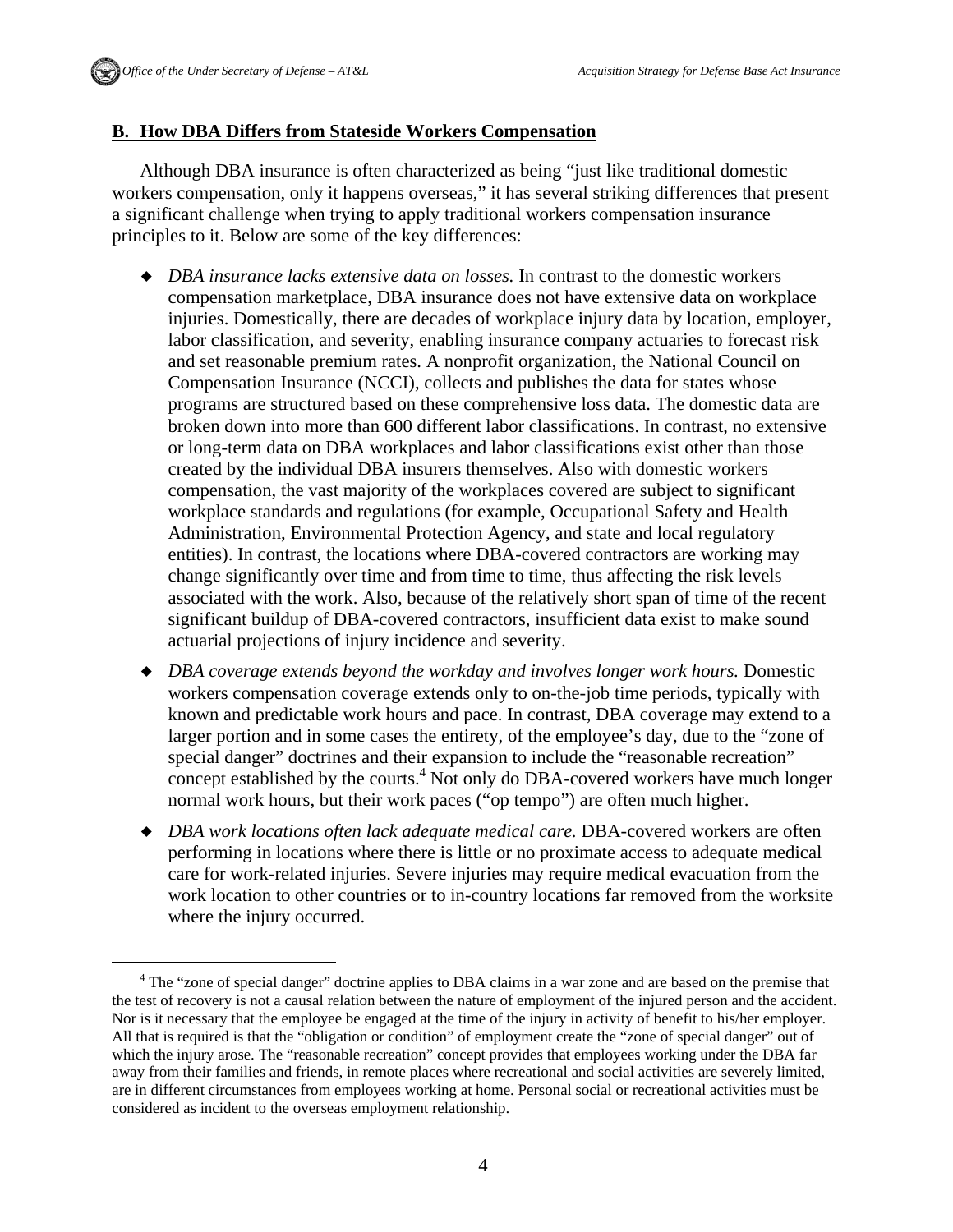- *DBA payouts may be longer due to younger workforce.* The domestic workplace has a relatively broad mix of employee ages. However, in many DBA-covered locations (especially those in or near war zones), the workforce has been consciously screened for health and age. As a result, if disabling injuries occur, the payout period for rehabilitation and for full or partial disability payments may be longer and more expensive because the age of the workforce tends to be lower on average than in the domestic environment.
- *DBA payments involve multiple currencies and geographic locations.* DBA insurance payments to claimants as well as to care providers often are made in a variety of foreign currencies and geographic locations. For example, a DBA-covered contractor employee from the Philippines working in Iraq who suffers a severe work-related injury could have initial payments for medical care made to providers in Iraq, then in Jordan, and finally in the Philippines, and any disability payments would have to be paid in the Philippines. Domestic workers compensation cases do not involve these types of payment issues.
- *DBA claims adjudication involves language and cultural differences.* Adjusting and investigating claims under DBA present a host of unique challenges not faced in domestic workers compensation situations. Claims adjusters deal with language, religious, and cultural differences that are unlikely to be found in a domestic workers compensation case. For example, a case of a severe injury or death to a DBA-covered worker who is either a host-country or third-country national could require investigations to identify legal dependents or heirs in several foreign locations. Similarly, making payments to legal dependents or heirs could be further complicated by cultural norms and practices. For example, in some countries, the cultural norms do not allow the widow of a spouse who dies to accept the death benefit, so special arrangements are made to make payment to another party, who then ensures that the widow obtains the benefit.
- *DBA insurers may have to expend significant funds for claims involving death or injury arising from war hazards, before being reimbursed by the DOL WHCA program.*  Although DBA policies specifically exclude war hazard coverage, DBA insurers may, in fact, have to expend significant resources dealing with war hazard injury or death claims for an extended period of time before being able to seek reimbursement from DOL. DOL regulations provide that potential WHCA claims be submitted when the cases are "relatively fixed." In addition, in some cases, payments already made by DBA insurers may not be fully accepted for reimbursement under WHCA by DOL. Also, preparing and presenting requests for WHCA reimbursement can involve significant additional time and effort. The time frame to reach final settlement of such claims can be as long as 7 years. Moreover, when DBA insurers are finally reimbursed, there is no direct recognition in such payments for the time value of the money the insurer has spent handling a WHCA claim.<sup>5</sup> One major carrier indicated that WHCA claims represented less than 10 percent

 $\frac{1}{5}$  $<sup>5</sup>$  However, under the reimbursement provision of the WHCA, DBA insurers are entitled to reimbursement of</sup> reasonable and necessary claims expenses associated with the handling of the DBA claim. The DOL regulations divide reasonable and necessary claims into two types of expenses: allocated expenses (expenses such as attorney fees and court costs that can be itemized) and unallocated expenses (expenses that cannot be itemized). Under DOL regulations, carriers can claim up to 15 percent of the sum of the reimbursable payments made under the DBA, as unallocated expenses. See 20 C.F.R. § 61.104.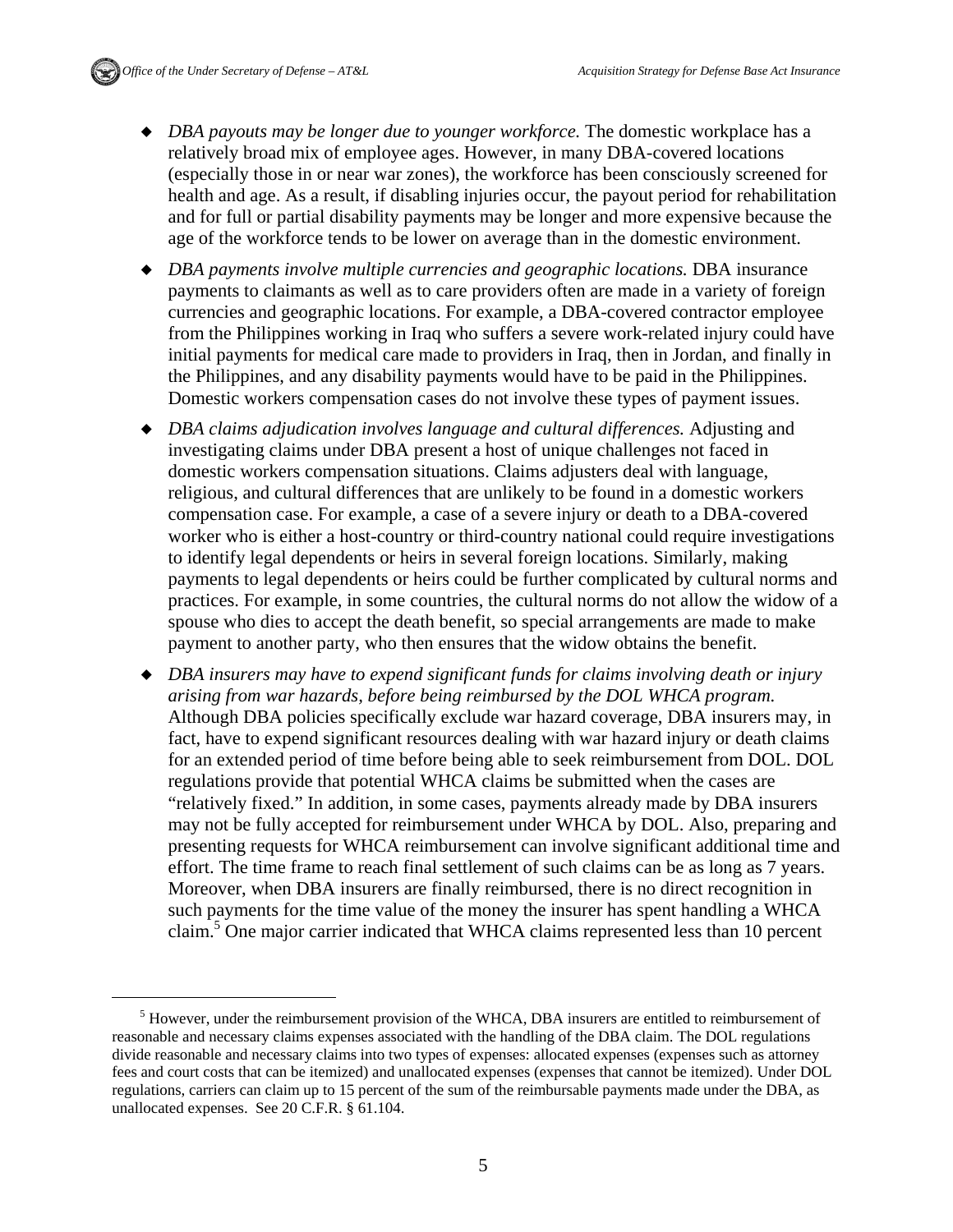

of its total cases, but another carrier classified approximately 77 percent of the DBA case dollars as potential WHCA claims.

#### **C. Financial Aspects of DBA Insurance**

In most policies, DBA insurers agree to provide coverage for a fixed rate or set of rates (typically stated in terms of dollars per \$100 of payroll) and for a fixed period (typically, 1 year). In return for the payment of the premium, $<sup>6</sup>$  the DBA insurer accepts the financial risk of being</sup> responsible for all claims arising from work-related injuries or deaths during the policy period.

Workers compensation insurance claims are often referred to as having a long "tail;" in other words, the insurer retains full financial responsibility for the complete resolution of claims that arise during the time the policy of coverage is in effect, no matter how long that may take. DBA claims tend to have a somewhat longer "tail" than domestic workers compensation claims. For WHCA claims, the final length of that "tail" is, to a certain extent, controlled by the WHCA reimbursement request review and payout process overseen by  $DOL$ .

The typical financial profile of the domestic workers compensation insurance industry is that its losses and expenses are equal to its earned premiums. In industry parlance, this would be operating at a "combined ratio" of approximately 100. The combined ratio is the result of combining an insurer's "loss ratio" and "expense ratio" and comparing that amount to the premiums earned in a period. The loss ratio includes those amounts currently paid on currently incurred claims as well as amounts reserved for additional payments in the future on those same claims. The expense ratio includes expenses for such things as broker commissions, underwriting, claims administration and related costs, sales and marketing, and where applicable, dividends to participants. Typically, workers compensation insurers operate at a loss ratio of 60 to 70 percent and an expense ratio of 30 to 40 percent.

Because the ratios are expressed as percentages, a combined ratio of 100 means that the insurer's losses and expenses are equal to its earned premiums. Ratios below 100 indicate the presence of underwriting gains, while ratios above 100 indicate the presence of underwriting losses. However, even with a combined ratio of 100 (and thus having no underwriting gains), workers compensation insurers may still make a profit from the business line. Profits may arise from the investment returns on the premium dollars held by the insurer that are not currently required to pay out claims and to cover expenses, and from the ultimate settlement of claims at levels less than had been previously reserved.

The Department has no set of comparable data showing the combined loss and expense ratios for the DBA insurance industry. However, data provided to the Committee by the four largest

 $\overline{\phantom{0}}$  $6$  Typically, the only variable in the amount of premium due for the policy period is the amount of payroll that was actually experienced during the coverage period. Most policies provide for a post-policy period "true up" of payroll data from which the final premium amount due is established. 7

 $\frac{7}{1}$  DOL does not have an early warning system or process in place that informs it about claims that are first being handled by DBA insurers but which are likely to turn into WHCA reimbursement claims by those insurers. As a result, data currently being reported on the amount of WHCA payments made to date by DOL do not reflect the entire level of reimbursement payments that may eventually be made to DBA insurers.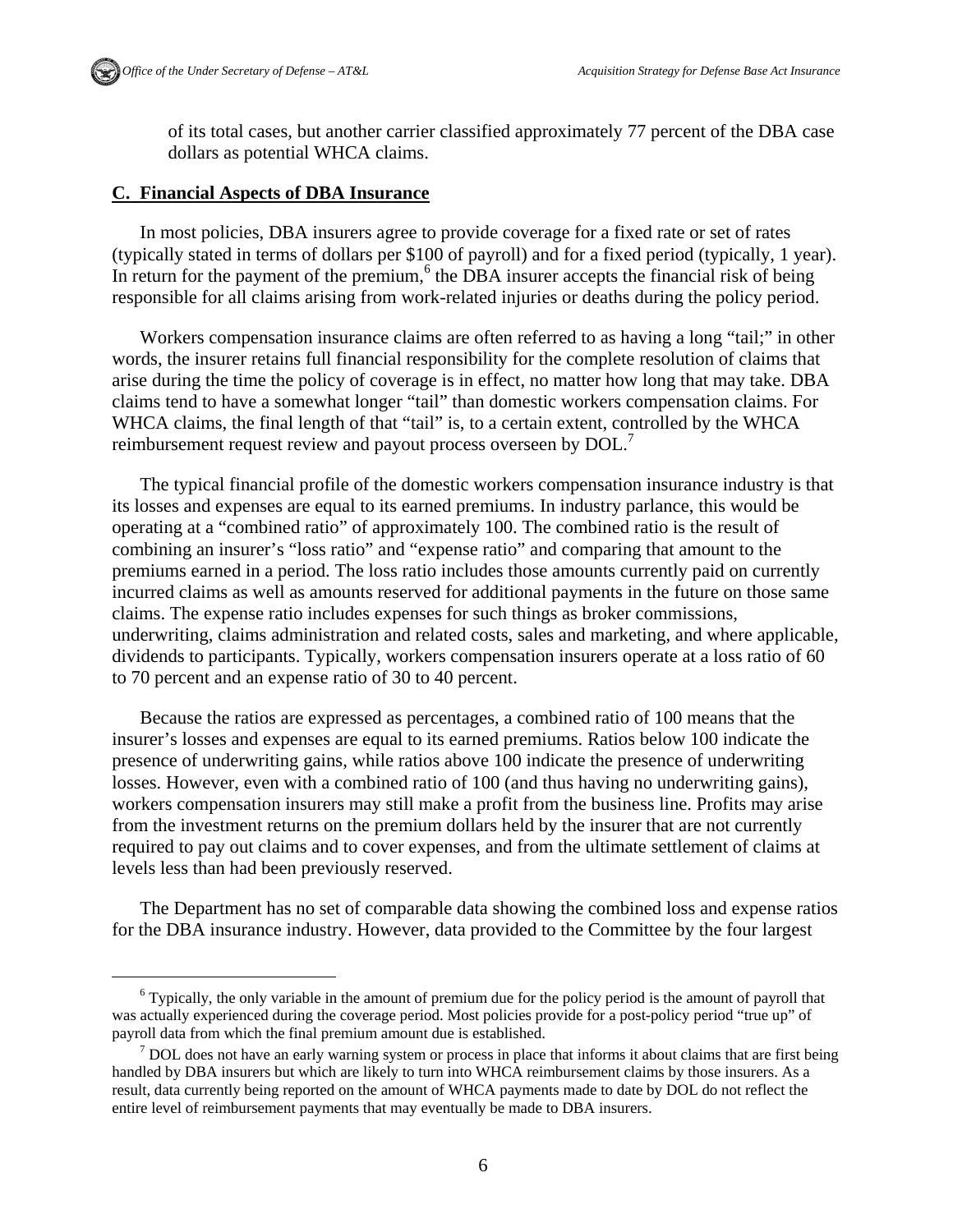DBA insurers for 2002 to 2007 appear to indicate a combined ratio of significantly less than 100, which translates to higher profitability.<sup>8</sup>

#### **D. How DBA Insurance Is Acquired**

Until recently, all DOD contractors have been able to obtain DBA insurance from any insurer on the list of approved carriers maintained by DOL or to self-insure, if approved by DOL. In 2005, the Department began a pilot program conducted by the U.S. Army Corps of Engineers (USACE) to competitively select a single DBA insurer to provide coverage under contracts awarded by that organization as a way of testing whether such an approach would, in fact, lead to some savings in premiums. Subsequently, in October 2008, the scope of the USACE program was expanded to include contracts issued by the Joint Contracting Command–Iraq/Afghanistan (JCC-IA).<sup>9</sup>

This pilot program was modeled extensively along the lines of similar single-provider arrangements that have been in use for some time at both the Department of State (DOS) and U.S. Agency for International Development (USAID). As has been the case with the latest DOS and USAID contracts, the competition conducted by USACE for its pilot program and follow-on contract received only one bid. Thus, all three programs are served by the same carrier, Continental Casualty Company (CNA). Currently, the single-provider rates range from about \$3 to \$20 (per \$100 of payroll), as shown in Table  $1<sup>10</sup>$ 

|                                                 | Single-provider program DBA rates |                  |                    |
|-------------------------------------------------|-----------------------------------|------------------|--------------------|
| Labor category                                  | <b>USACE<sup>a</sup></b>          | DOS <sup>b</sup> | USAID <sup>c</sup> |
| <b>Services</b>                                 | \$4.00                            | \$3.60           | \$3.25             |
| Construction                                    | \$7.50                            | \$4.95           | \$4.50             |
| Security                                        | \$12.50                           |                  |                    |
| Security without aviation exposure <sup>d</sup> |                                   | \$9.45           |                    |
| Security and aviation                           |                                   |                  | \$9.00             |
| Aviation with exposure <sup>d</sup>             |                                   | \$18.00          |                    |
| Aviation                                        | \$20.00                           |                  |                    |

*Table 1. Current Single-Provider Rates for DOD/USACE, DOS, and USAID* 

<sup>a</sup> The most recent USACE single-provider contract was effective October 1, 2008.<br><sup>b</sup> The most recent DOS single provider contract option was effective, luly 23, 2000.

<sup>b</sup> The most recent DOS single-provider contract option was effective July 22, 2009.

 $\degree$  The most recent USAID single-provider contract was effective May 30, 2009.

<sup>d</sup> With, or without, aviation exposure within Global War on Terrorism designated areas.

 <sup>8</sup> <sup>8</sup> The Committee's (House Committee on Oversight and Government Reform) May 15, 2008 memorandum, *Supplemental Information on Defense Base Act Insurance Costs*, indicated potential underwriting gains of approximately 39 percent from the information the insurance companies provided.

 $\degree$  In the balance of this report, the USACE program is referred to interchangeably as both the USACE pilot program and the USACE single-provider program.<br><sup>10</sup> It is notable that several of the single provider rates (e.g., security) are comparable to the open-market rates

referenced as too high by Government Accountability Office in *Defense Base Act Insurance: Review Needed of Cost and Implementation Issues,* GAO-05-280R, April 29, 2005.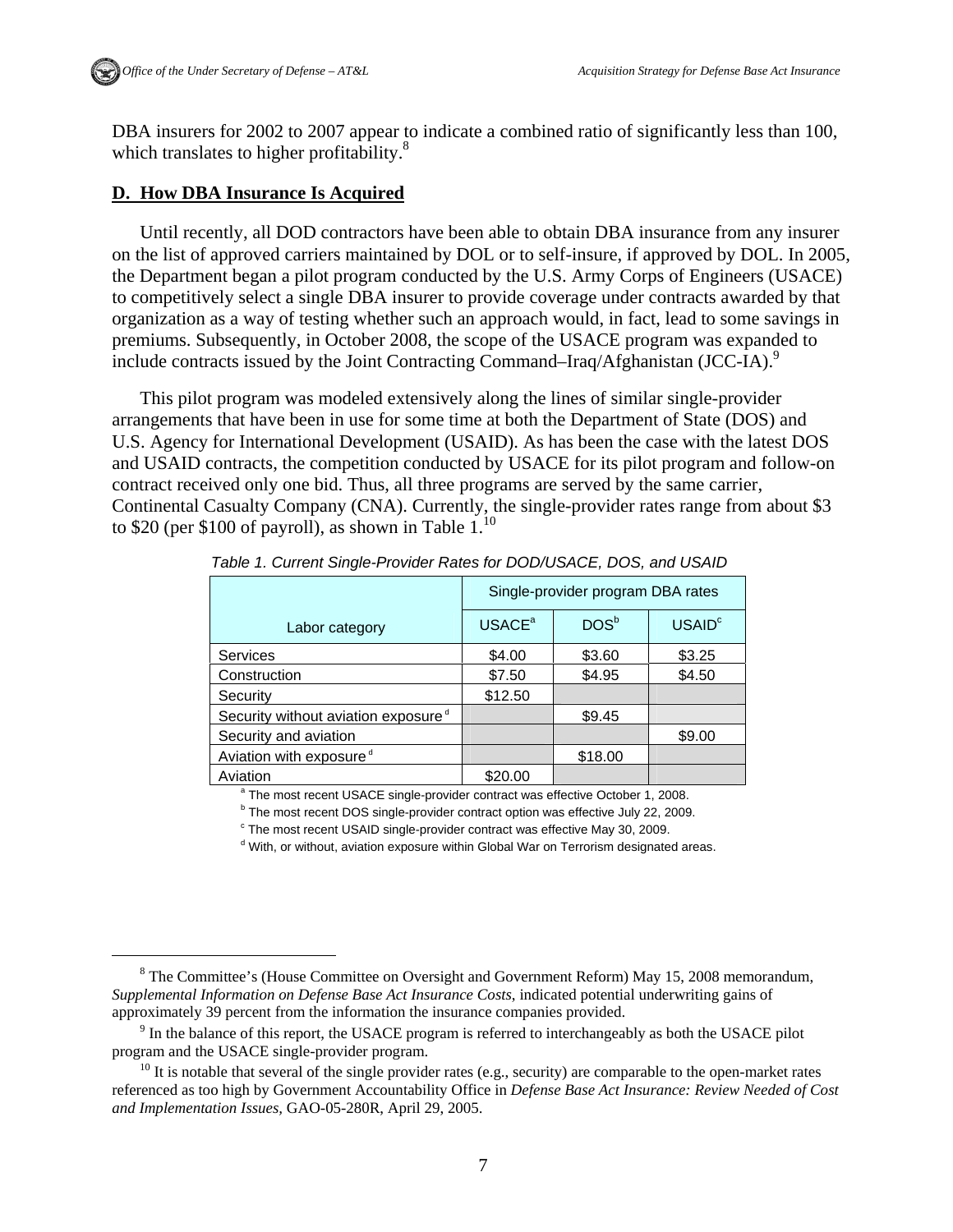#### **E. DBA Waivers**

The DBA allows the Secretary of Labor, upon the recommendation of the head of a department, to waive its application "to any contract, subcontract or subordinate contract, work location under such contracts, or classification of employees."<sup>11</sup> DOL will not grant a waiver for citizens or legal residents of the United States and employees hired in the United States, but it will grant waivers for foreign nationals, *if* acceptable workers compensation benefits are provided by applicable local law. Presently, individual contracting organizations within the Department prepare and process waiver requests to DOL; there is generally no higher Defense Department-level coordination or administration of requests for, or granting of, such waivers.<sup>12</sup>

<sup>&</sup>lt;sup>11</sup> 42 U.S.C. Section 1651(c) and Federal Acquisition Regulation 28.305 (d) and (e), 28.309(b), and 52.228-4. <sup>12</sup> Request for waivers, however, are coordinated at a higher Army level under the USACE pilot program.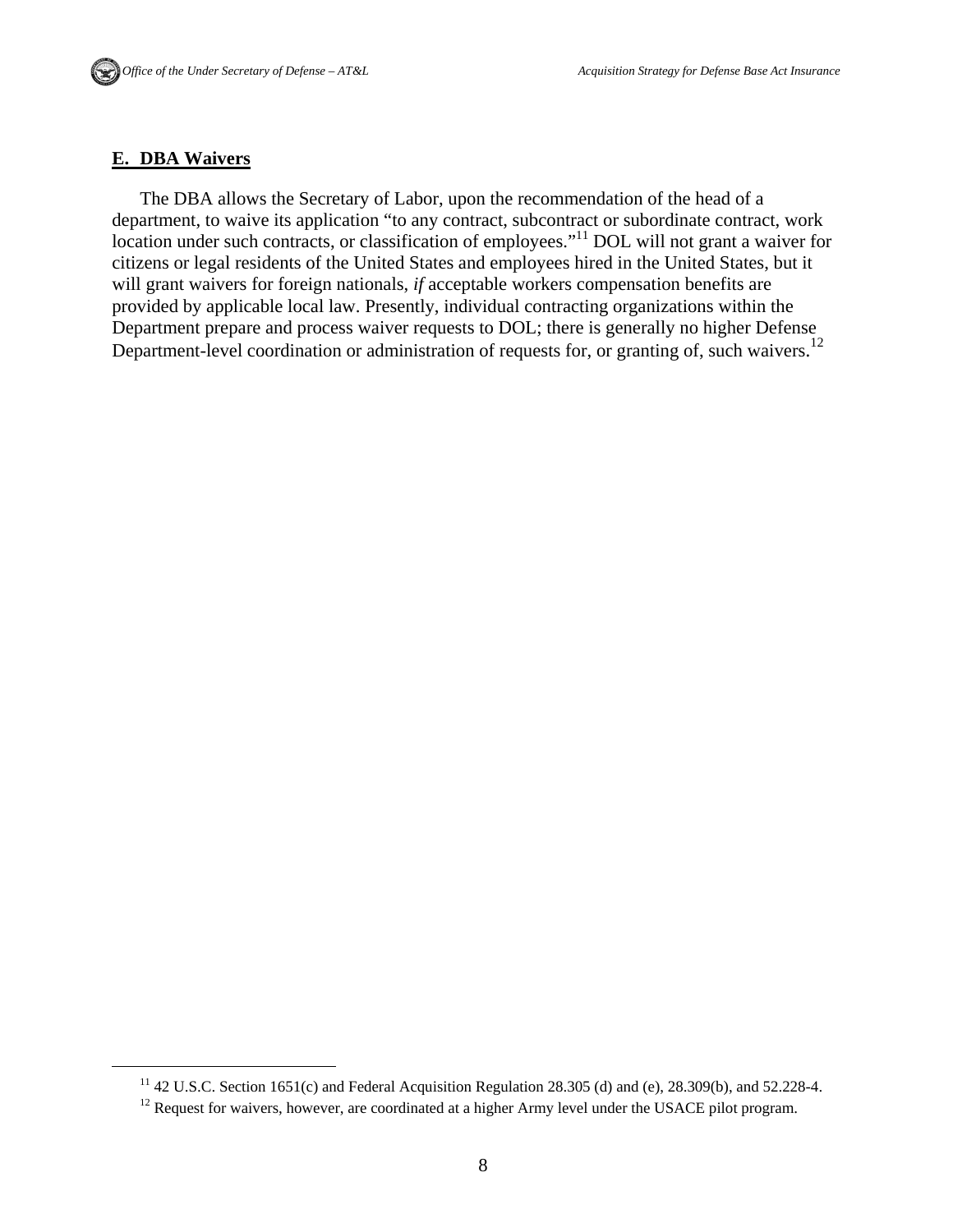### **Section 3 Method**

As a part of the process for developing and evaluating alternative strategies for acquiring DBA insurance, the Department undertook a variety of market research efforts and considered both quantitative and qualitative information from several sources. The Department began this work with no preconceived solutions, and purposely left the search for viable alternatives as wide open as possible so that a range of potential alternatives could be proposed and evaluated. Data and information were gathered from a host of sources and were used both to support the analysis and to focus on the key distinguishing characteristics of the alternative approaches being considered.

In general, the Department gathered and analyzed two types of information:

- Qualitative information from stakeholders in industry and government
- Quantitative factual data about DBA insurance, the casualty insurance industry, and other financial information.

The goal was to obtain both perspective and understanding from as many relevant and knowledgeable sources as were willing to participate in the market research and outreach activities. This section provides an overview of the information sources used in this effort.

#### **A. Request for Input from Industry and Any Other Interested Parties**

To obtain comments and recommendations from as broad a cross-section of industry stakeholders as possible, the Department prepared and posted a request for industry input in both the Federal Register and Federal Business Opportunities (FedBizOps).<sup>13</sup> The Department also provided copies of the request for industry input to government contractor trade association representatives who agreed to notify their members of the request.

The request for industry input included several questions and issues concerning classes of acquisition strategy alternatives, as well as more general, open-ended issues such as the primary drivers of DBA insurance costs, the main stakeholders in DBA insurance, the importance of claims management, and the best way to address claims efficiently and fairly. Also, the request directed certain questions specifically to brokers, carriers, and DOD contractors regarding their experience with DBA insurance and best practices. Section 4 of this report contains a more detailed discussion of the request for industry input.

#### **B. Interviews**

The Department interviewed and held discussions with a variety of stakeholders representing both government and industry. Interviews and discussions with government stakeholders included representatives of DOL, DOS, USAID, USACE, JCC-IA, the Department of Energy

 $^{13}$  Appendix B contains a copy of the request as posted in FedBizOps.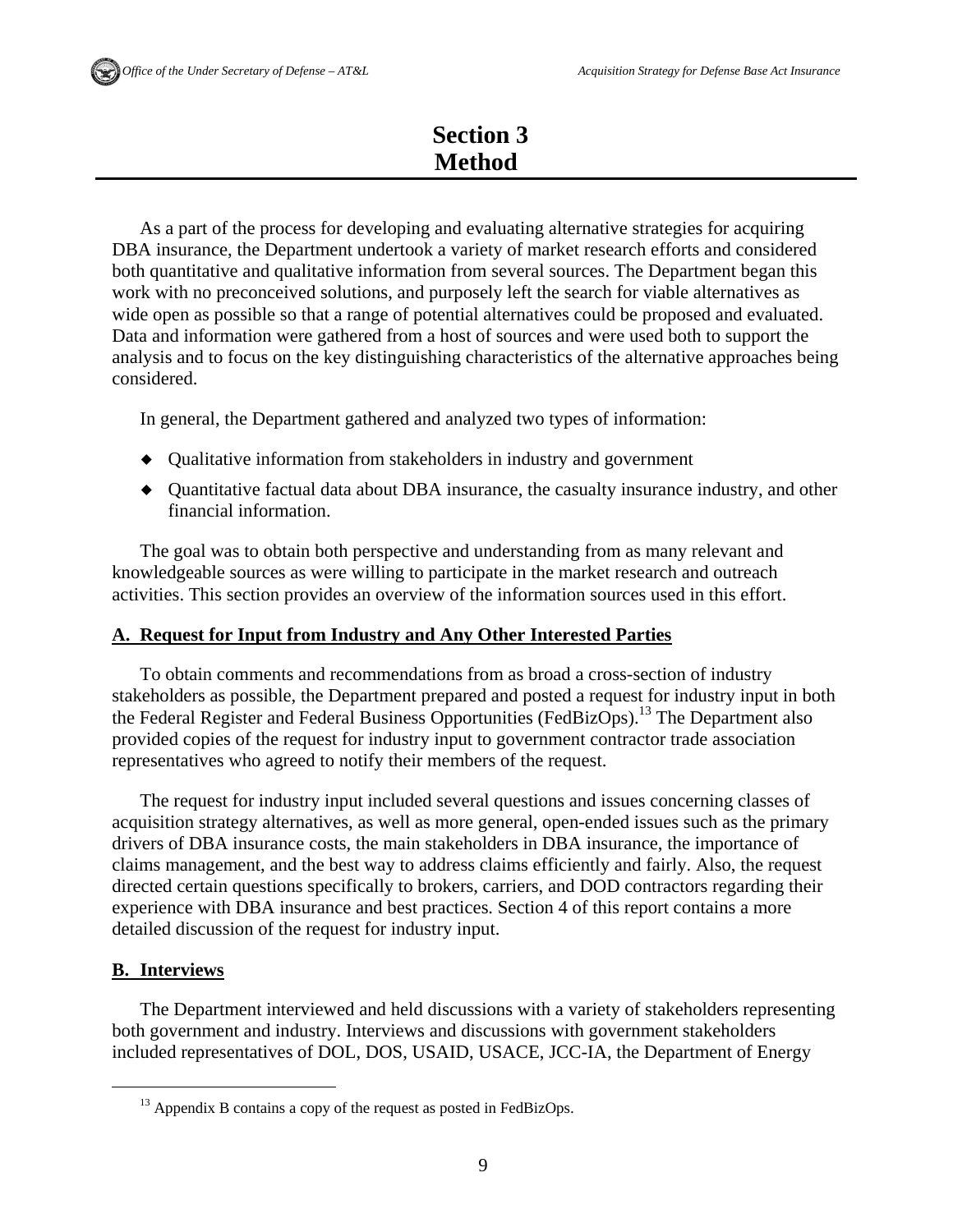(DOE), and the Marine Corps's non-appropriated fund activity. Specific interview sessions with DOL representatives included personnel responsible for overseeing the DBA program, the WHCA program, and the FECA program.

The Department's discussions with industry stakeholders included representatives of four of the largest DBA insurance carriers, several major defense contractors, government trade association representatives, several insurance brokers, $14$  a third-party administrator for several non-appropriated fund activities, and a representative of a large captive<sup>15</sup> insurer under the Longshore and Harbor Workers' Compensation Act (LHWCA) insurance program. The primary focus of the interviews and discussion sessions held with industry was to obtain free and frank discussion of the current state of the DBA and WHCA programs, perspectives on alternative DBA insurance acquisition strategies, and any other views relevant to the development and evaluation of alternative acquisition strategies.

#### **C. Department Data Call**

The Department requested the military services and defense agencies that have awarded contracts requiring DBA insurance to provide factual information on the total premiums and premium rates that DOD prime contractors and subcontractors paid for DBA coverage in the current policy period.<sup>16</sup> The data call requested the following information for each relevant prime and subcontract:<sup>17</sup>

- Prime or subcontractor's name
- Contract (or subcontract) number, dollar value and type, and program name
- Type of work being performed and primary place of performance (war zone—Iraq or Afghanistan—or non-war zone)
- Insurance company providing DBA coverage
- Number of employees covered by the DBA insurance and annual DBA insurance premium
- DBA premium rate (expressed as dollars per \$100 of covered payroll costs)
- Certain other information about the DBA insurance arrangements and policies, such as fixed versus retrospective.

The data were collected to assess the rates that DOD contractors were securing for DBA insurance in the open market, to compare those rates with the DOD single-provider acquisition

 $14$  Brokers included the broker for the USACE, DOS, and USAID single-source programs and the broker with the largest DBA insurance coverage.

<sup>&</sup>lt;sup>15</sup> In the insurance industry, "captive" is defined as an insurance company that has as its primary purpose the financing of the risks of its owners or participants. In the sense used in this report, the captive would be considered an "association captive" because the government would be the owner and the participants or beneficiaries would be the employees of prime and subcontractors.<br><sup>16</sup> The current policy period represents approximately the 2008 and 2009 time frames.

 $17$  Appendix C contains a copy of the Department's internal data request.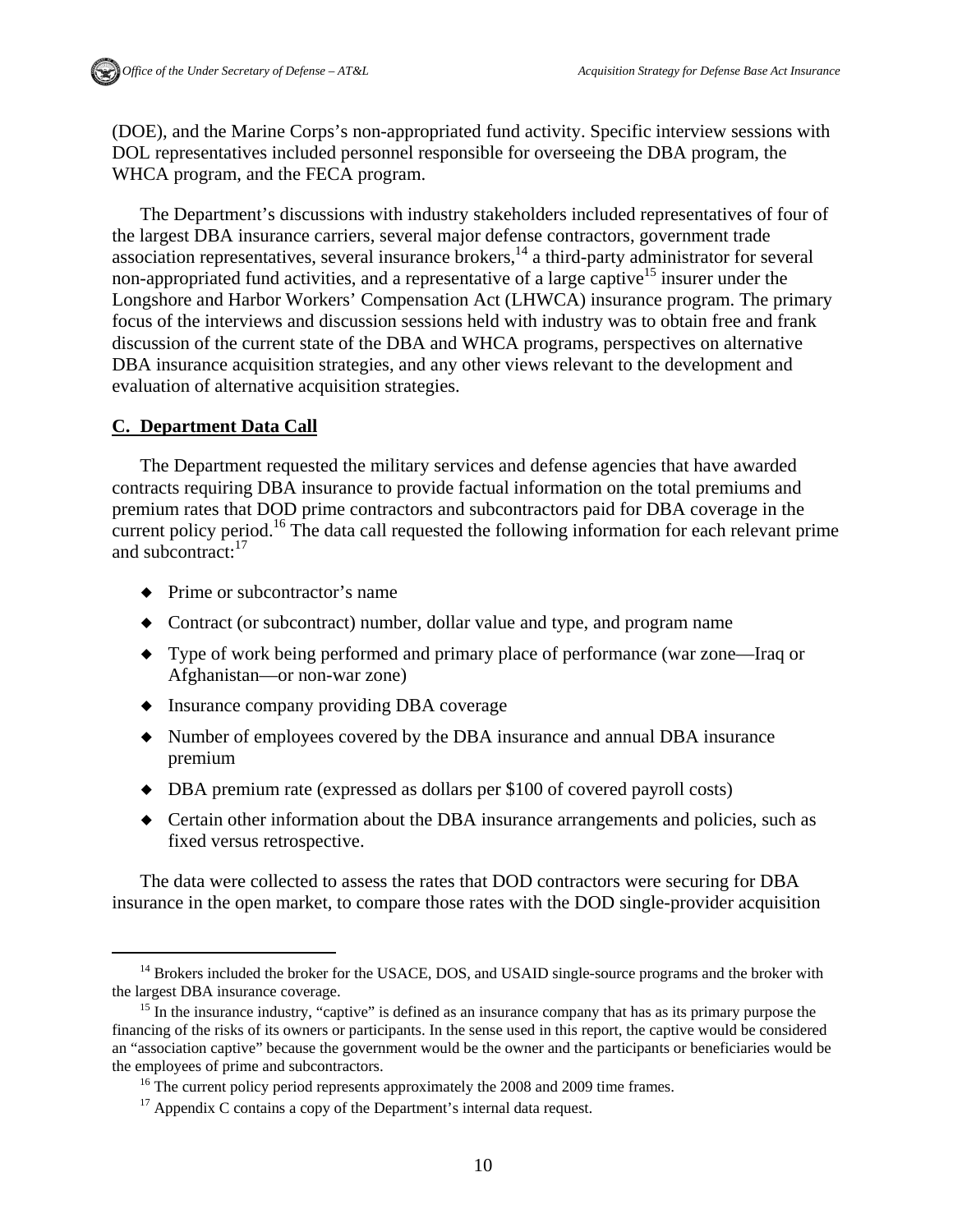strategy, to examine rate differences by location, to determine premiums by location, contractor, DOD Component, insurance carrier, and so forth. Section 6 of this report describes the results of this analysis.

#### **D. Other Data**

The Department examined and evaluated data contained in the majority staff report to the House Committee on Oversight and Government Reform, which had been provided to the Committee in Spring 2008 by the four largest DBA insurers. Also, the Department received and reviewed updated information from DOL on the number of DBA claims and the payments and insurer reimbursements made under the WHCA program, as well as detailed reports regarding the number of DBA-covered incidents by geographic location, by insurer, and by employer.

To gain an appreciation of the general financial performance of insurers in the domestic workers compensation market, the Department reviewed data published by NCCI, which maintains the largest warehouse of domestic workers compensation data. DOD evaluated the data for information about typical loss and expense ratios.

In addition, the Department reviewed several GAO reports, including two on the cost and implementation issues of DBA insurance<sup>18</sup>, as well as a report that identified all the areas under which the government self-insures<sup>19</sup> (including the National Flood Insurance Program).<sup>20</sup> The purpose of these reviews was in part to gain insights into the financial performance of those programs and to evaluate expense ratios found in other insurance programs and markets. The Department also reviewed two Congressional Budget Office reports that included qualified recommendations that a single-provider program be considered for all of  $DOD.<sup>21</sup>$  In addition, DOD reviewed a Congressional Research Service report<sup>22</sup> on DBA insurance to gain an overview of the history of DBA insurance and potential solutions.

The Department gained a better understanding of standard industry practices with selfinsurance captives by reviewing literature on the topic.23 The Department also interviewed representatives of government organizations that currently self-insure for workers compensation coverage under the LHWCA and state workers compensation programs, specifically, the Marine Corps Non-Appropriated Funds Instrumentality and the DOE Hanford site. In addition,

<sup>&</sup>lt;sup>18</sup> GAO-05-280R, *Defense Base Act Insurance: Review Needed of Cost and Implementation Issues, April 29*, 2005; and GAO Testimony Before the Committee on Oversight and Government Reform, House of Representatives, *DEFENSE CONTRACTING Progress Made in Implementing Defense Base Act Requirements, but Complete Information on Costs Is Lacking,* May 15, 2008.

<sup>&</sup>lt;sup>19</sup> Government Accountability Office, *Catalogue of Federal Insurance Activities*, GAO-05-265R, March 2005.<br><sup>20</sup> Government Accountability Office, *National Flood Insurance Program: FEMA's Management and Oversight of Paym* 

<sup>&</sup>lt;sup>21</sup> The subject Congressional Budget Office reports were dated February 25, 2005, and February 23, 2007.

<sup>&</sup>lt;sup>22</sup> The subject Congressional Research Service report was dated September 15, 2008.<br><sup>23</sup> Towers Perrin Tillinghast, *Captives 101: Managing Cost and Risk* and *TRACS: The Road to Successful Captive Management*.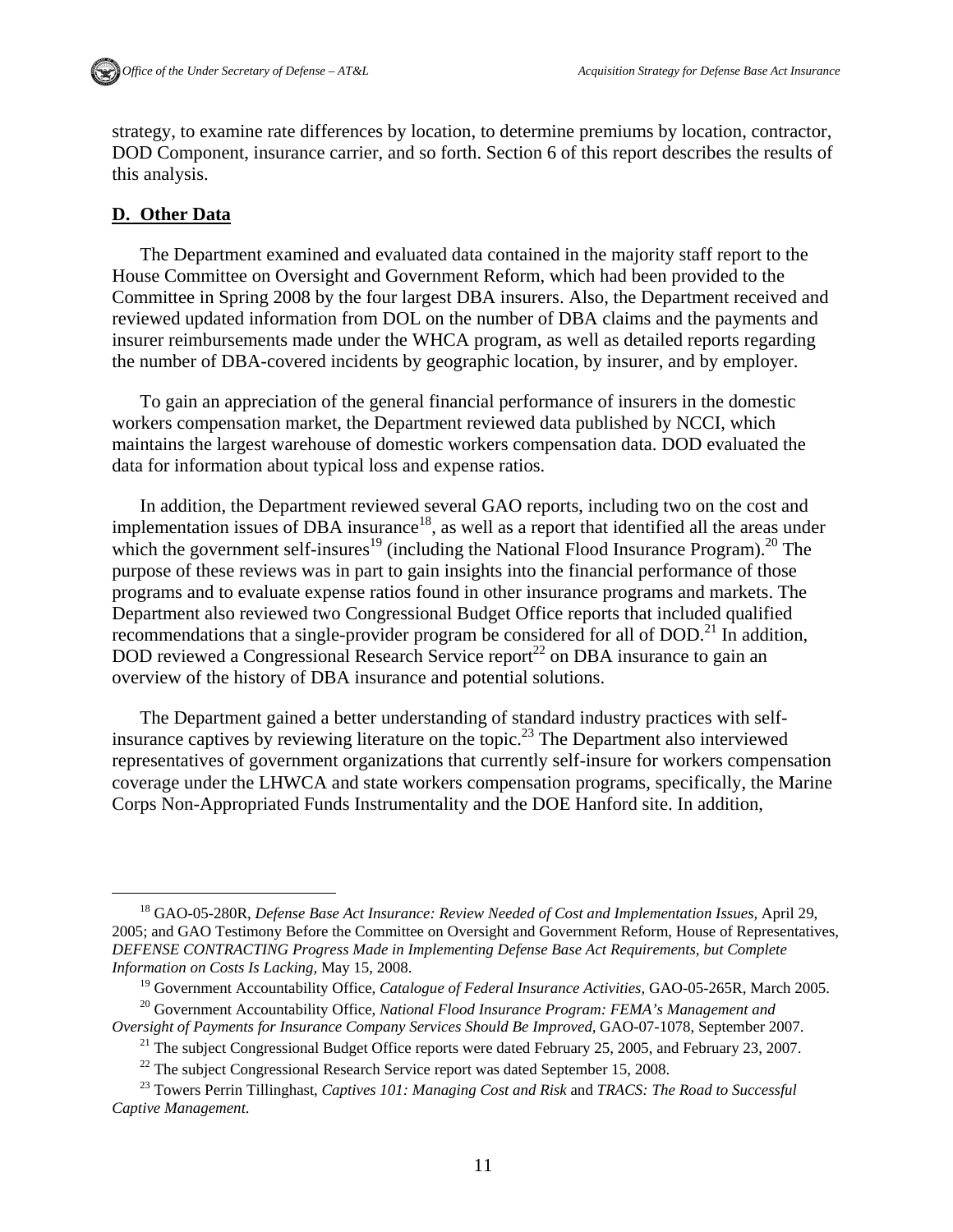

Department personnel attended a 2-day workshop on Defense Base Act insurance at which DOL and industry representatives presented multiple topics relevant to the subject.<sup>24</sup>

<sup>&</sup>lt;sup>24</sup> Loyola University sponsored the Defense Base Act workshop in Washington, DC, on October 23 and 24, 2008.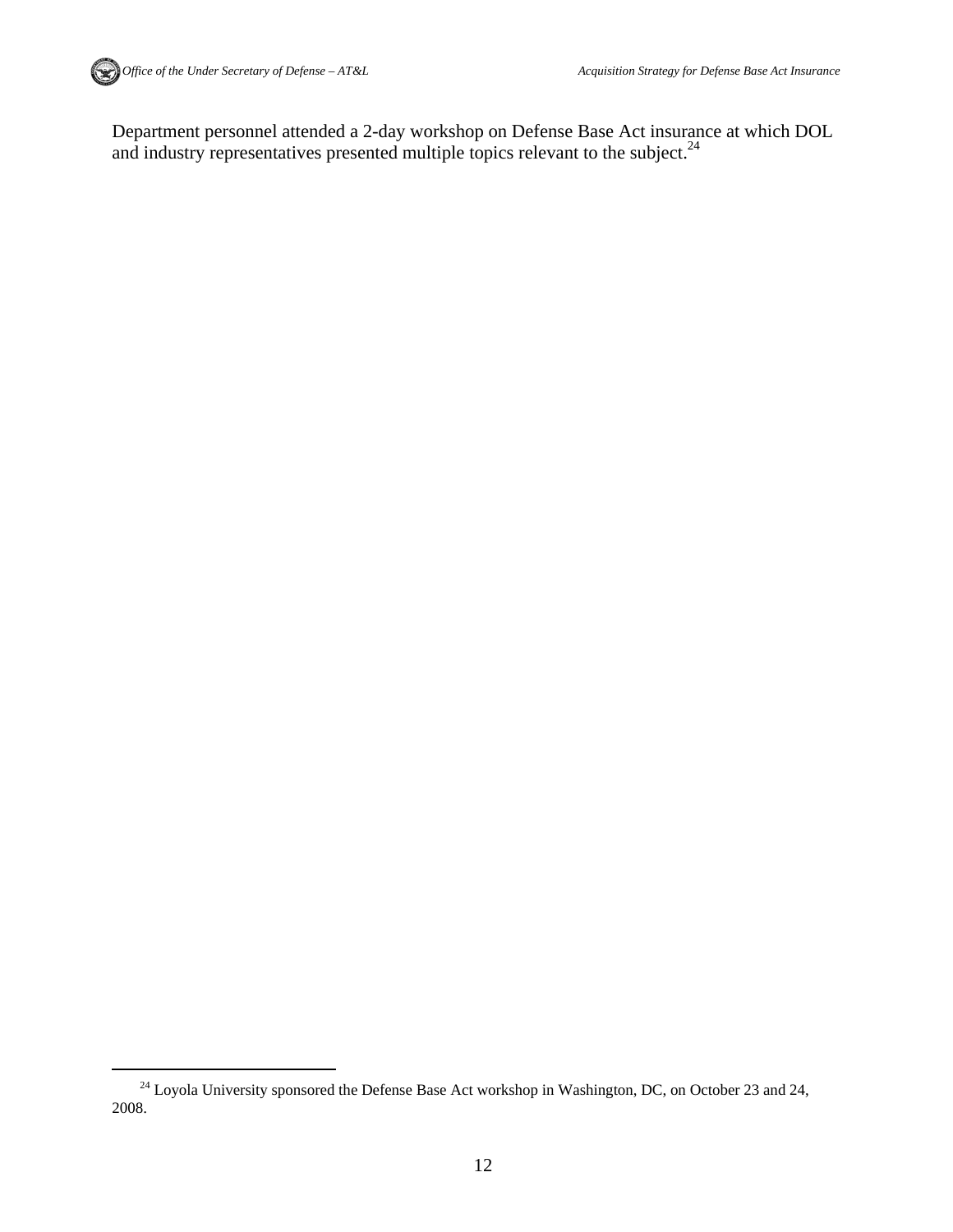### **Section 4 Alternatives Considered and Request for Industry Input**

As mentioned in the preceding section, the Department posted an extensive list of questions and issues for industry comment in order to gain an understanding of the perspectives and opinions of those directly involved in DBA insurance—that is, those who provide such insurance as well as those who purchase it. The postings consisted of approximately five pages of questions specific to the set of alternatives being considered for the acquisition of DBA insurance. The intent was twofold: obtain a free and frank dialogue from those potentially most directly affected by the selection of a specific acquisition strategy for DBA insurance, and assist the Department with evaluating alternative strategies and gauging the various stakeholders' responses to the alternatives presented.

The FedBizOps posting was open for approximately 20 days, and the Federal Register notice was open for 7 days. Because the postings were not concurrent, industry input was sought over a period of about 1 month. The Department granted extensions for responses in all cases.

#### **A. Acquisition Alternatives Considered**

The Department sought a wide-ranging discussion of and suggestions for as many alternative DBA insurance acquisition strategies as possible. To ensure receipt of comments on certain potential alternatives, the request for industry input listed eight alternatives and asked for additional suggestions for alternatives. The eight alternatives were as follows:

- 1. Single-provider contract awarded on a competitive basis, issued and administered by the Department
- 2. Multiple-award contract awarded on a competitive basis, issued and administered by the Department
- 3. No change (for example, requiring contractors to obtain appropriate DBA insurance on their own from among the list of DOL-approved providers)
- 4. Government self-insuring for DBA losses while contracting to the private sector for program administration and claims processing
- 5. Government self-insuring, with DOD and DOL employees performing all administrative and claims processing functions
- 6. General Services Administration (GSA)-type schedule with a set of maximum rates, which may include awards based on geographic location of the work to be performed or based on the nature of the work to be performed, with competition for each major contract (a vehicle structured similar to some stateside workers compensation policies)
- 7. Selection from a list of prequalified DOD-approved DBA carriers and brokers or agents that meet a predetermined set of criteria or qualifications to provide DBA insurance from which contractors would be required to obtain appropriate DBA coverage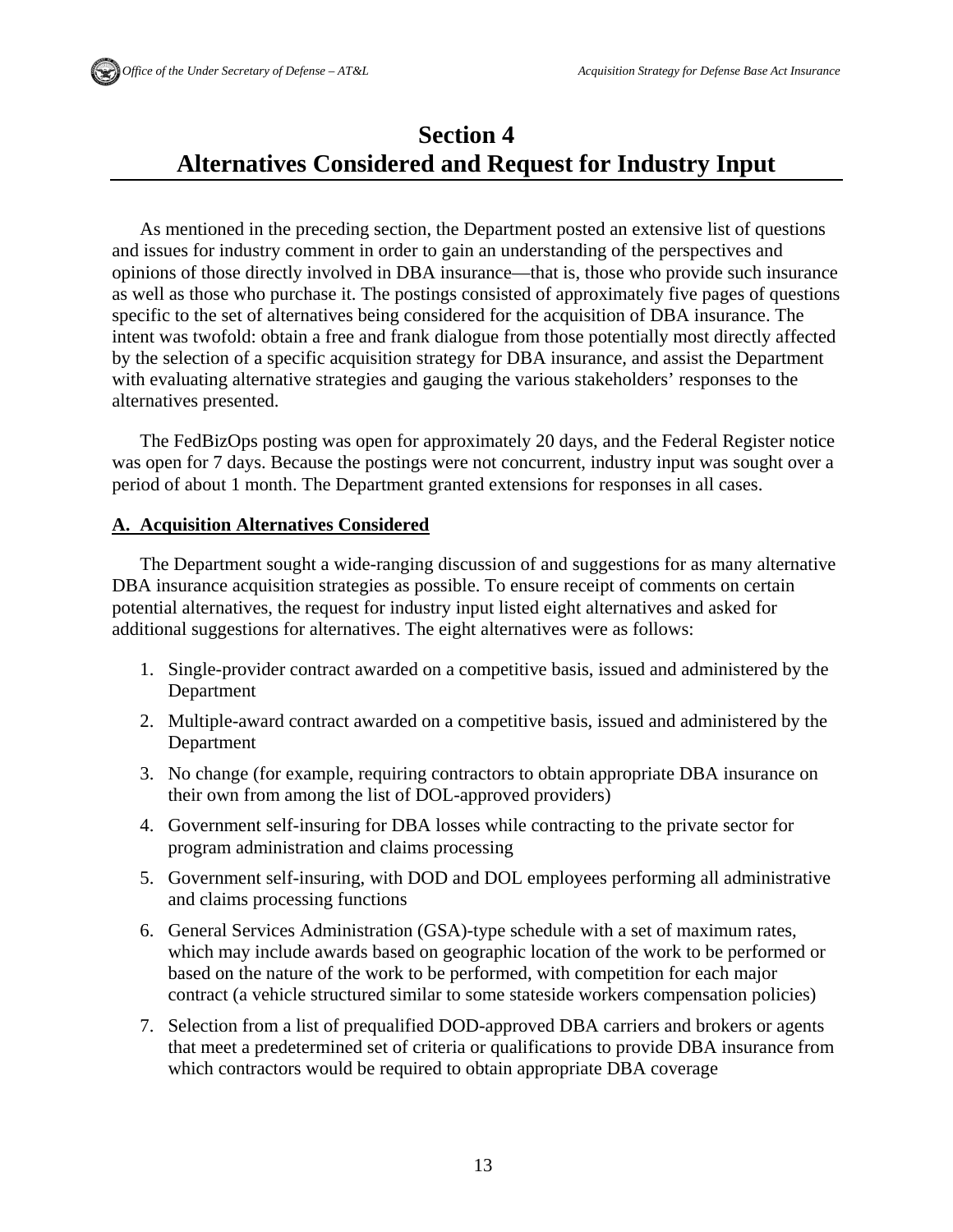8. Contractors self-insuring either individually or through a pool of contractors, with provisions concerning how a pool participant would avoid adverse selection.<sup>25</sup>

Neither the formal responses received to the posted questions for industry nor the individual discussions with government and industry representatives generated any additional alternatives beyond this set.

The Department also asked specific questions related to several of the alternatives above, including whether the insurance carriers would be willing to bid on a DOD-wide single-provider contract, and why or why not. In addition, DOD requested input on whether one provider could handle all claims associated with DOD's DBA insurance requirements and what the market implications would be of having only one provider for DBA insurance for all of DOD. Likewise, the Department asked for recommendations and rationale regarding the basis for dividing multiple awards by geographic location, by type of work performed, by military service, or by some other category.

Another issue concerned minimum policy amounts. Specifically, the Department asked for recommendations for the structure of a single-provider or multiple-provider contract to decrease the potential for having minimum premium amounts. Regarding the alternative of DOD directly self-insuring contractor DBA losses, the Department requested input on the relative advantages and disadvantages of contracted administration compared to in-house government administration.

#### **B. Questions for Brokers and Carriers**

The Department requested input from industry on a range of issues, including the following:

- Ways to ensure broad industry participation given the limited pool of qualified carriers and brokers or agents
- Rating approach in light of the underwriting and service complications of DBA's longtail catastrophic liability and the absence of adequate loss history
- Aggregate loss and development information such as medical, lost wages, reserves, adequate medical care, evacuation, and infrastructure expenses; administrative costs; appropriate support services; and rates of return on invested insurance premiums
- Experience in structuring loss-sensitive rated DBA programs and suggestions regarding structures for such retrospective rating plans
- Costs of finding sources of adequate medical care in countries where standard of care may be insufficient

<sup>&</sup>lt;sup>25</sup> The term "adverse selection" is defined as the prospect or reality that those seeking coverage will show a markedly different (and less favorable) risk profile and likelihood of incurring covered claims than would a normal distribution of the same population.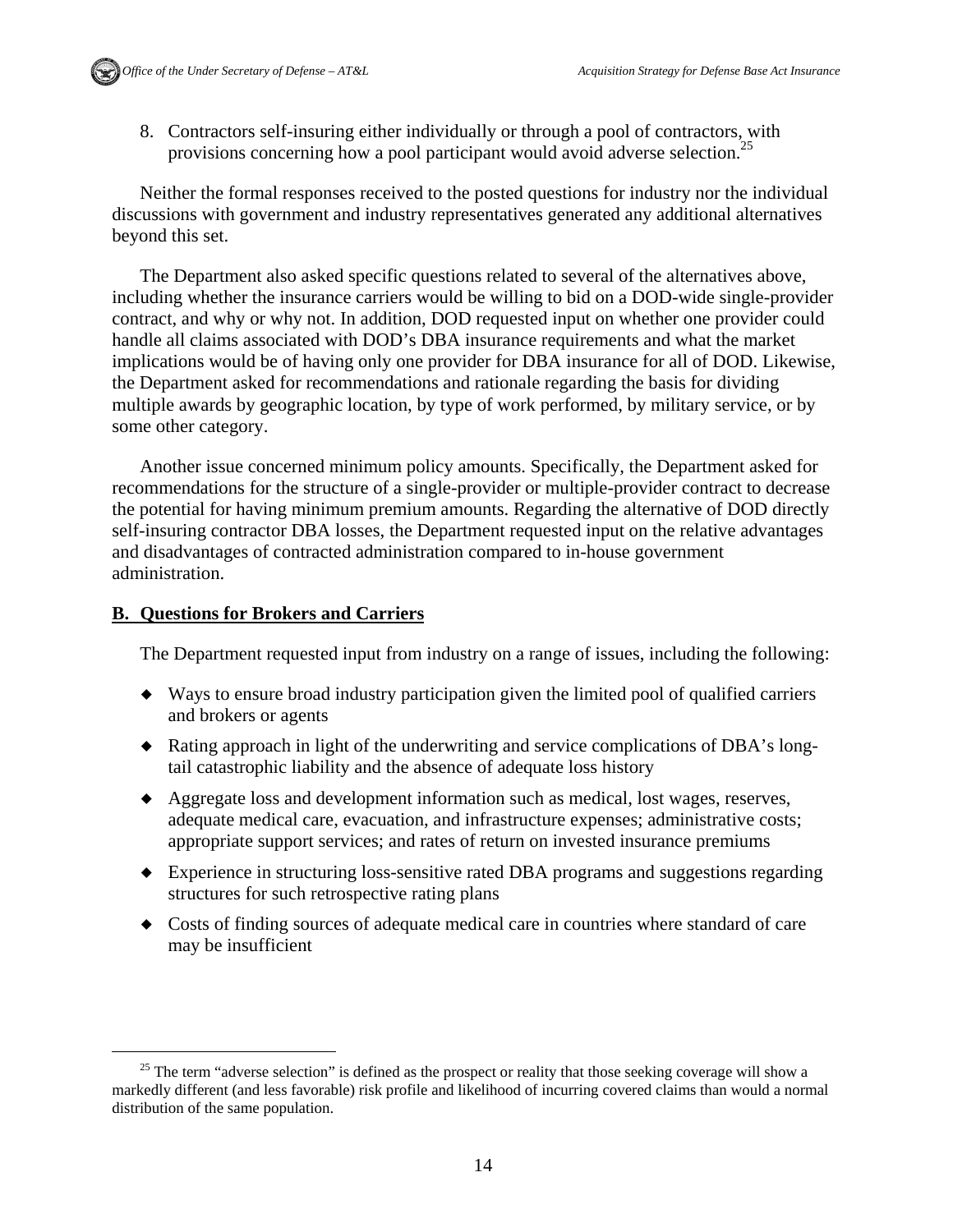Percentage of DBA claims initially believed to be WHCA claims and percentage that are later determined by DOL not to be WHCA claims, as well as the length of time for DOL to settle and reimburse DBA and the average percentage of submitted claims reimbursed.

#### **C. Questions for Defense Contractors**

The following are key issues targeted to defense contractors:

- Current practice for acquiring DBA insurance (purchase or self-insure) and, if purchased, whether it is part of a standalone policy or a multiline program
- Extent to which DBA coverage is supplemented with medical assistance or additional life or disability coverage
- Policies concerning whether prime contractors purchase DBA insurance for subcontractors (at all tiers) or require subcontractors to obtaining their own coverage
- Discounts obtained by including DBA insurance with other insurance coverage
- Impact of safety record on insurance rates.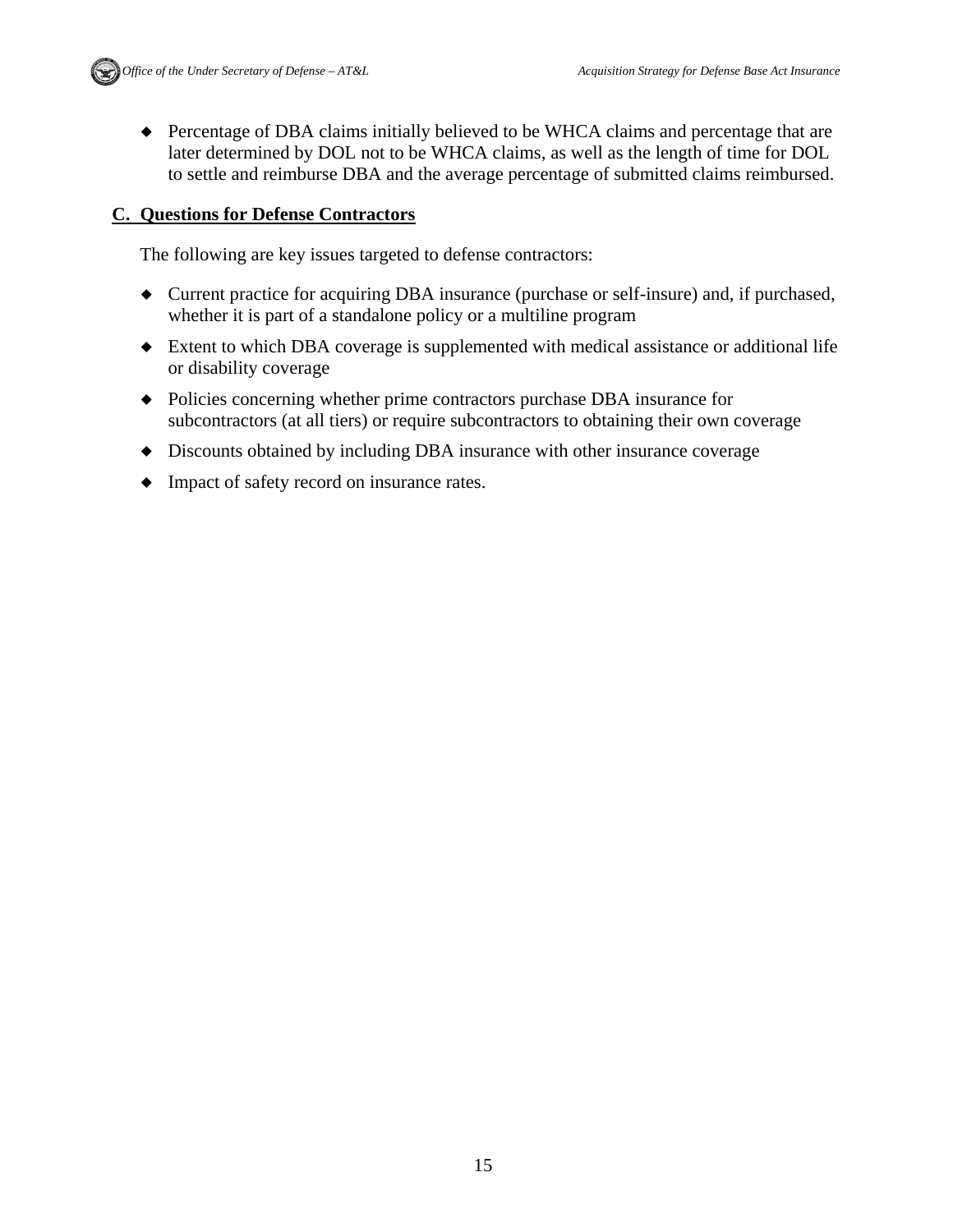### **Section 5 Summary of Industry Response**

The Department received 17 responses to its request for industry input. Table 2 categorizes respondents based on their role in DBA insurance.

| Type of respondent   | No. of<br>responses |
|----------------------|---------------------|
| <b>DBA</b> carrier   | 2                   |
| DBA insurance broker | 6                   |
| Contractor           |                     |
| Other                | 2                   |
| Total                | 17                  |

*Table 2. Number of Industry Responses* 

Although it would have been preferable to have received responses from a larger number of stakeholders (particularly defense contractors), the insurance carrier and broker respondents represent significant stakeholders in the market with substantial experience and understanding of DBA insurance. Almost all broker and carrier respondents have a minimum of 20 years of experience with DBA insurance and serve many clients worldwide, as shown in Table 3.

*Table 3. Insurance Broker and Carrier Respondent Characteristics* 

| Type of<br>respondent | Years in<br><b>business</b> | <b>Number</b><br>of clients | Participation in<br>foreign countries | Annual premium<br>volume | Payroll exposure |
|-----------------------|-----------------------------|-----------------------------|---------------------------------------|--------------------------|------------------|
| <b>Broker</b>         | $20+$                       | $100+$                      | $50+$                                 | \$200M                   |                  |
| <b>Broker</b>         |                             | $50+$ large                 | Worldwide                             | \$200M                   | \$2.7B           |
| <b>Broker</b>         | 30                          | 1,800                       | Worldwide                             | \$80M                    |                  |
| <b>Broker</b>         | $30+$                       | 300                         |                                       | \$750M                   | \$15B            |
| <b>Broker</b>         | $30+$                       | $100+$                      | Worldwide                             | \$10M                    |                  |
| <b>Broker</b>         | 9                           |                             |                                       |                          |                  |
| Carrier               | $30+$                       |                             | Worldwide                             |                          |                  |
| Carrier               | 45                          | $1,500+$                    | Worldwide                             |                          |                  |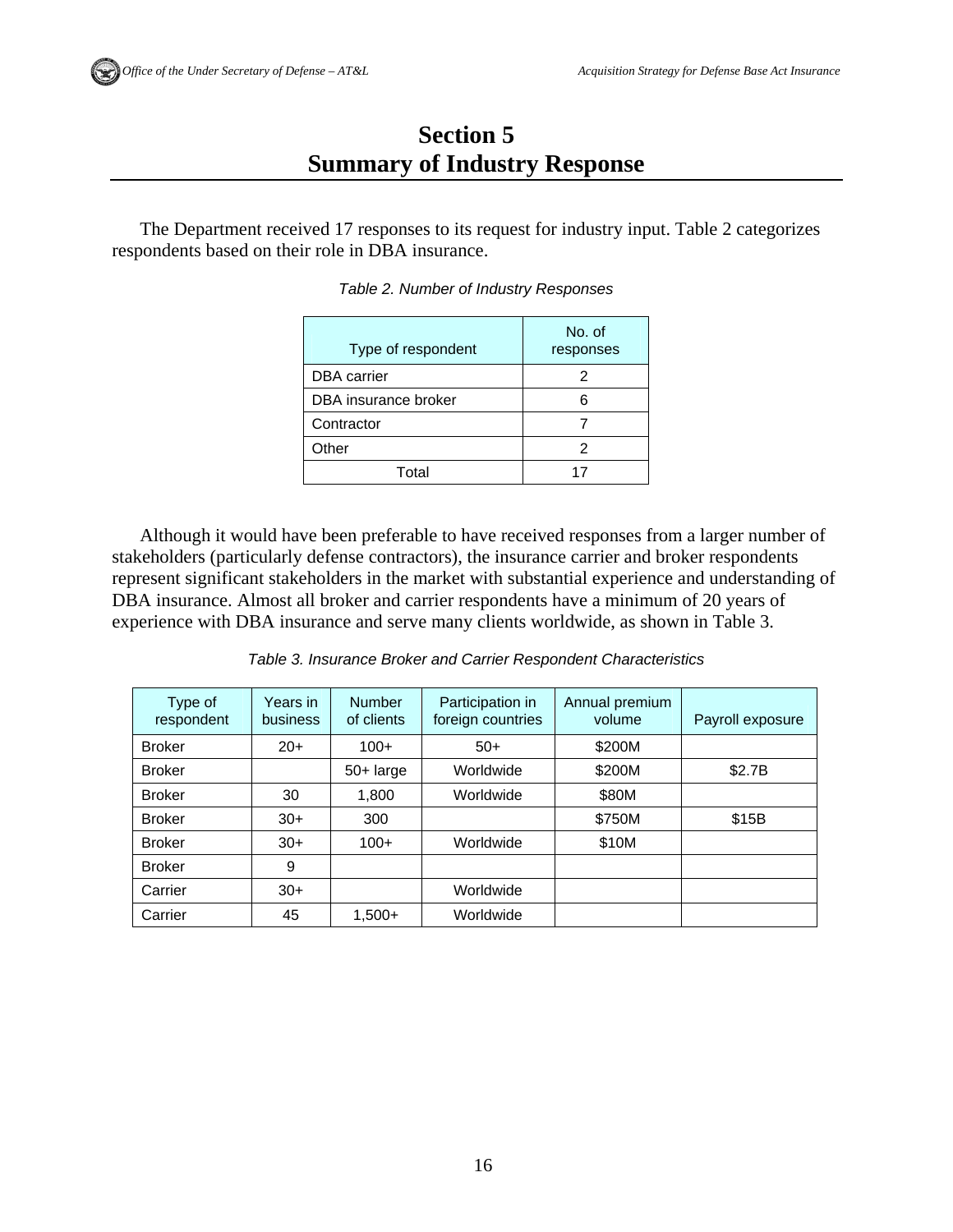#### **A. Responses to Questions on Acquisition Alternatives**

The following subsections summarize the responses related to the eight alternative DBA acquisition strategies.

#### **1. Single-Provider Contract**

Questions referring to single-provider contracting solicited the most responses. Five of the six brokers said that none of the insurance companies would be interested in bidding on a DODwide single-provider contract, and one reported that only the current USACE single-provider carrier might be willing. One of the largest DBA carriers commented that it would entertain the possibility of bidding on a single-provider contract, depending on the contents of the solicitation. That carrier also commented that it was difficult to imagine how such an approach would be more cost-effective for DOD than an open-market approach. Two DBA insurance carriers also indicated that they would not bid on a DOD-wide single-provider contract. As one carrier noted, "a single-source program would ultimately result in higher DBA costs for the DOD." The contractors noted that a single DBA insurance carrier would be unable to pay all DBA claims due to the vastness and variety of contracted work, which would ultimately lead to increased costs and decreased service quality.

Key comments from the written responses were as follows:

- Under this alternative, the carrier would be required to insure all contractors, and contractors would have no incentives to minimize risks.<sup>26</sup>
- A competitive marketplace would be eliminated; competition among carriers is key to controlling costs.
- The long tail of DBA claims settlement and uncertain reimbursement for WHCA claims would disincentivize a carrier from wanting to cover the entire DOD market.
- It is unlikely that any single insurer would be capable of handling underwriting and claims management for all of DOD.
- Claims handling could be detrimentally impacted because the insurer would have no incentive to enhance services.
- "Averaging" (respondent used "commoditization") of rates to cover high-risk parties does not reward insured parties that mitigate losses.
- This alternative could result in either windfall profits or huge losses (because of the extent of unknown risk), neither of which is a good solution.
- $\bullet$  Ultimately, costs would be higher.

<sup>&</sup>lt;sup>26</sup> The insurance industry refers to this as moral hazard, which is the likelihood that those who have transferred some or all of the risk of their actions or behavior (by acquiring insurance) will behave in a manner significantly different than they would have had that risk not been fully or partially transferred.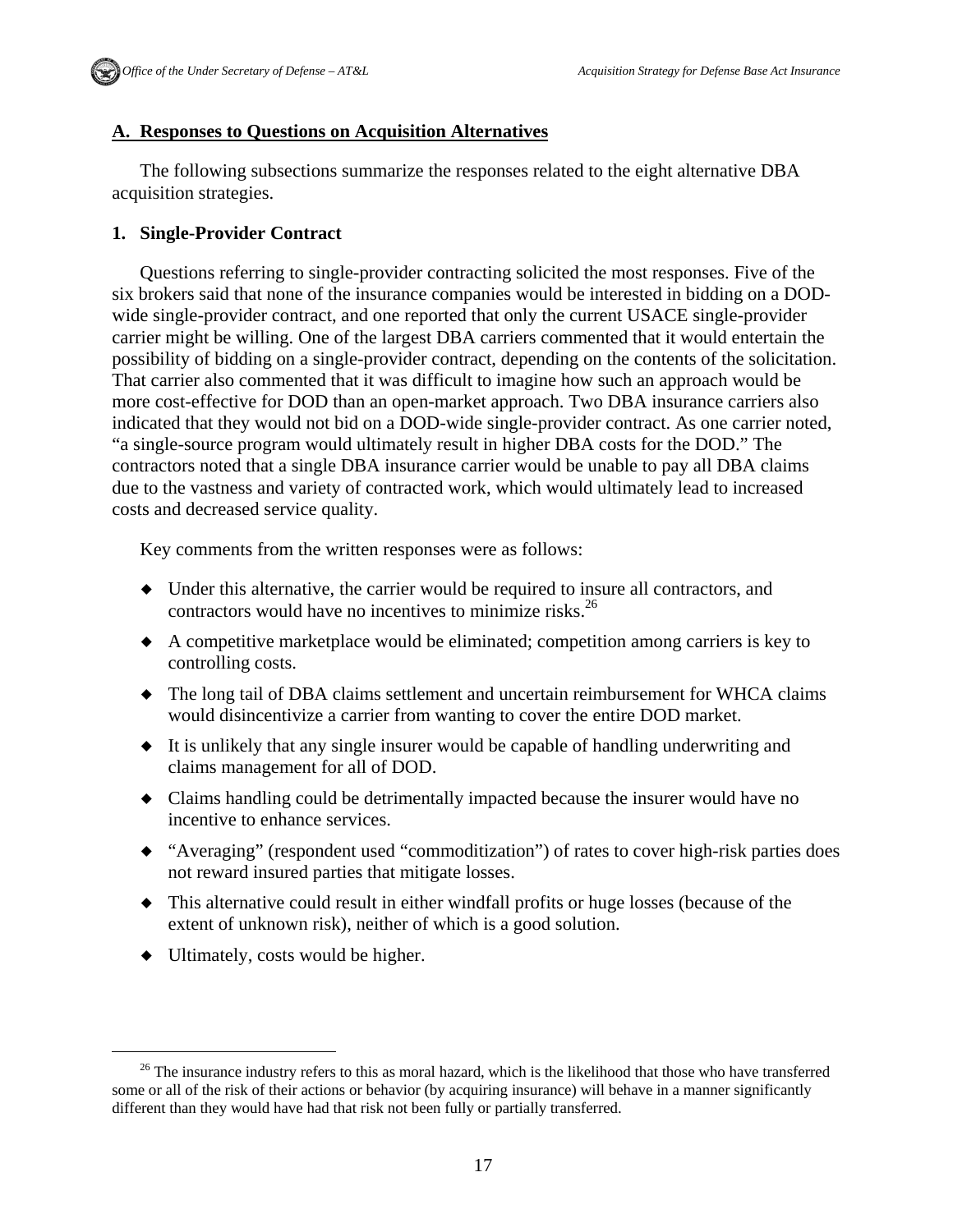

- Contractors would have no incentive to invest in safety and loss prevention measures, which in turn would exacerbate frequency and severity of losses, ultimately increasing premiums.
- Underwriting DBA insurance in war theaters is difficult and requires extensive servicing and capital commitment over long periods; therefore, DOD should avoid a strategy of no interest to the few carriers who are committed to providing DBA insurance.
- Scope and hazards of work performed by DOD contractors differ greatly from that performed by contractors for DOS, USAID, and USACE.
- Because rates would be fixed, the insurer would be insulated from falling rates for the remainder of the contract if the market for DBA insurance softened.
- Insufficient historical data regarding claims, claims development, payroll classifications, and employee counts would preclude prudent underwriting for all of DOD.
- The number, size, locations, and diversity of DOD contracts overseas preclude a singleprovider approach.
- The provider would be unable to effectively adjust rates for the term of contract.
- The provider would have a monopoly that can be leveraged to secure other lines of insurance.
- Current best practices for claim services and vendors would be endangered.

#### **2. Multiple-Provider Contract**

The intent of this alternative is to have multiple awardees based on a single competition, with a division of awards, for example, by geographical location, type of work, or war zone versus non-war zone. Respondents reported that this option has advantages and disadvantages similar to a single-provider award. One of the main advantages of a multiple-provider contract is that pooling of like exposures could enable insurers to develop a better understanding of these exposures. At the same time, however, it increases exposures to risks because of the potential for adverse selection. Any means of dividing the DBA market into pieces would not prevent the existence of adverse selection, in that a wide and unknown array of risks is involved.

Other comments were as follows:

- The potentially broader divergence of risk exposures could minimize exposure to catastrophic events; however, there would be no guarantee that all awardees would be saddled with same number or type of "questionable" clients or exposures.
- $\bullet$  In the long-run, this alternative would preclude open-market competition.
- Insurers would be required to provide insurance to clients and exposures it would not have otherwise.
- The ability to underwrite risk involved would be precluded.
- Administrative costs at inception could reduce any perceived cost savings.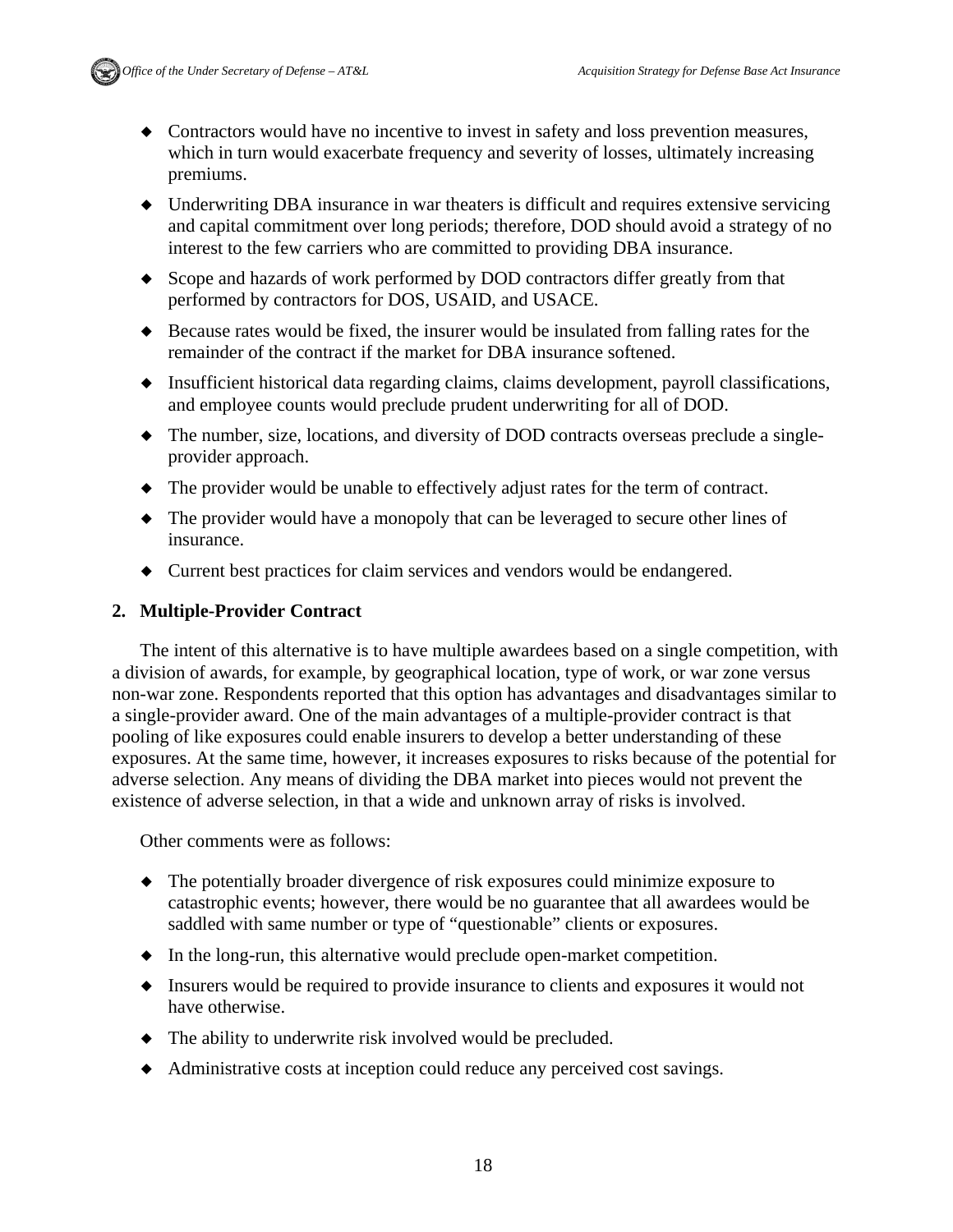#### **3. No Change (Open Market, Including Fixed and Retrospective Plans)**

The carriers and many of the brokers commented that open-market DBA premiums reached their peak between 2002 and 2004 and have been steadily declining since then. They contend that the early years in Iraq and Afghanistan were novel situations and that premiums have declined because carriers now have a better understanding of the nature of the hazards in those regions. Never in history have so many contractor personnel been involved in supporting operations in a war zone. Many of the comments, such as the following, emphasized the importance of maintaining open-market competition:

- Only competition can maximize efficiencies and cost savings.
- The key is to maintain competition but use contracting offices to leverage better rates.

#### **4. and 5. Government Self-Insurance**

One of the two carriers and several brokers noted that this alternative would be less expensive than the status quo (open-market or single-provider programs) in the long run, if the Department used third-party administrators to administer it. Also, this alternative would potentially eliminate both the carriers' and DOL's current requirement to distinguish between WHCA and DBA claims. Hesitation about this alternative related to the elimination of a competitive marketplace, the difficulty if it became necessary to go back to involving brokers and carriers, and the Department's ability to promptly and efficiently settle claims. Other comments included the following:

- Self-insuring would minimize government overhead costs.
- Broker compensation would be reduced or eliminated.
- Actuarial consulting and program administration costs would be reduced.
- The financing aspect of the insurance market would be removed.
- The correlation of costs to losses would be much more consistent.
- Risks of cost volatility and unexpected cost surprises at certain times would be higher than under any other alternative; also, there may be Antideficiency Act implications.
- Contractors would have no incentive to implement effective risk control measures, because DOD is paying directly.
- DOD may be required to pay into DOL's Special Fund assessments based in part on DBA-paid claims.<sup>27</sup>
- Cost savings are assumed, because government would absorb only the costs related to administration and payment of claims.
- Self-insuring runs counter to Congress's criteria: competitive marketplace, low level of risk for DOD, and correlation of premium paid to claims incurred.

<sup>&</sup>lt;sup>27</sup> To cover second injuries for employees who return to work, DOL collects Special Fund assessments from all carriers based on the percentage of losses reported.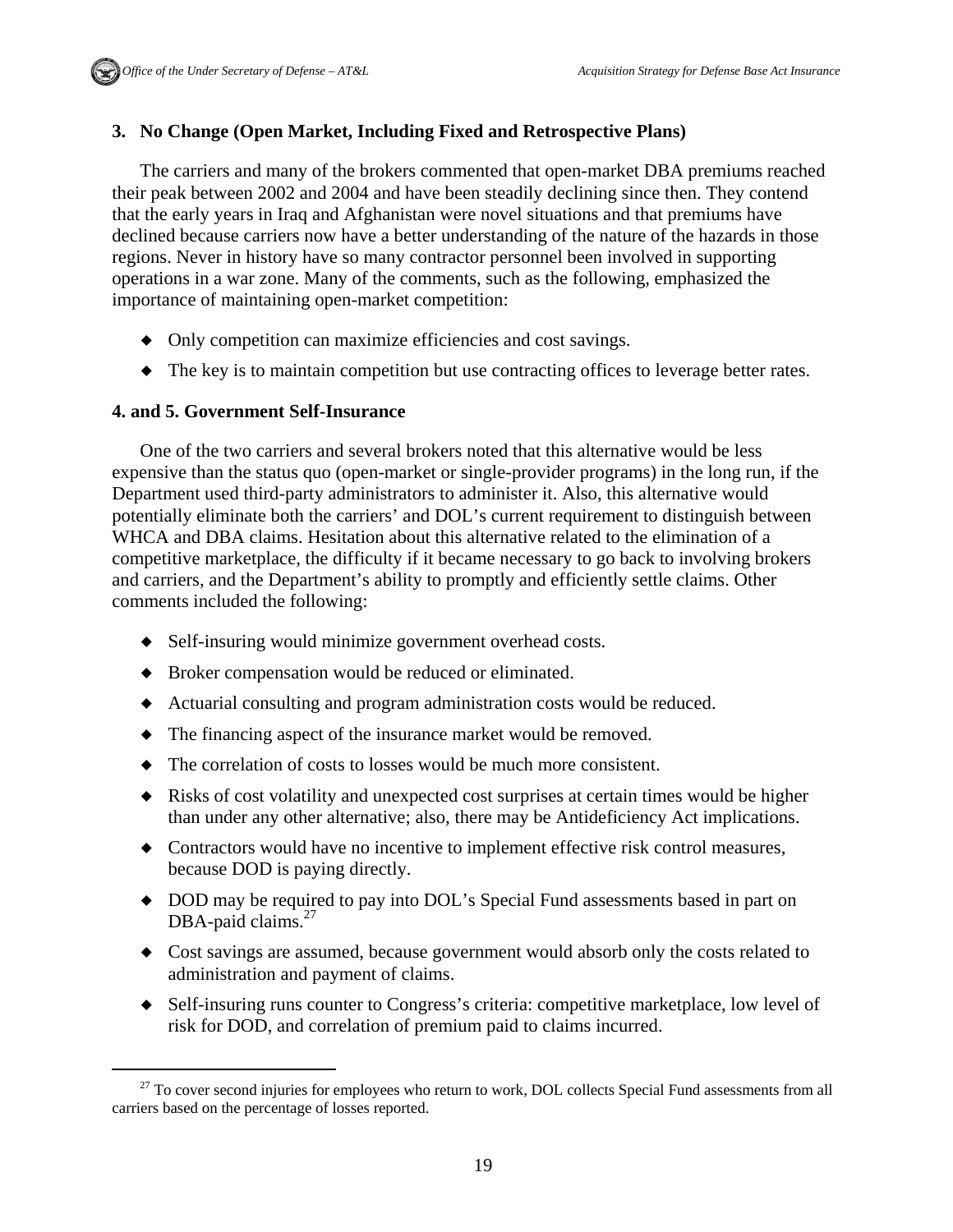- There is no certainty that costs would be saved; the national trend is to go away from centralized self-insurance workers compensation programs due to costs and administrative burden.
- DOD should consider taking on the risk for contractors, because DOD is paying for all of the risks anyway.
- DOD would be obligated to reserve its exposure.

The Department also requested feedback involving use of third-party administration compared to in-house administration for government self-insurance.<sup>28</sup> The following are some of the comments:

- In-house administration would not benefit DOD, because business involves tremendous infrastructure support.
- Third-party administration would require long-term commitment.
- Outsourced service provider (third-party administrator) has three advantages:
	- ▶ The Department would not need to hire or train in-house staff
	- $\blacktriangleright$  The provider could be compensated for a preset fee with no requirement for employee benefit programs or pension plans to be financed by DOD
	- Contracting with a service provider would enable DOD to exert control over cost and performance.
- Outsourced service provider disadvantage is that with disputed or contentious claim issues, claimant may use fact that DOD outsourced claims handling as means of embarrassing DOD in court of public opinion.
- Only a few claims organizations would be large enough.
- Costs of private-sector claim or administrative workers must be considered.
- If in-house administration were used, concern could arise about claimant treatment.

### **6. GSA-Type Schedule, with a Set of Maximum Rates**

In essence, this alternative is a multiple-award type contract with multiple competitions and with a set of maximum rates; each major contract would be separately competed (a vehicle structured similar to some stateside workers compensation policies).<sup>29</sup> Below are respondents' key comments on this alternative:

 Pooling of like exposures could enable insurers to develop better understanding of similar exposures.

<sup>&</sup>lt;sup>28</sup> The term "third-party administration" refers to all claims administration efforts, such as claims processing, provision of medical evacuations and medical care, and investigations.

<sup>&</sup>lt;sup>29</sup> Stateside workers compensation rates for several states are developed in part by adding to the NCCImaintained loss ratio factor associated with each labor category and the carrier's and broker's expense factors.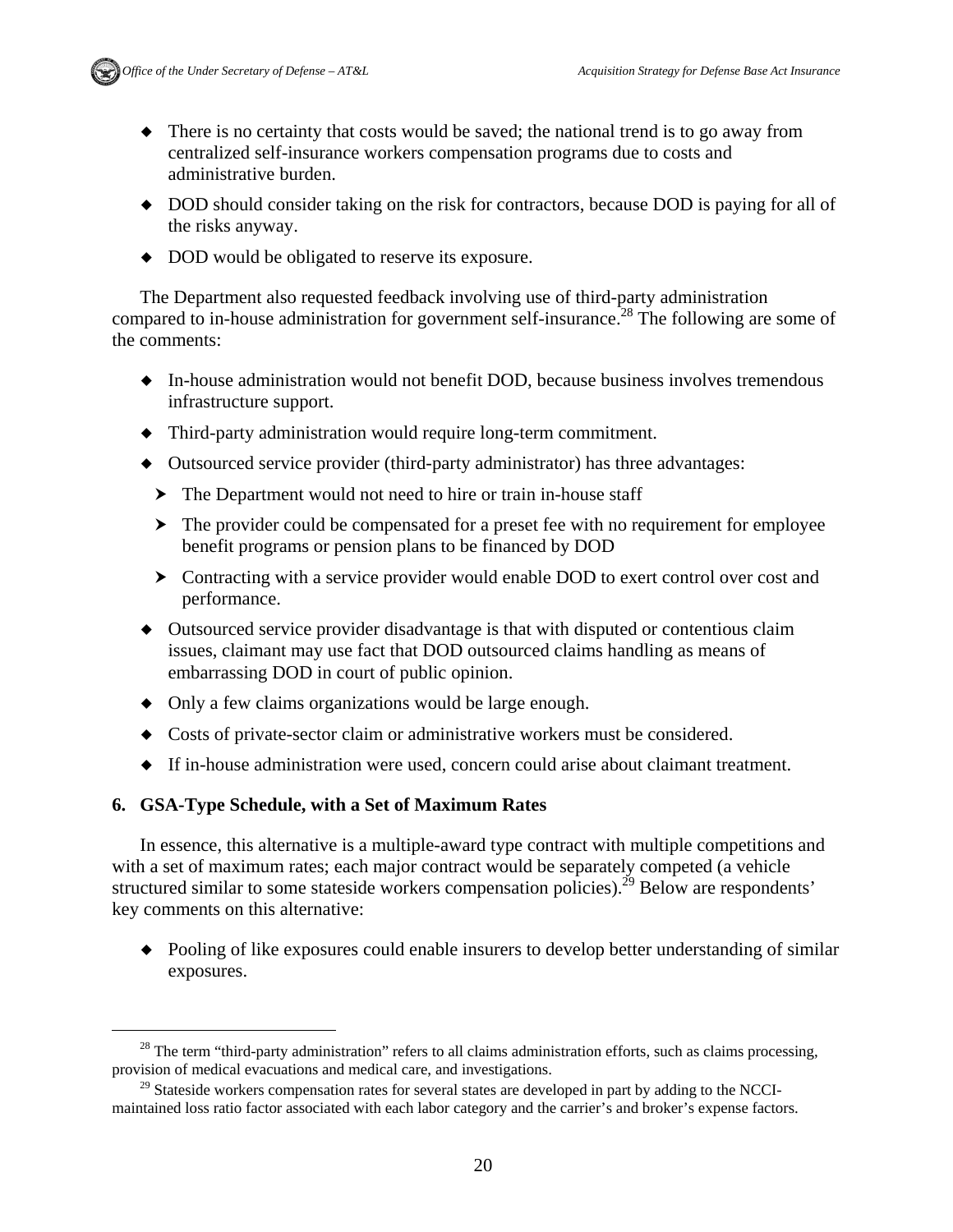

- Potentially broader divergence of risk exposures could minimize exposure to catastrophic events; however, there is no guarantee that all awardees would be insuring the same number or type of "questionable" clients or exposures.
- Insurers would be required to provide insurance to clients and exposures it would not have otherwise.
- The ability to underwrite the risk involved would be precluded.
- This is similar to a multiple award using single competition approach.
- A level of competitiveness among insurers would continue, because each major contract would be open to bid.
- This alternative addresses the criterion calling for a low amount of DOD risk.

#### **7. Prequalification of DOD-Approved DBA Carriers and Brokers or Agents**

Some respondents did not understand the nature of this intended approach, which was to provide DOD-specified criteria, including potential review of the carriers' underwriting processes. One of the largest DBA carriers responded that it favored this alternative over all other approaches because it would allow for multiple carriers to continue competing and would enable DOD to impose any parameters it deemed appropriate to control rates and costs.

#### **8. Self-Insurance by Contractors**

Although this was considered one of the alternatives for DOD's acquisition strategy, it is already an option for contractors that are preapproved by DOL. We are not aware of any contractors or pools of contractors that are currently using this option for DBA insurance. The Professional Services Council tried to implement a pooling-approach program in late 2003 in response to the spike in rates and lack of availability of coverage that some contractors were experiencing. However, the program was never successfully implemented because council members indicated that the decoupling of DBA insurance could lead to higher premiums for other lines of insurance. Comments about self-insurance by contractors included the following:

- Majority of contractors
	- have no interest in taking on the enormous risk of and exposure to catastrophic loss, especially given the long tail of claims;
	- $\triangleright$  do not want to post the collateral required by DOL;
	- $\blacktriangleright$  do not have a claims management infrastructure;
	- are not sophisticated or knowledgeable of laws and regulations to comply with assessment and reporting requirements of DOL; and
	- want to know the ultimate cost before they bid on work (not feasible with selfinsurance).
- Contractors would potentially have to employ additional loss control measures.
- It would still be necessary to distinguish between DBA and WHCA claims.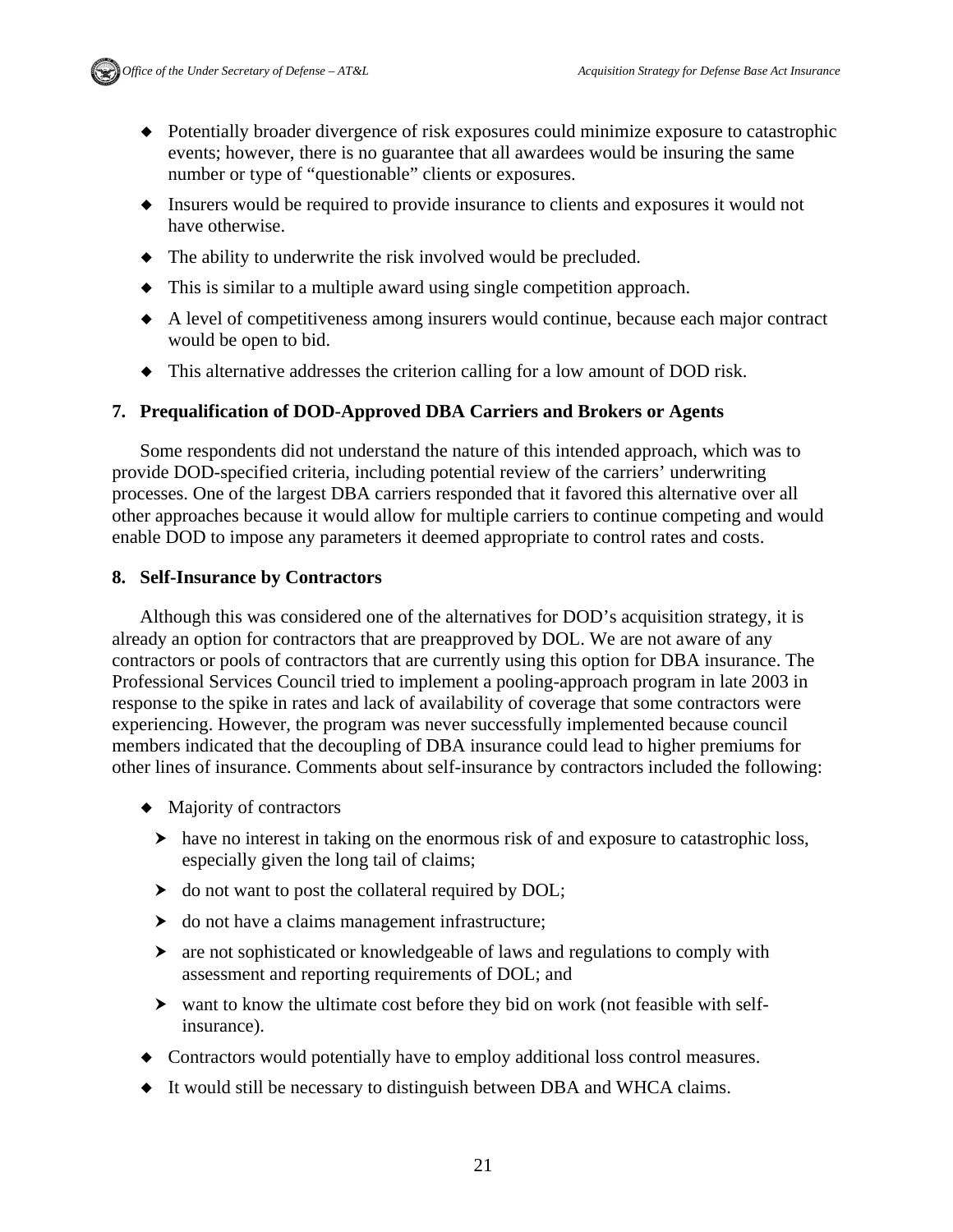

- The need for DBA insurers would be eliminated, which would preclude meeting the Section 843 criterion for maintenance of competitive marketplace.
- Smaller contractors would encounter financial difficulties leading to only the largest contractors being able to bid on DOD work**.**

#### **B. Responses to General DBA Insurance Questions**

In addition to commenting on the eight possible acquisition strategies, industry responders also addressed several general questions posed by the Department. Their responses are summarized below.

#### **1. Main Cost Drivers**

The respondents said that the main cost drivers of DOD's DBA expense were administrative expenses (for example, paying vendors), the DBA package itself (which provides more and higher benefits than most stateside workers compensation programs), wage indemnity benefits, and the hazardous work locales. The following are some of the specific comments related to the key cost drivers:

- Indemnity and medical benefits (more generous in scope than under typical stateside workers compensation plans, including claimant's ability to choose any qualified physician)
- Younger-than-average pool of claimants with potentially unusual or hazardous occupational exposure and a longer term for lifetime medical or disability benefits
- Claims management practices (geographically placed claims processors, foreign language capabilities, processes for fast reporting of claims, medical infrastructure, and so on)
- Operating and commission expenses (overhead, rent, travel, salaries, systems, assessments, broker costs, reinsurance costs, selling expenses, posting of collateral with DOL)
- Contractors' loss control and safety measures, including safety protocols and hiring practices
- Nature of activities
	- $\blacktriangleright$  High-hazard occupations (security, construction, etc.)
	- Hazardous driving conditions (one respondent said one of biggest causes of claims is motor vehicle accidents)
- Theater of operation
	- High-hazard geographical locations of workers, including poor infrastructure
	- $\blacktriangleright$  Lack of adequate medical care
	- Evacuation costs from variety of challenging geographical locations
	- Challenging climate and work conditions.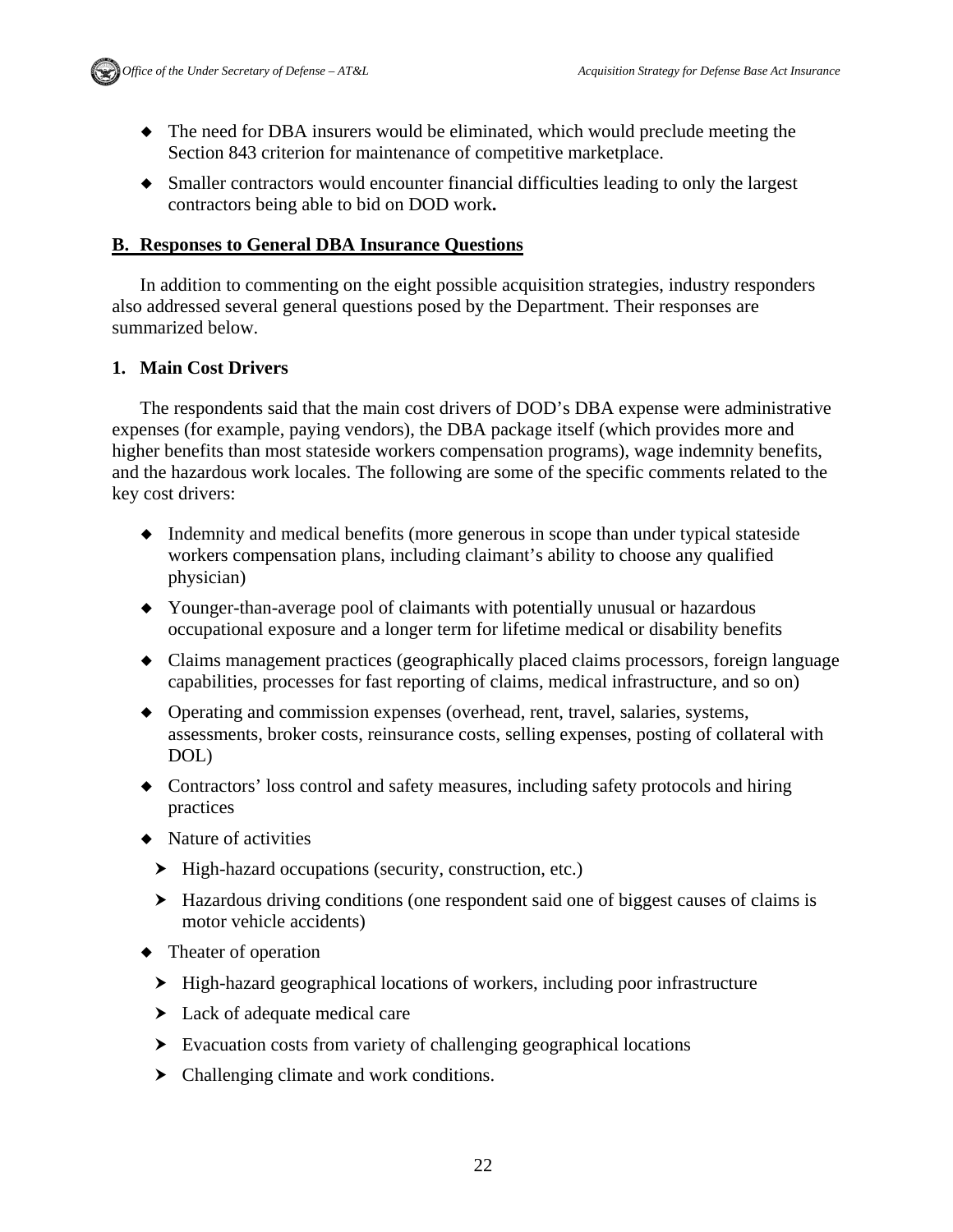

### **2. Cost Driver Control or Mitigation**

Respondents suggested several key factors for controlling or mitigating cost drivers:

- Increased loss control and safety measures, including safety protocols and hiring practices
- Effective and geographically based claims management
- Preestablished pricing for medical care and evacuation in pertinent geographic locations
- Overseas center of excellence for providing medical care for all carriers' claimants
- Mandated care at key strategic hospitals or clinics and creation of a preferred provider organization network for managing bill reviews with predetermined rates
- Government-provided medical facilities
- Collection and management of loss data to identify problem exposures, line costs, and better-performing contractors
- Government-mandated return-to-work program
- $\blacklozenge$  More flexibility in waivers for foreign nationals
- Capping of indemnity for U.S. nationals based on stateside workers compensation allowances
- Deductibles
- More fixed-price contracts to incentivize contractors to install and monitor loss control measures
- Competitive DBA marketplace.

All eight insurance industry respondents (two carriers and six brokers) emphatically stated that claims management practices are critical to controlling DBA costs. The most frequently reported means of effectively managing claims were as follows:

- Prompt investigation and verification of claims
- $\bullet$  Prompt payment to the injured party
- Ongoing communications with the injured party
- Geographically based claims management (including legal, investigative, and forensic services) with multiple foreign language and currency capabilities
- Quick response to medical and other emergencies
- Quick reporting of claims
- Caps on and supervision of claims adjuster caseloads
- Effective return-to-work program
- Prompt settlement of death benefits for third-country nationals and host-country nationals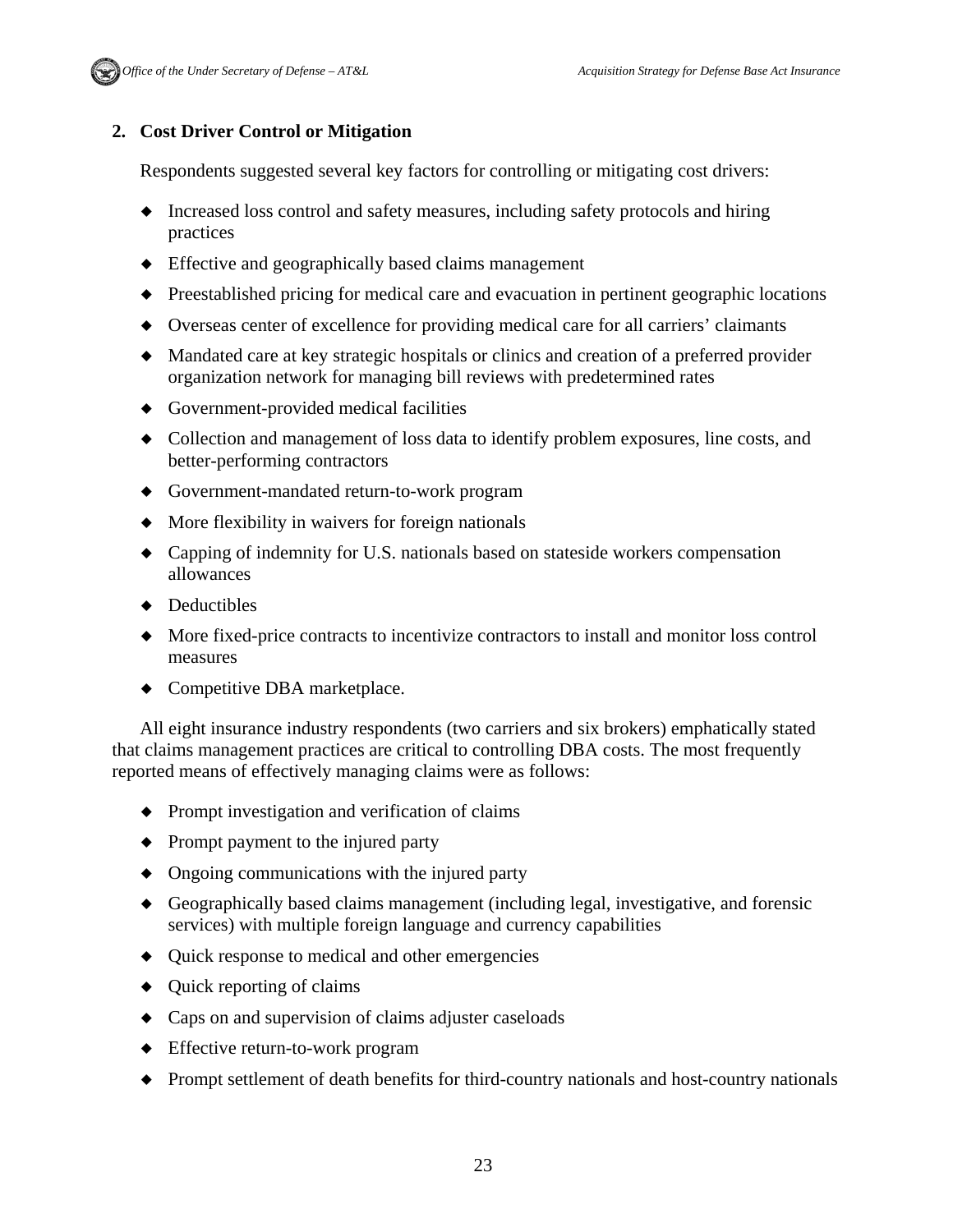Provision, to every insured person, of a claims bulletin, including forms required for filing claims, information on how to obtain medical care, and answers to frequently asked questions regarding benefits.

#### **3. Main Stakeholders**

The main stakeholders identified by respondents included carriers, brokers, contractors, DOD, DOL, and the covered employees.

#### **4. Recommended Technical Exhibits to Enhance Competition**

Regarding their recommendations for technical exhibits that DOD should include in solicitations to enhance competition, respondents most frequently noted the need for loss data. Specifically, they recommended providing loss data from at least the previous 5 years (preferably 10 years) that contain the amounts paid out, locations of claims, descriptions of the claims, causes of the claims, and the labor classification of the employees involved.

#### **5. Minimum Policy Amounts**

Respondents made the following comments about minimum policy amounts:

- Minimums are intended to cover initial underwriting, policy issuance, and basic administrative expenses.
- No minimum premium should be imposed when the prime contractor provides coverage for subcontractors.
- Use of minimum policy amounts is based on underwriting factors and criteria such as payroll size, number of employees, geographic location, and past claim performance.
- $\blacklozenge$  High minimums can be avoided by doing the following:
	- Further developing and refining subcontractor programs offered by large primes
	- Implementing a small contractor program
	- Requiring that participating insurers provide a minimum as part of their rate offerings and use the minimum as part of the evaluation criteria.
- A minimum as low as \$2,500 should be achievable.
- Having no minimum premiums is one advantage of single-provider programs.
- The assertion that minimum policy amounts are driving the cost of DBA insurance is questionable.
- $\blacklozenge$  Minimums should be eliminated.
- Minimums exist because of inefficient delivery vehicles and a need for profit.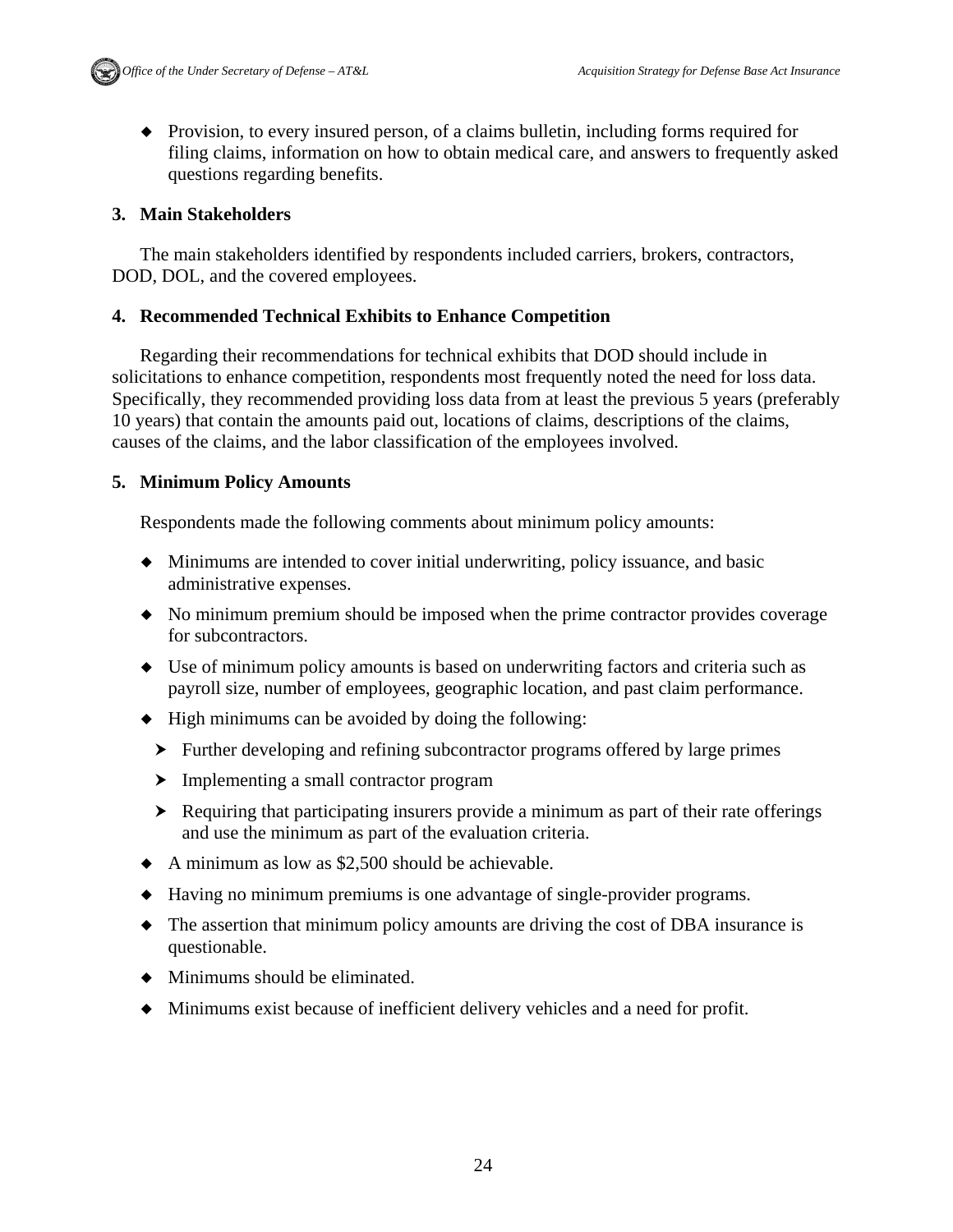#### **6. Recommended Changes to Current Open-Market Approach to Be Responsive to Section 843 Criteria**

Respondents made several recommendations for modifying the current approach (contractors procuring their own DBA coverage) to be responsive to the five criteria outlined in Section 843:

- Apply underwriting parameters or guidelines to the process of establishing rates
- Establish a vetting or approval process for rates above a certain pre-established level
- Require multiple quotes in certain situations (rates or payroll above certain levels, certain activities, and so on)
- Establish a centrally managed program by contracting with one or more major brokers to leverage competition
- $\bullet$  Eliminate the single-provider model used by certain agencies
- $\bullet$  Step up enforcement of mandatory coverage requirements
- $\triangleleft$  Reduce the level of DOL loss-based assessments<sup>30</sup>
- Adopt measures that result in waivers being routinely and timely sought such that the existence of a waiver is known to offerors when they prepare their proposals, and increase use of blanket waivers<sup>31</sup>
- Consider seeking legislative narrowing of the scope of DBA insurance coverage to limit it to U.S. nationals and people hired in the United States.<sup>32</sup>

#### **C. Responses to Questions Directed at Brokers and Carriers**

Below are the responses to the key questions directed at brokers and carriers:

- *Roles.* Respondents stated that brokers' and agents' roles were to assist their clients with securing appropriate coverage at favorable rates. In addition, some brokers said that their roles were also to assist with handling, preparing, and documenting claims.
- *Ratings approach.* Two carrier respondents reported that their ratings approach is based on individual loss histories and safety practices. Contractors with effective safety practices were less likely to incur large losses, and therefore, safety practices were essential to obtaining reasonable DBA rates.
- ◆ *Data*. The Department requested aggregate loss and development information, including medical expenses, lost wages, reserves, adequate medical care, medical evacuation, infrastructure expenses, administrative costs, and other appropriate services and rates of return on invested insurance premiums. No carrier or broker provided this information.

 $30$  Loss-based assessments, also referred to as Special Fund assessments, cover second injuries for employees

who return to work. The assessments are based on the percentage of losses reported.<br><sup>31</sup> Recommendation received in an industry association letter prior to issuance of DOD's published questions.<br><sup>32</sup> Ibid.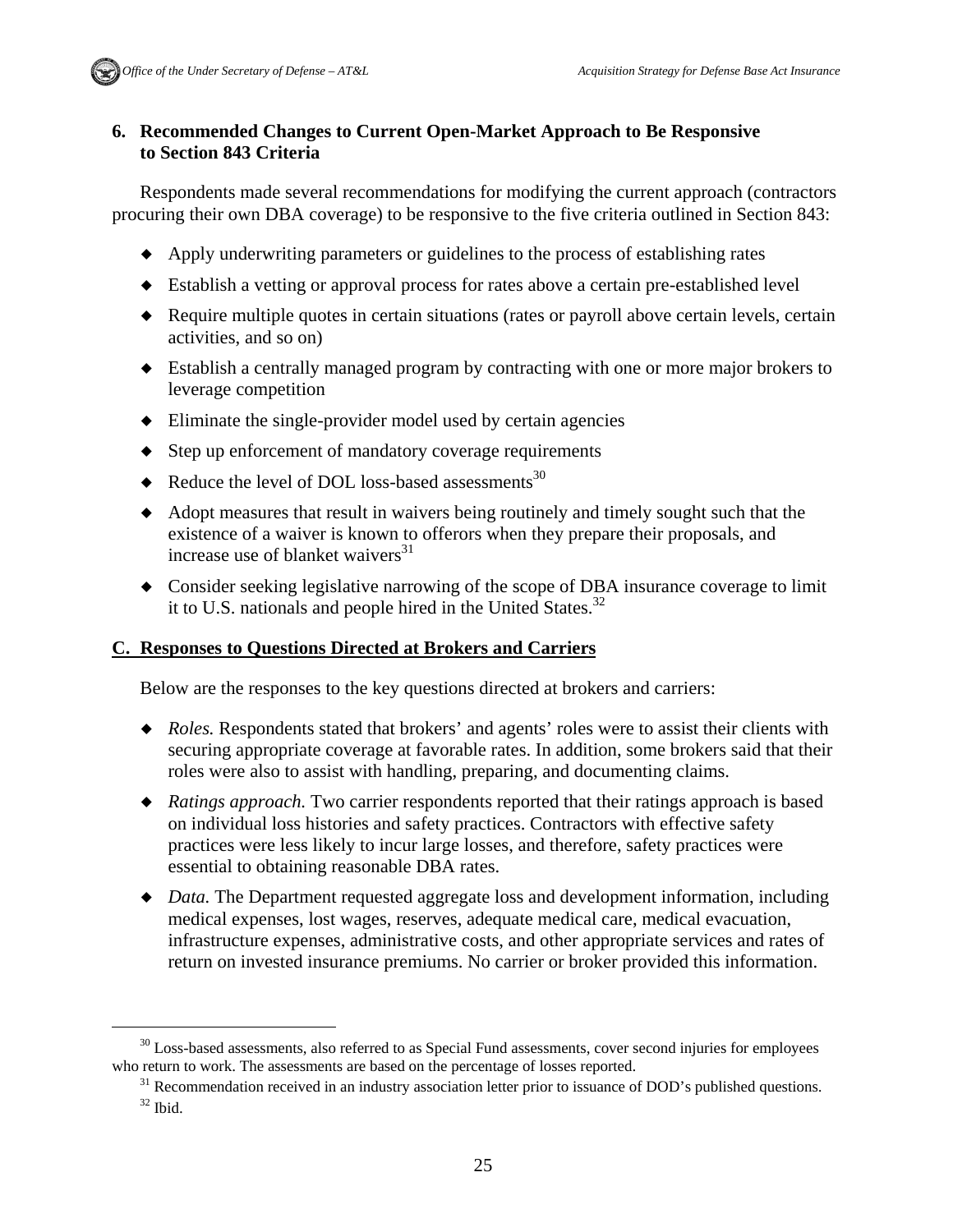- *Retrospective plans.* The brokers' and carriers' views on the use of retrospective rating plans all varied. One carrier reported already using retrospective plans with success, while other respondents reported that it would be difficult to implement. Several respondents indicated that contractors prefer to know their final costs up front, so they would avoid retrospective plans. However, one respondent said that retrospective plans are particularly effective for larger contractors and provide an incentive for contractors to invest in loss control and safety measures. In contrast, one broker stated that the long-tail nature of DBA claims settlements makes the use of retrospective plans administratively burdensome and detrimental to the prompt closeout of cost-reimbursable type contracts. Another respondent stated that retrospective plans can provide a mechanism for contactors to pay a portion of their own losses to a maximum (which most respondents agreed lowers costs in the long run). Another stated that employing retrospective plans with just the largest DOD contractors could give DOD the bulk of cost savings available from this approach while minimizing administration.
- *Subcontractors.* With respect to prime contractors providing DBA coverage for their subcontractors, some responded that subcontractors should be responsible for acquiring their own DBA coverage, while one reported that subcontractors should obtain coverage through their prime contractor. This latter respondent asserted that prime contractors arranging for DBA coverage for their subcontractors leads to administrative efficiencies, because all subcontractors would be bundled with the prime and minimum policy amounts would be less likely. Those favoring subcontractors acquiring their own coverage contended that having their own DBA insurance would be an incentive for them to focus on safety practices.
- *Impact of safety record.* Brokers and carriers all agreed that safety practices affect insurance rates.
- *Maximum mandated DBA rates.* One major carrier merely commented that this approach would preclude open-market competition. Other respondents made the following key comments about maximum mandated DBA rates:
	- Maximum rates would be actuarially unsound; it would be better to utilize other parameters and protocols such as a ceiling for certain rates and a process for exceptions.
	- Approach appears premature because components (or venues) for filing rates have not been developed in the DBA market.
	- A single year's experience would skew rates.
	- $\blacktriangleright$  Rate maximums should be set by location, with a credit for contractors with aboveaverage loss control and a penalty for those with below-average loss control.
	- Filing of premium rates should not be considered onerous because it is similar to insurers filing annually with states (for workers compensation insurance).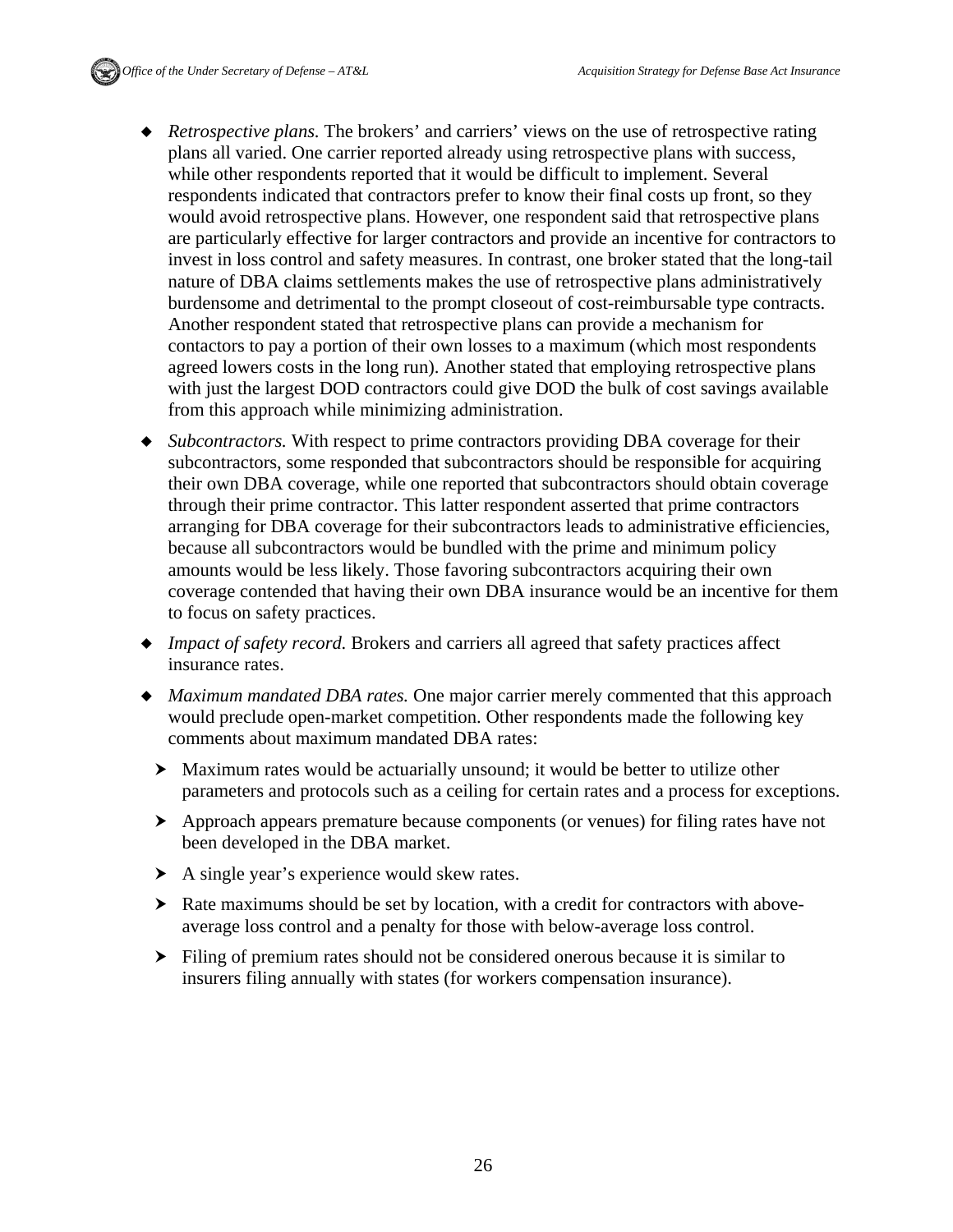

- The Department should consider a bifurcated approach in which it would mandate a loss containment factor and insurers would file their own tiered expense factors (same as many stateside workers compensation systems).<sup>33</sup>
- If market competition is not effective, annual filings may be preferable to a fixed rate for a long-term contract.
- $\triangleright$  Due to the lag in claims development, this approach will work only if claims experience is aggregated over multiple years.

## **D. Responses to Questions Directed at Defense Contractors**

Only two major defense contractors addressed how they acquire their DBA coverage and how it is priced. One of the contractors reported having a retrospective rating approach, and the other reported coverage on a guaranteed-cost (fixed) basis. They acquired their various insurance policies through a multiline insurance program, but all of their policies are separately priced. They report having no visibility into whether any discounts have been factored in; they see only the rates they have been quoted. Both contractors agreed that subcontractors should acquire their own DBA insurance.

A few contractors responded on an unattributed basis via their trade associations but did not respond to most of the questions, and a few others addressed single issues of concern to their particular lines of business.34

<sup>&</sup>lt;sup>33</sup> Both terms—"loss containment factor" and "tiered expense factors"—deal with filings that have to be made by insurers offering or seeking to offer workers compensation coverage in states that utilize retrospective rating plan approaches.<br><sup>34</sup> Due to the limited responses received from the contractor community, the Department does not consider the

responses to be representative of contractors' viewpoints DOD-wide.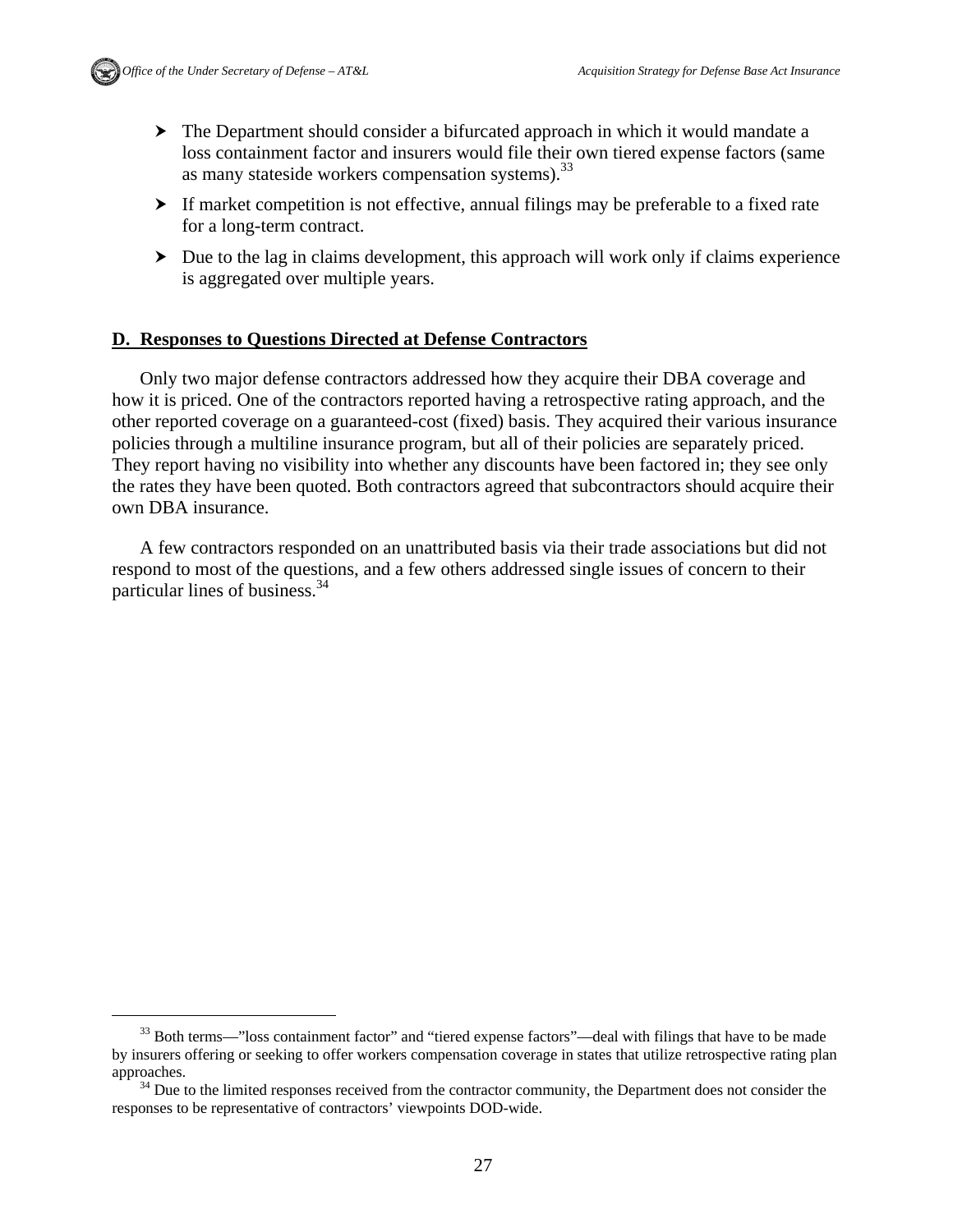# **Section 6 Analysis of Departmental Data**

To gain a factual understanding of the DBA premiums and rates paid, the Department asked contracting organizations for the military services and defense agencies to provide detailed DBA data on contracts (both prime and subcontracts) covered under the open-market model or under the USACE/JCC-IA single-provider program:

- Information provided on the open-market model covered 229 DOD prime contracts to which the DBA insurance requirement applied. These contracts involved a total of 375 contractors (both prime and subcontractors). Within the group of prime and subcontracts reported, DBA insurance was provided by 32 different insurers. Although complete information was not available for every DBA-covered prime or subcontract, the openmarket data provided showed DBA annual premium payments of \$282 million<sup>35</sup> for policy periods that end sometime after October 1, 2008.<sup>36</sup>
- $\bullet$  Information provided on the USACE single-provider program for a comparable time period represented total premiums paid of approximately \$45 million.

The data provided on the open-market model and USACE single-provider program represent DBA premiums for the Department totaling about \$327 million.<sup>37</sup>

#### **A. Analysis of DBA Premiums**

The Department examined the DBA data in two distinct ways: by total premiums and by DBA rate. The premiums were analyzed in a variety of ways to determine, among other things, which DOD component, defense contractor, program, and insurance carrier accounted for most of the DBA premiums and what amount of the premiums was associated with the war effort. The following subsections present the results.

#### **1. DBA Premiums by Insurance Carrier**

Of the 32 different insurers providing DBA insurance to defense contractors (both prime and subcontractors), American International Group, Inc., (AIG) accounted for about three-quarters of the total DBA insurance policy premium dollars, while CNA wrote about 14 percent, and ACE Group, 7 percent, as shown in Figure 1. These three insurance carriers accounted for approximately 97 percent of the DBA premiums paid by the Department for the data collected.

<sup>&</sup>lt;sup>35</sup> Actual premium payments for the period covered may vary from those reported because of post-period "true" up" of final premiums due. When payroll data are finalized for the policy period for which coverage has been

provided by the insurer, the actual premium owed to the insurer may change.<br><sup>36</sup> The premiums represent policy periods that cross into FY 2009 and end sometime after October 1 2008.

 $37$  The Department believes that the data provided by the contracting organizations represent a significant proportion of the total DBA premium base, the premium rates paid within the Department, and a comprehensive cross-section of the current state of the DBA insurance program.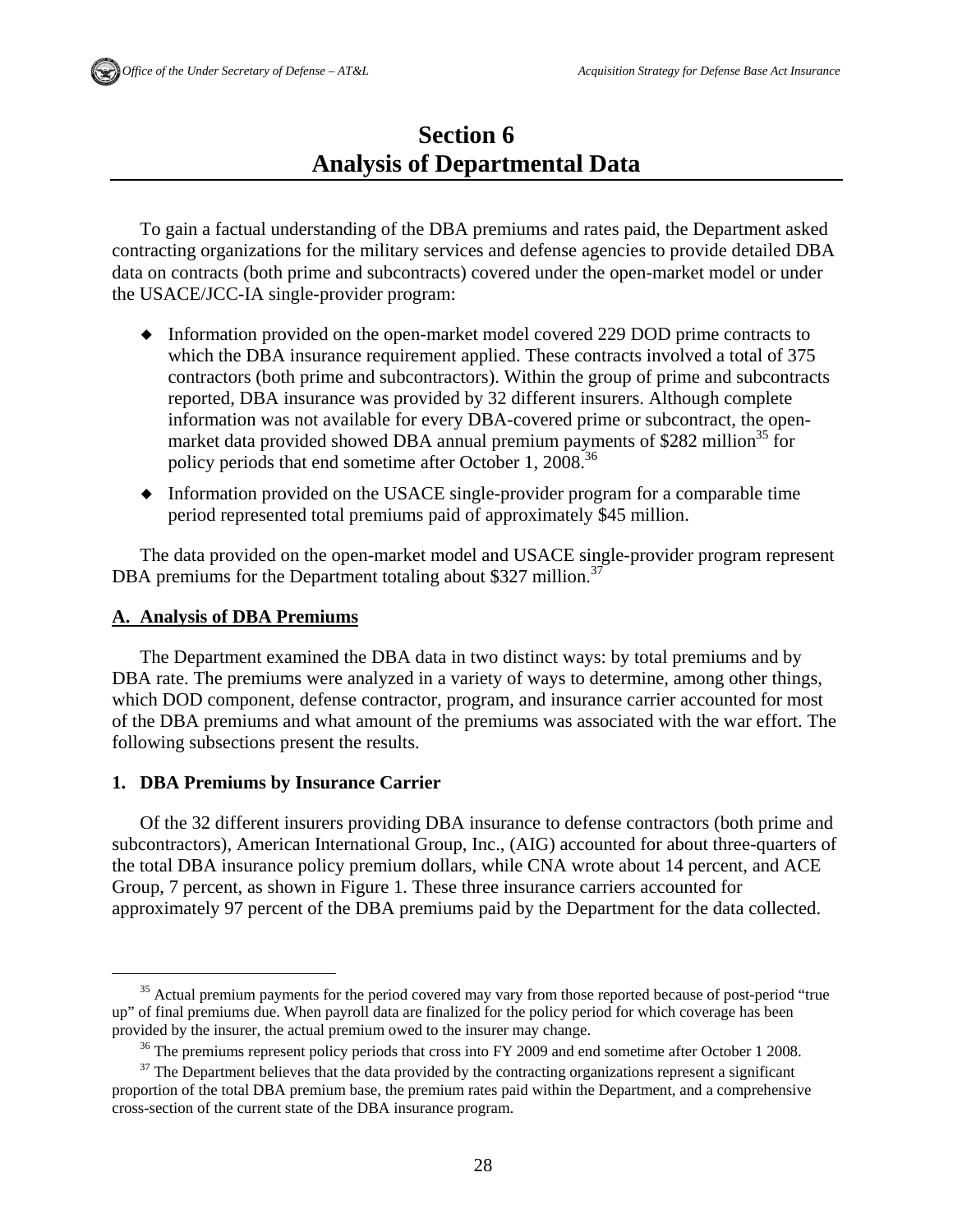

*Figure 1. Distribution of DBA Premiums by Carrier* 

#### **2. DBA Premiums by DOD Component**

For the policy data collected, the Army's accounted for 69 percent of the DBA insurance premium dollars, the Navy accounted for 23 percent, and the Air Force, 5 percent, as shown on Figure 2. The balance of the DOD components together accounted for the remaining 3 percent.<sup>38</sup>





#### **3. DBA Premiums by War and Non-War Zones**

Eighty-eight percent of the premiums reported were for prime or subcontracts that had a primary place of performance in either Iraq or Afghanistan, as shown in Figure 3. The significant portion illustrates the impact on the DBA program of the defense contractors' in-country support of the war effort.

Note: "CNA (USACE)" represents premiums from the USACE single-provider program, whereas "CNA" represents premiums from the open-market program.

<sup>&</sup>lt;sup>38</sup> The other DOD components include Defense Finance and Accounting Service, Defense Intelligence Agency, Defense Information Systems Agency, Defense Logistics Agency, Missile Defense Agency, National Geospatial-Intelligence Agency, U.S. Special Operations Command, U.S. Transportation Command, and Washington Headquarters Services.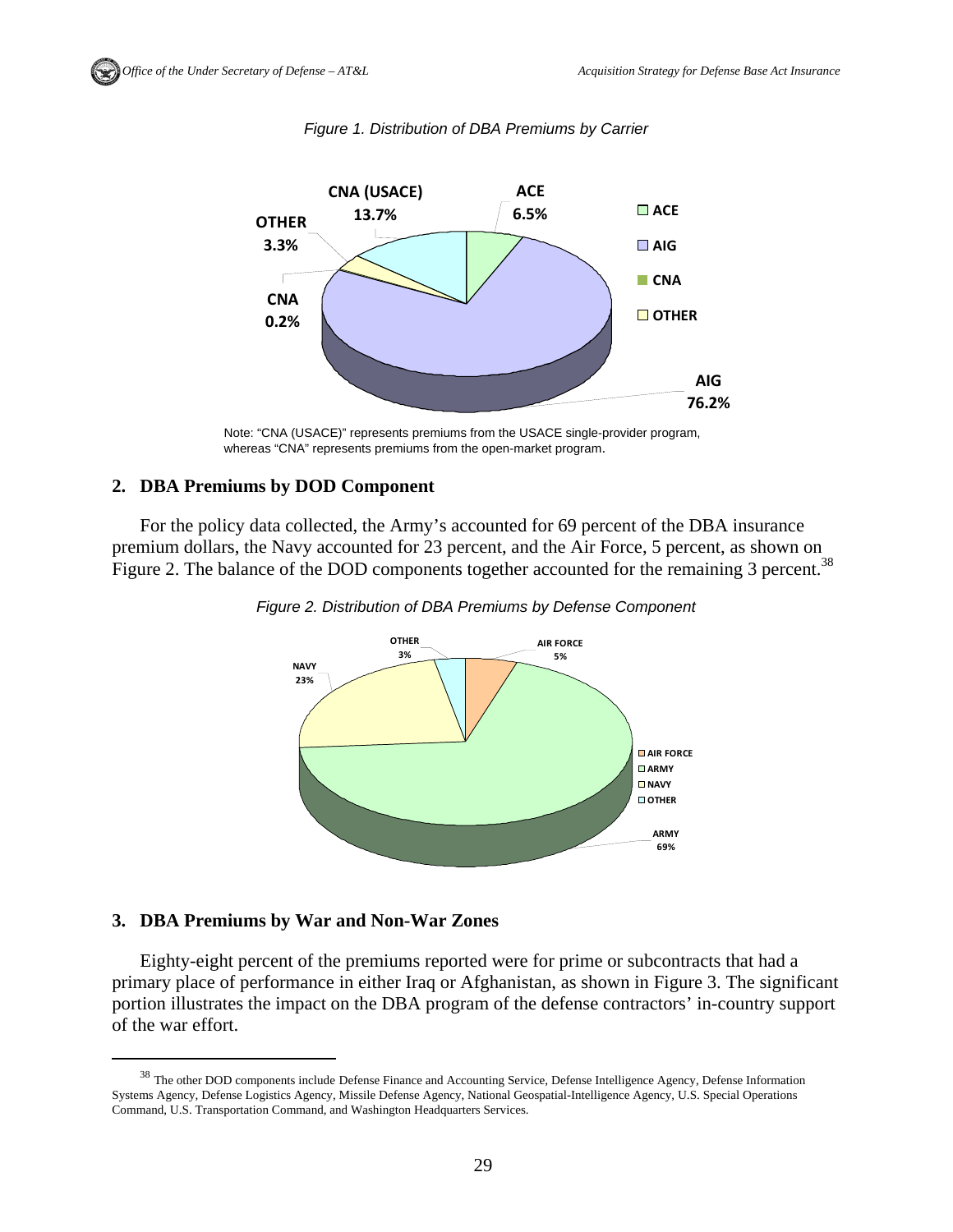

*Figure 3. Distribution of DBA Premiums by War and Non-War Zones* 

## **4. DBA Premiums by Program**

The Army's Logistics Civil Augmentation Program (LOGCAP) III, which provides for logistical support to U.S. troops, accounted for 61 percent of total DBA premiums. Other significant programs are the Mine Resistant Ambush Protected vehicles (MRAP) and Army-Prepositioned Stock (APS-3) programs, as shown in Figure 4.





Note: "Others" are programs with less than 2 percent of total premiums.

## **5. DBA Premiums by Defense Contractor**

Largely due to the magnitude of the dollars involved with the LOGCAP III contract, KBR accounted for almost half of the DBA premiums, as shown in Figure 5. DynCorp International was next at about 10 percent, mostly due to its Air Force Contract Augmentation Program and the APS-3 contracts.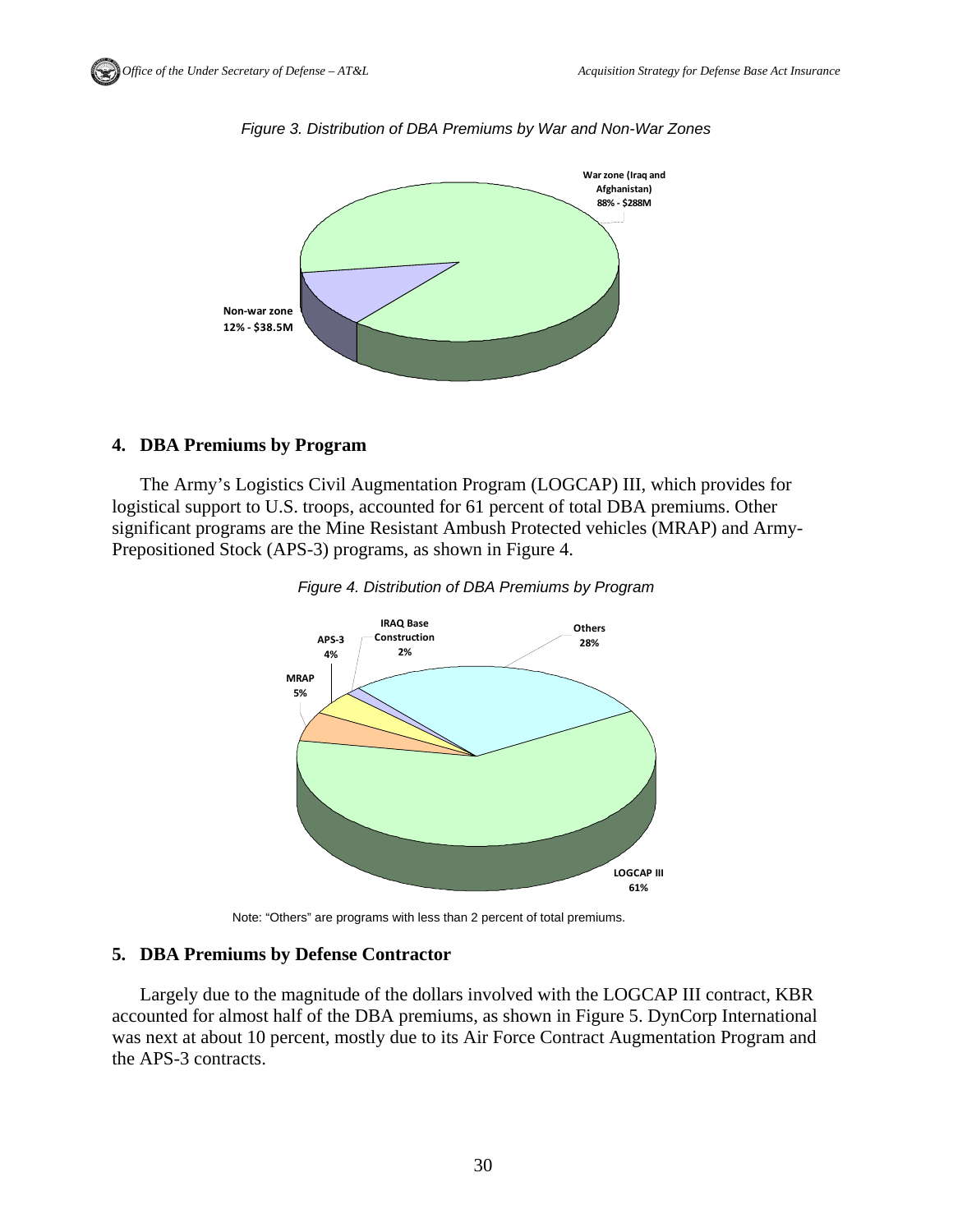

*Figure 5. Distribution of DBA Premiums by Contractor* 

#### **B. Analysis of DBA Rates**

The primary goal of the Department's analysis was to determine the rates being experienced in the open market and compare them to those in the USACE single-provider program. Within the open market, a policy may contain one or more rate categories based on the type of work being performed or the geographic location of the work. The open-market data are represented by a wide assortment of rate categories and geographic locations. All combined, the reported open-market policies contained 87 separate rates. The USACE single-provider program, on the other hand, provides for only four rate categories (services, construction, security, and aviation) irrespective of location or performing contractor.<sup>39</sup>

The total premium paid on a given policy is a function of the rate categories and the payroll base to which those rates apply. Because the data reported contained total premiums ranging from under \$100 to over \$100,000,000 it was apparent that a simple average of the stated contract policy rates would not accurately reflect the cost to the Department. Therefore, the Department calculated weighted averages for both the open-market and the USACE singleprovider programs based on the total premiums generated by rate category. Table 4 shows a simplified example of this weighting.

Note: "Others" are contractors with less than 2 percent of total premiums.

 $39$  See Section 2 of this report for a list of the single-provider rates. USACE rate categories make no distinction for geographic location, but USACE-provided data did include information on the geographic location of the work being performed.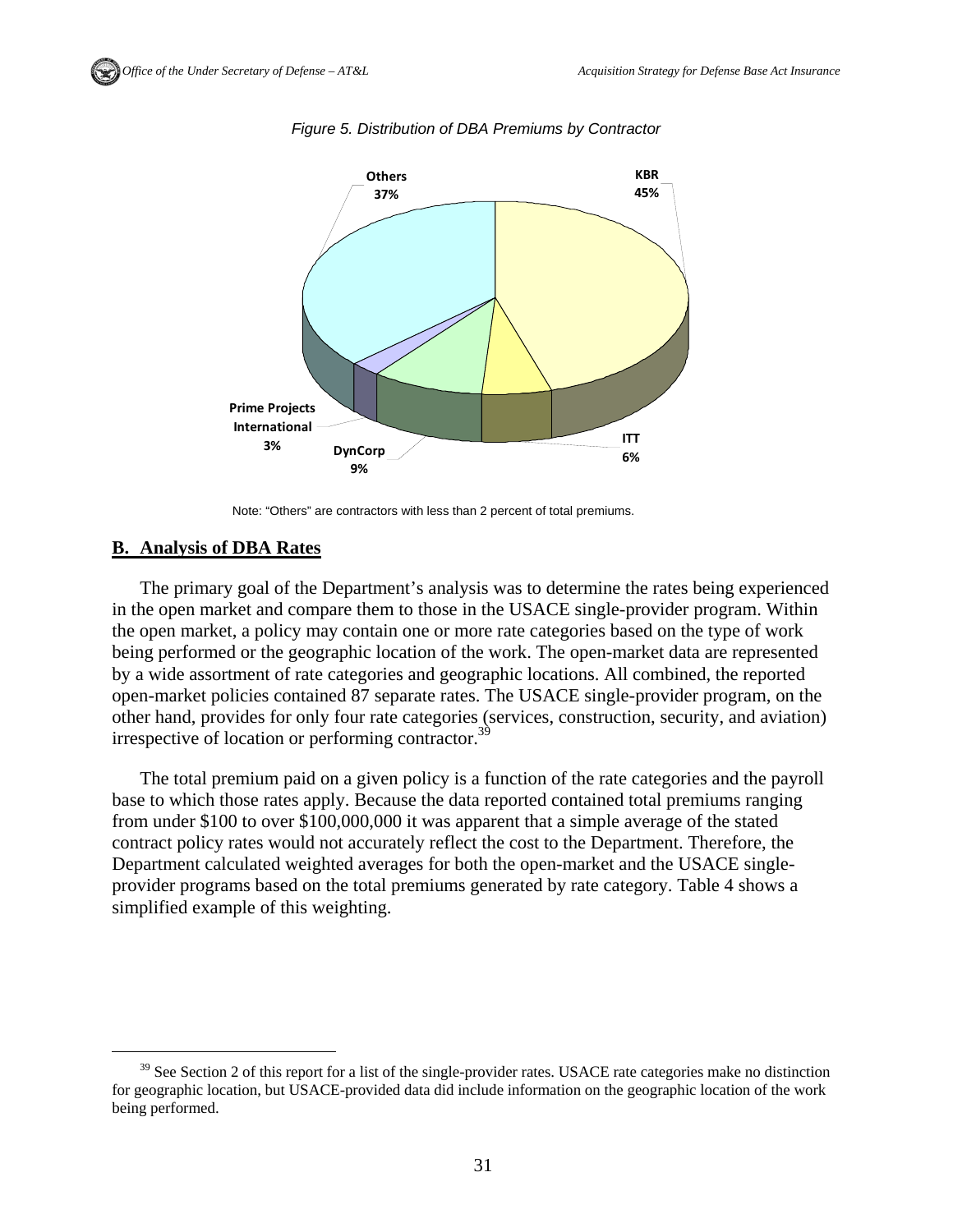| Contract       | Total<br>premium | Rate per \$100<br>of payroll | Weight | Weighted premium<br>$(rate \times weight)$ |
|----------------|------------------|------------------------------|--------|--------------------------------------------|
| $\overline{A}$ | \$50,000         | \$5.00                       | 0.004  | \$0.02                                     |
| B              | \$12,000,000     | \$6.00                       | 0.996  | \$5.97                                     |
| Total          | \$12,050,000     |                              | 1.000  | \$5.99                                     |
| Average        |                  | \$5.50                       |        |                                            |
| Weighted avg.  |                  |                              |        | \$5.99                                     |

|  | Table 4. Example Comparison of Average to Weighted Average Premium |  |  |
|--|--------------------------------------------------------------------|--|--|
|  |                                                                    |  |  |
|  |                                                                    |  |  |

To enable comparisons between open-market and USACE single-provider rates, the Department calculated overall weighted average DBA rates, as well as weighted average rates for war zones (Iraq and Afghanistan) and for non-war zones (all other locations). The following subsections contain the results.

#### **1. Overall DBA Rates Paid by the Department**

Figure 6 compares the open-market program to the USACE single-provider program and shows the relative weighted rates, as well as the lowest and highest rates, for all locations. The USACE single-provider weighted average premium rate of \$8.32 (per \$100 of payroll) is 57 percent higher than the \$5.30 weighted average rate obtained in the open market.



*Figure 6. Comparison of Open-Market and USACE Single-Provider Rates—All Locations*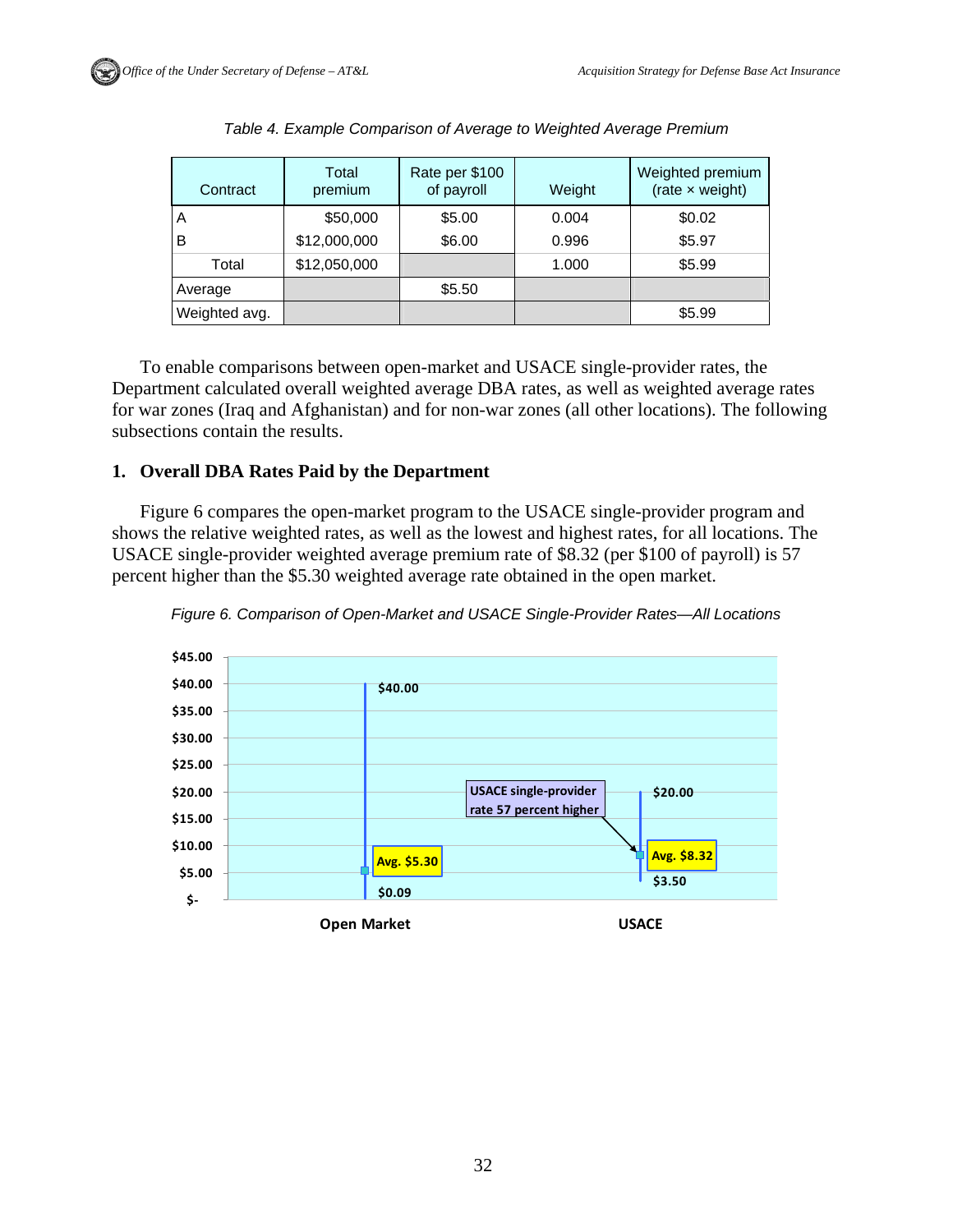Figure 7 shows the relative percentage of premium rates experienced in the open market in terms of rate ranges. The preponderance of rates in the open market is in the \$6.00 to \$6.99 range.



*Figure 7. Distribution of Open-Market DBA Rates—All Locations* 

In comparison, the predominant weighted rates in the USACE single-provider program for all locations were higher, in the \$7.00 to \$7.99 range and above \$9.00, as shown in Figure 8.

*Figure 8. Distribution of USACE Single-Provider DBA Rates—All Locations* 

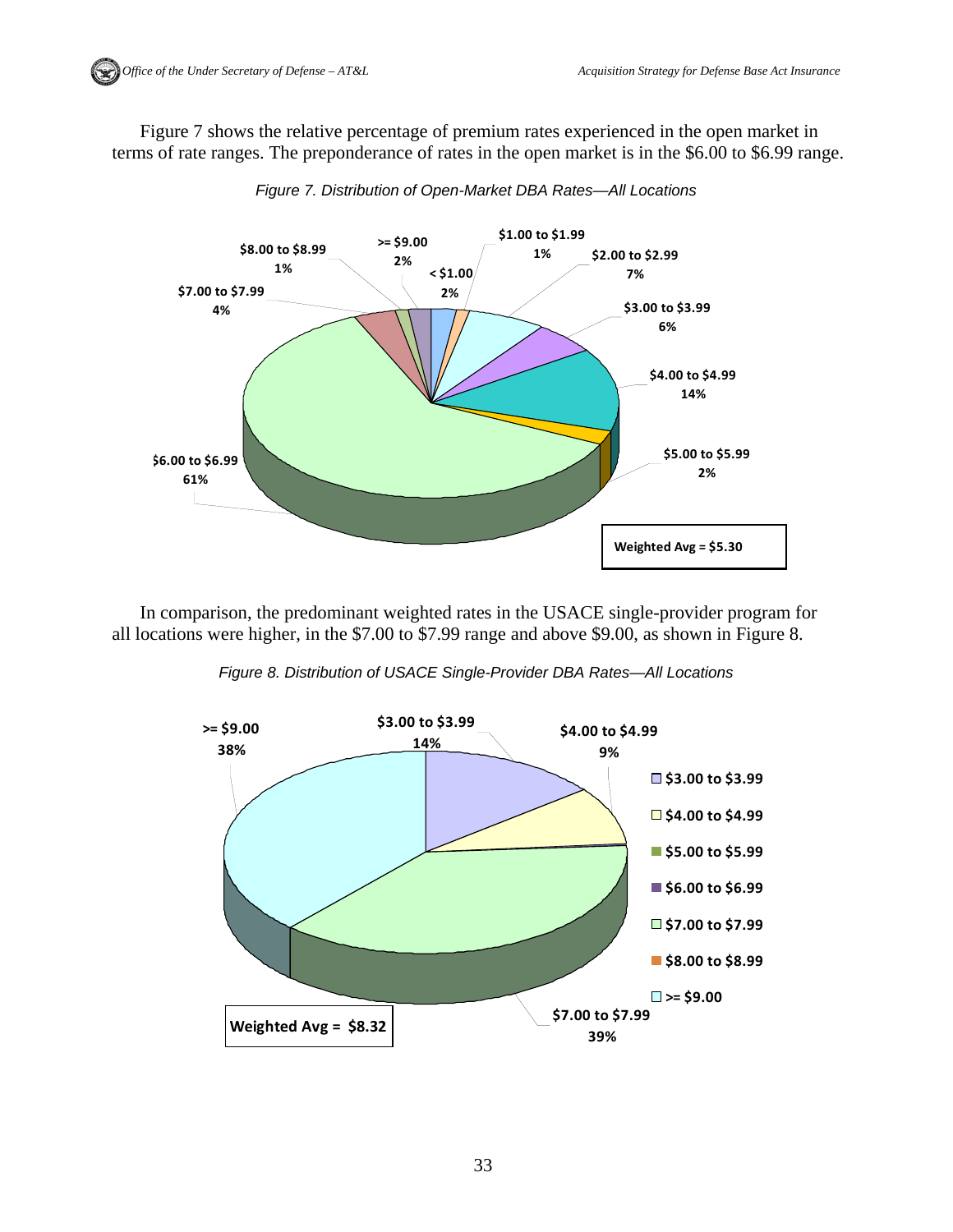## **2. Comparison of Open-Market DBA Rates Paid in War and Non-War Zones**

Defense contractors with a primary place of performance in either Iraq or Afghanistan, as noted earlier, accounted for 88 percent of the premiums reported. Hence, the DBA rates paid by those contractors had a significant effect on the overall rate paid by the Department. Figure 9 compares the open-market weighted DBA rate (and minimum and maximum) in war zones to the rate in non-war zones. The open market showed significant differences between these two areas. With a weighted average of \$5.64, the open-market rate for a war zone was more than 90 percent higher than the weighted average rate (\$2.96) for non-war locations.



*Figure 9. Comparison of Open-Market DBA Rates—War Zone and Non-War Zone* 

## **3. Comparison of Open-Market and Single-Provider DBA Rates Paid in War Zone**

For defense contracts with the primary place of performance in war zones, the USACE single-provider weighted average rate of \$8.54 was 51 percent higher than the \$5.64 weighted average obtained in the open market, as shown in Figure 10.

*Figure 10. Comparison of Open-Market and Single-Provider DBA Rates—War Zone* 

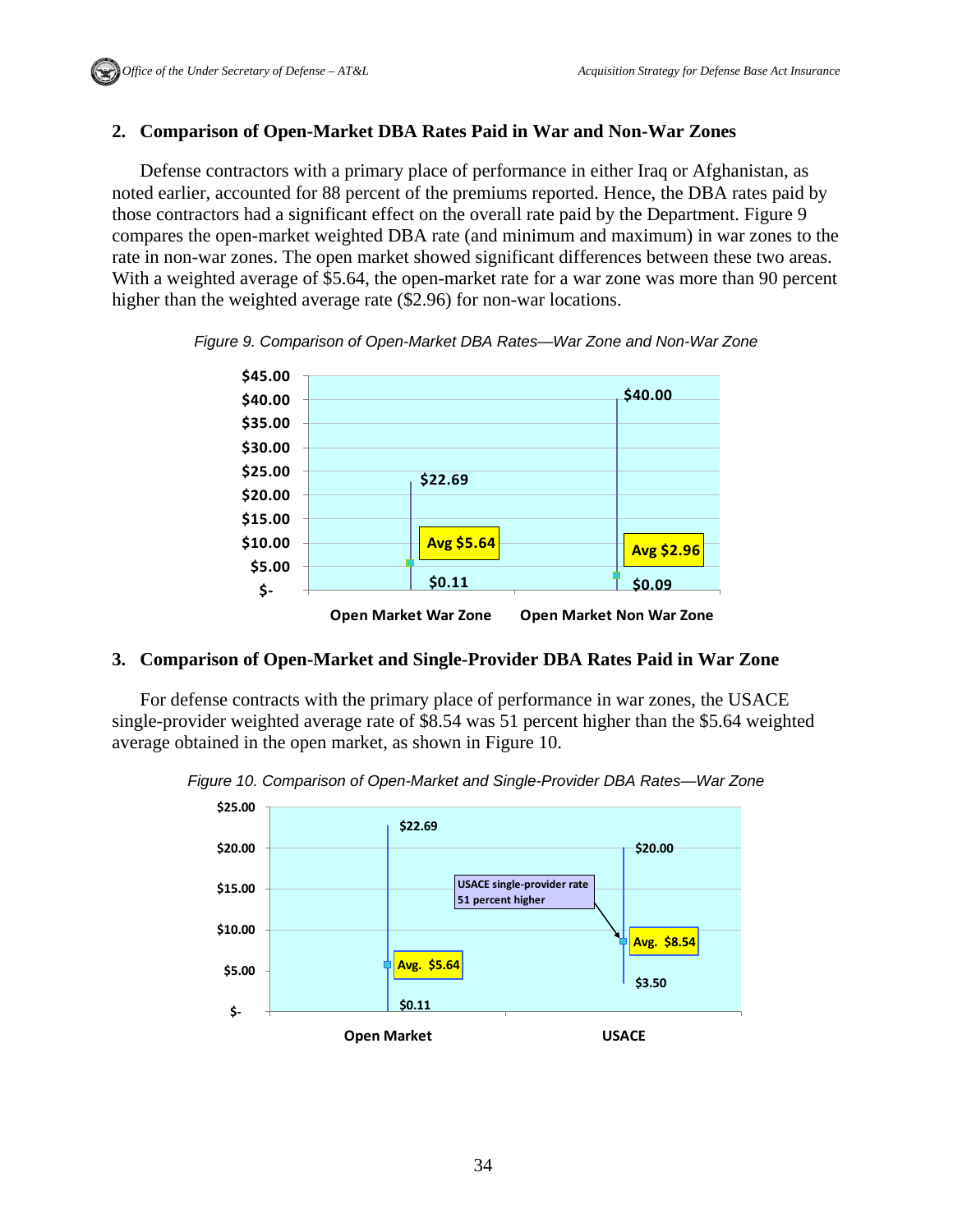Figure 11 shows the relative percentage of the premium rate ranges for the open market for Iraq and Afghanistan. The preponderance of rates is in the \$6.00 to \$6.99 range.



*Figure 11. Distribution of Open-Market DBA Rates—War Zone* 

In contrast, Figure 12 shows the premium rate distribution for the USACE single-provider program for Iraq and Afghanistan. Most of these rates are higher, in the \$7.00 to \$7.99 range and \$9.00 and higher.

*Figure 12. Distribution of USACE Single-Provider DBA Rates—War Zone* 

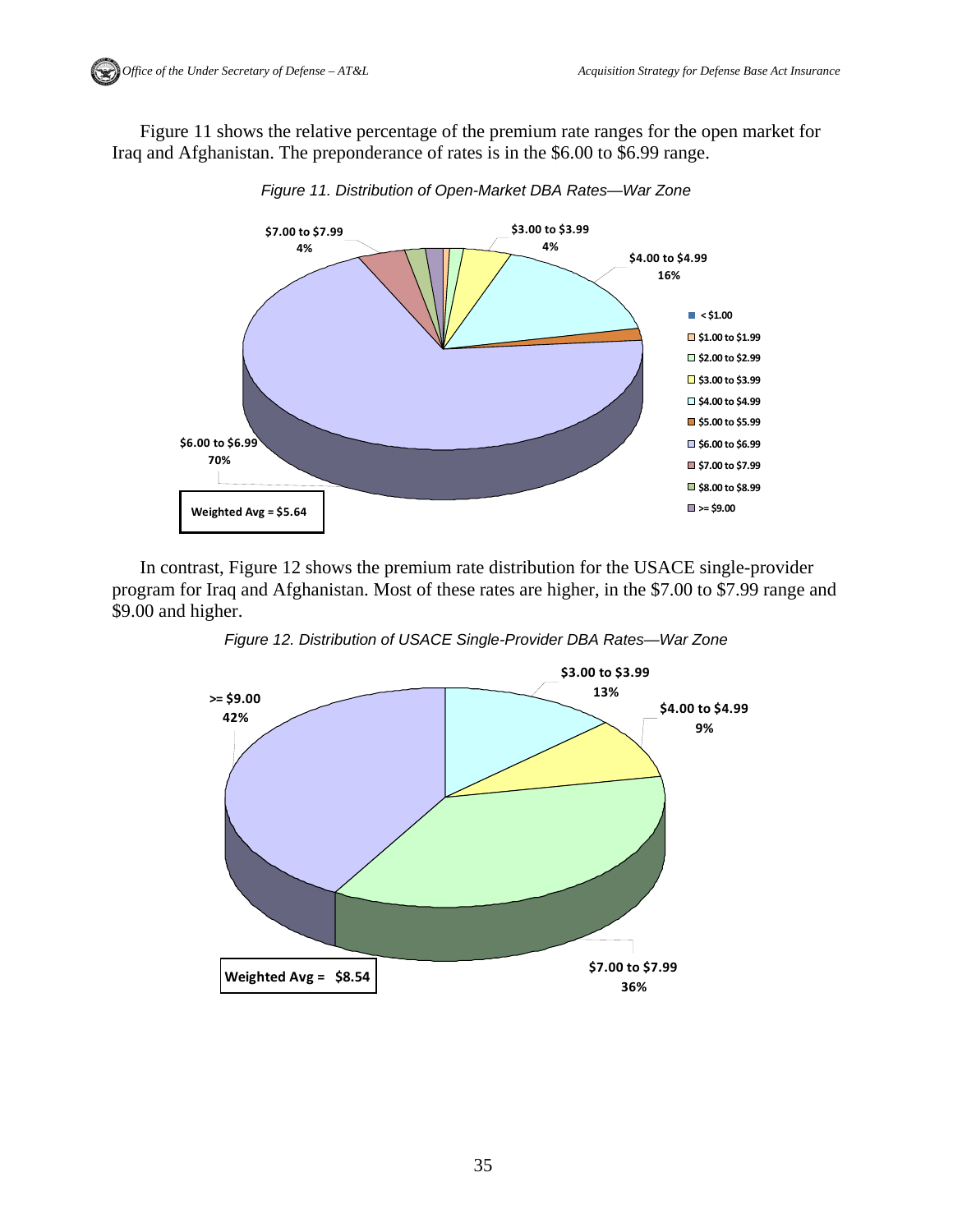## **4. Comparison of Open-Market and Single-Provider DBA Rates Paid in Non-War Zone**

Figure 13 compares the open-market rate to the USACE single-provider rate for all non-warzone areas.40 The USACE single-provider weighted average rate of \$5.89 is 90 percent higher than the \$2.96 weighted average for the open market.



*Figure 13. Comparison of Open-Market and Single-Provider DBA Rates—Non-War Zone* 

Figure 14 shows the relative percentage of premium rate ranges for the open market for locations other than Iraq and Afghanistan. The preponderance of rates is in the \$2.00 to \$2.99 range.

*Figure 14. Distribution of Open-Market DBA Rates—Non-War Zone* 



 $40$  Locations other than Iraq and Afghanistan are considered non-war zones for the Department's analysis.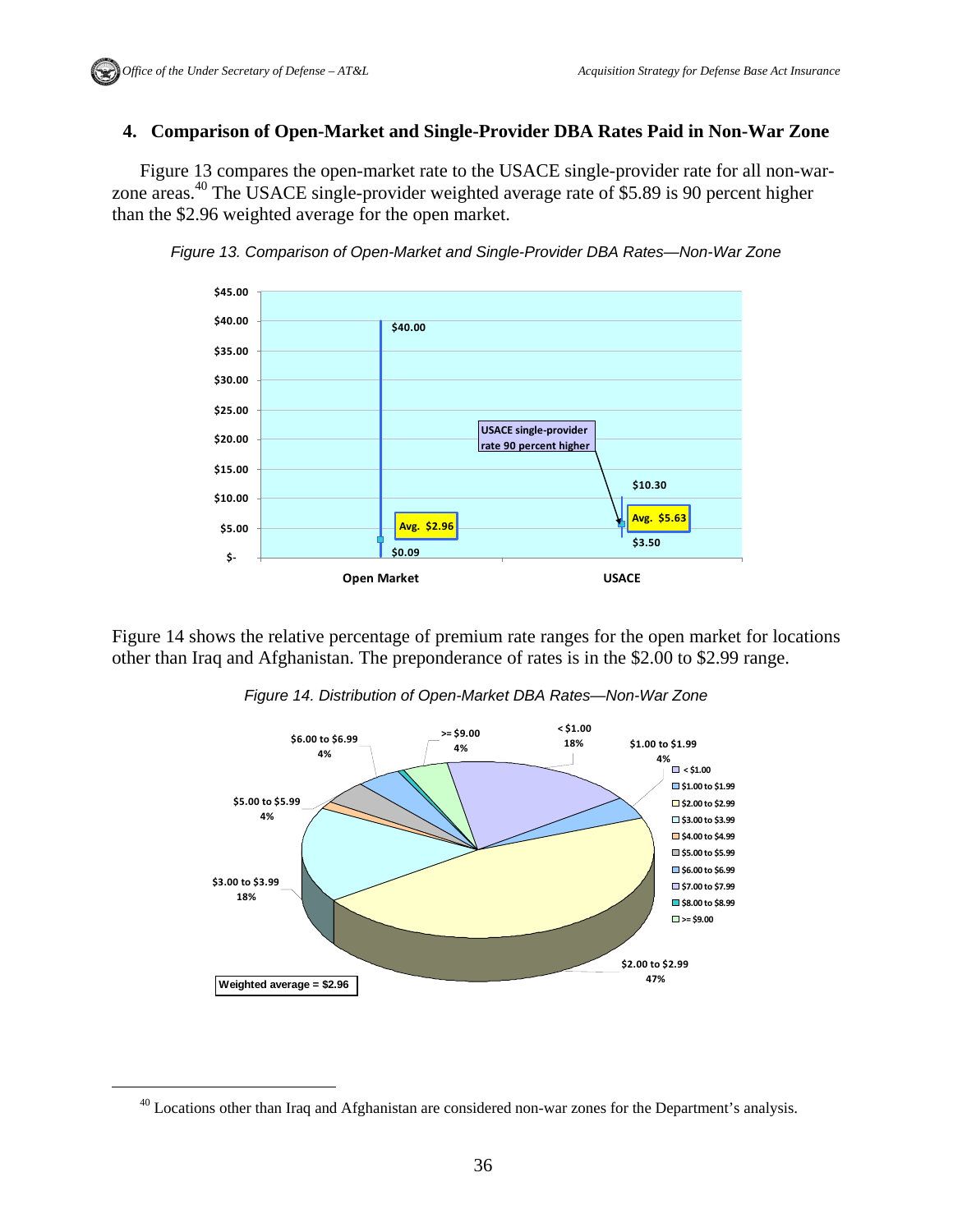In contrast, Figure 15 shows the premium rate range distribution for the USACE singleprovider program for non-war zones. The preponderance of rates is in the \$3.00 to \$3.99 range and the \$7.00 to \$7.99 range.



*Figure 15. Distribution of USACE Single-Provider DBA Rates—Non-War Zone* 

## **C. Conclusions**

When comparing the open-market and single-provider DBA insurance approaches, the Department found that premium rates in the open market vary significantly and over a greater range than do the four predetermined rates available under the USACE single-provider program. Factors such as the type of work being performed, the location of performance, the extent of concentration of performing personnel, and the individual contractors' risk management practices and safety records all enter into the setting of premiums under the open-market model. In comparison, case-by-case distinctions are not possible with the premium rates available under the single-provider approach. Also, in the single-provider model, the insurer must offer coverage at the predetermined premium rates to all who seek such coverage, irrespective of their location of performance, risk management practices, or safety records.

The data showed that the war effort contributed significantly to the increased amount of premiums the Department has paid, accounting for 88 percent of the premiums in the contractors' most recent policy periods. Likewise, the analysis demonstrated that the openmarket DBA rates for contractors performing primarily in war-zone areas are 90 percent higher than rates in non-war locations. Accordingly, it is not surprising that the Army's LOGCAP III contract, which supports the current war effort, contributed to nearly two-thirds (61 percent) of the premium data the Department collected and that the primary DBA insurance carrier for that contract contributed to over three-quarters of these premiums.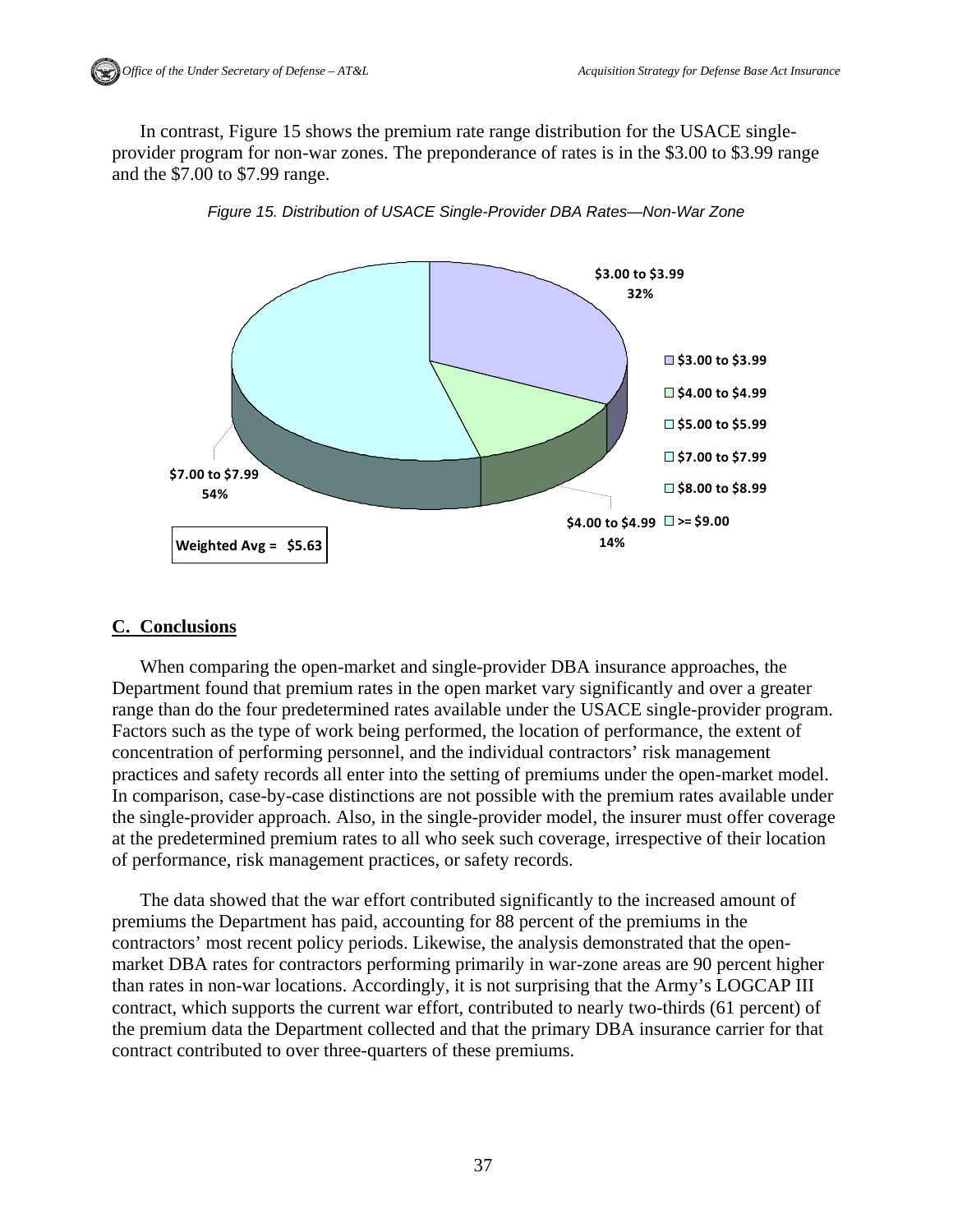The data also indicated that the typical DBA rate paid by the Department under its singleprovider program is substantially *higher* than that available through the open market. Specifically, the USACE weighted average rates ranged from 51 percent higher in the war zone (Iraq and Afghanistan) to 90 percent higher in all other locations.<sup>41</sup>

*The Department's overall conclusion, based on its comprehensive analysis of the current DBA premium data, is that the open market—when it involves adequate price competition among carriers—results in rates that are lower than those in a single-provider program.* 

The following example illustrates the open-market savings compared to the single-provider approach. Prior to being covered under the USACE program, a JCC-IA contractor's previous broker and carrier had offered a rate of \$5.30 per \$100 of payroll. In contrast, the USACE singleprovider contract rate is \$12.50 per \$100 of payroll—more than double the rate the contractor obtained in the open market. Due to the large payroll volume of the subject security contract, the *increased* cost of bringing the contract under the USACE single-provider program exceeds \$6 million per year.

<sup>&</sup>lt;sup>41</sup> Comparing the open-market and single-provider models by referring only to the lowest predetermined premium rate available under the USACE single-provider program can lead to very misleading conclusions with respect to the relative cost effectiveness of the two approaches to acquiring DBA insurance coverage.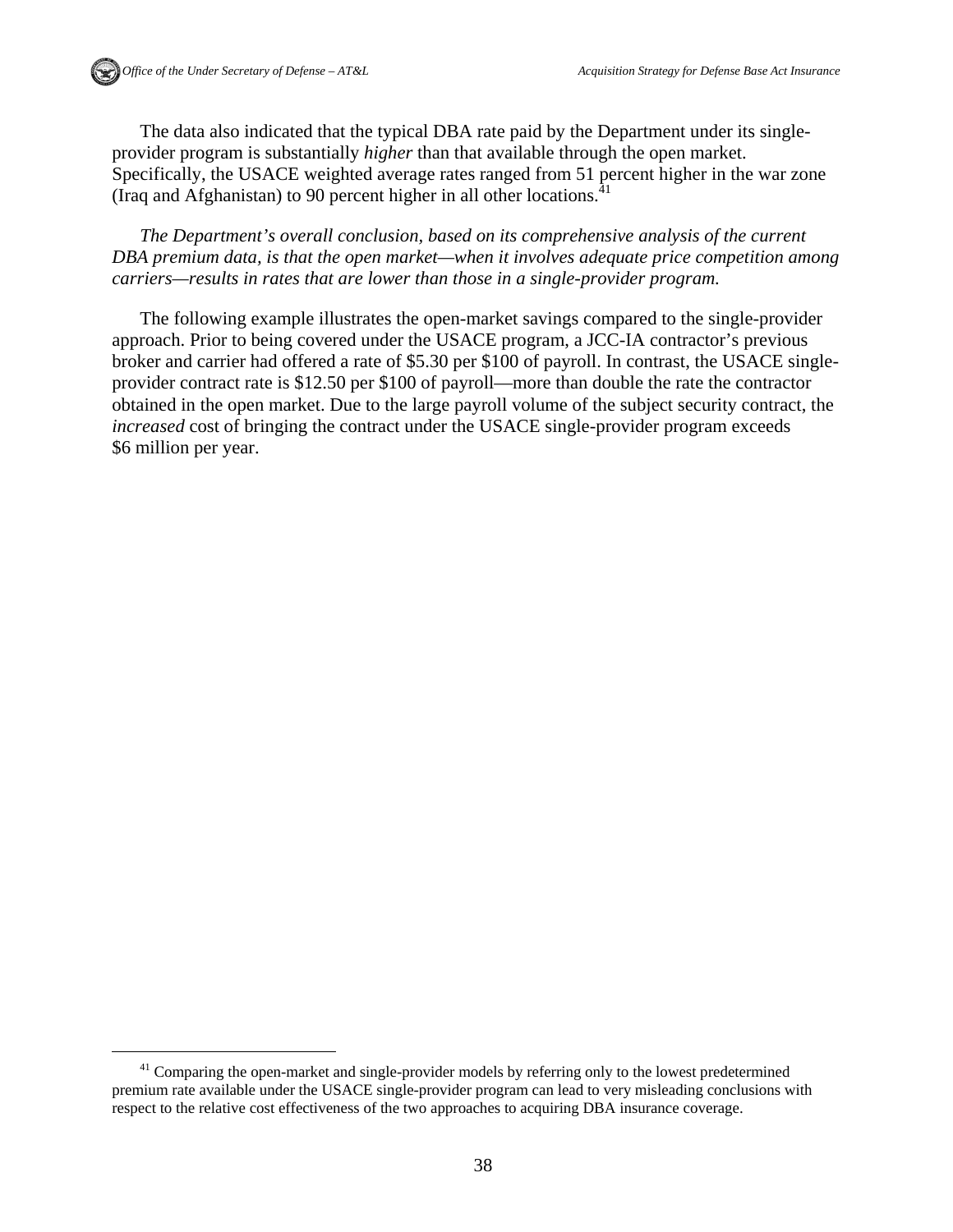# **Section 7 Evaluation and Analysis of Alternatives**

Conceptually, the eight acquisition alternatives listed in Section 4 (and in the request for industry input) can be grouped into a smaller set of generic alternatives for evaluating how well they satisfy the criteria listed in Section 843. (Some of the alternatives were, at their core, merely variants of basic structures that have many similar characteristics.) The Department decided on four different categories of alternatives (A through D). Table 5 identifies them; it also maps them to the options described in the request for industry input.

| Alternative                    | Description                                                                                                                                                                                                                                                                                                                                                                                                                                                                                                                                                                | Mapping<br>to options <sup>a</sup> |
|--------------------------------|----------------------------------------------------------------------------------------------------------------------------------------------------------------------------------------------------------------------------------------------------------------------------------------------------------------------------------------------------------------------------------------------------------------------------------------------------------------------------------------------------------------------------------------------------------------------------|------------------------------------|
| A-Open<br>Market               | Prime and subcontractors acquire DBA insurance from any of the providers<br>approved by DOL or DOD (or self-insure if approved by DOL) at rates<br>negotiated individually with each selected provider. Potential providers decide<br>individually whether they wish to go through the DOL or DOD approval<br>process. Neither DOL nor DOD does any selection of potential providers or<br>negotiation of premium rates for DBA coverage. This is similar to the current<br>approach for all contractors outside of the USAID, DOS, or USACE single-<br>provider programs. | 3, 7                               |
| B-Single<br>Provider           | Prime and subcontractors acquire DBA insurance from a single, competitively<br>selected provider determined by DOD and at predetermined rates. This is<br>similar to the current USAID, DOS, and USACE programs.                                                                                                                                                                                                                                                                                                                                                           | 1                                  |
| C-Multiple<br>Providers        | Prime and subcontractors acquire DBA insurance from among a set of<br>competitively selected providers determined by DOD and at predetermined<br>rates. Providers may offer coverage for all geographic locations and all labor<br>classes or for only certain geographic locations or labor classes. In one variant<br>of this alternative, more than one provider is available for each such subset<br>(location or labor class). Rates are predetermined, but may vary among<br>available providers and among geographic locations and labor classes.                   | 2, 6                               |
| D-Government<br>Self-Insurance | The government—via either a special trust fund or a captive entity set up<br>specifically to administer the DBA program and make claims payments-pays<br>directly for the DBA coverage of prime and subcontractors engaged in work to<br>which DBA applies.                                                                                                                                                                                                                                                                                                                | 4, 5                               |

#### *Table 5. Acquisition Alternatives Considered*

 $^{\rm a}$  These options were described in the request for industry input published in the Federal Register/FedBizOps. The Department eliminated Option 8 from further consideration because it does not believe that it would be administratively feasible or legally possible to mandate self-insurance arrangements by individual contractors or groups of contractors. In addition, because contractor voluntary self-insurance is currently allowed (if preapproved by DOL), contractor (voluntary) self-insurance is conceptually already included in Alternative A.

The four basic alternatives identified above represent significantly different approaches to providing DBA insurance coverage, ranging from full and ongoing use of the current approach (open market, including fixed-rate and retrospective plans) to competitive selection of one or more insurance providers, to some form of government self-insurance.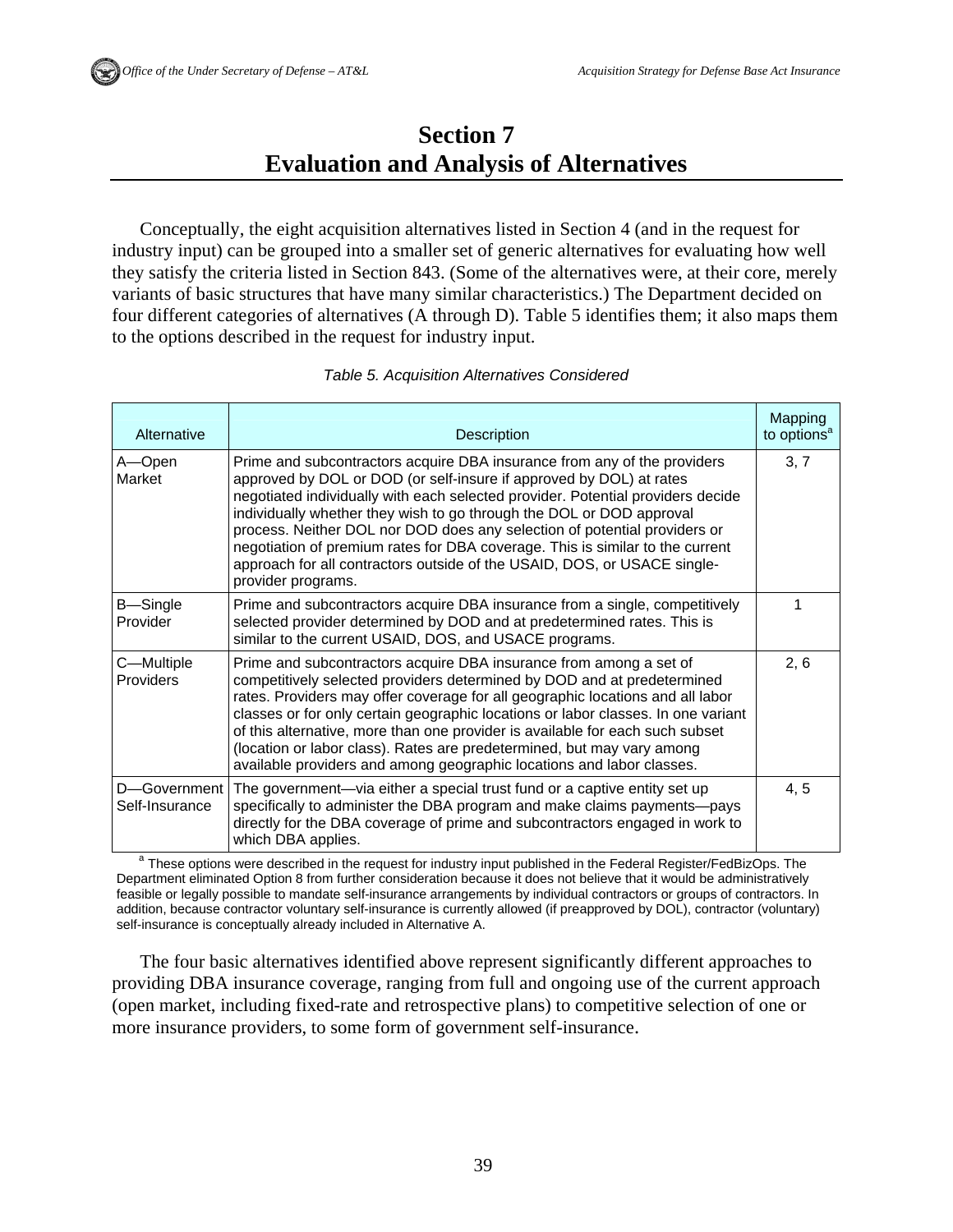## **A. Qualitative Assessments**

The following subsections summarize the Department's view of the pros and cons of each of the four alternative acquisition strategies based on its data analysis, market research, and discussions with government and industry representatives.

#### **1. Alternative A—Open Market with Improvements**

This alternative contemplates contractors acquiring DBA insurance from an array of DOLapproved or DOD-approved insurance providers. Each contractor would negotiate premium rates with an approved provider, and those rates would reflect consideration of the contractor's risk management practices and safety record, the work to be performed, and so on. This alternative includes the possibility of implementing improvements based on input the Department received from industry. The following are some pros and cons of this alternative:

- ◆ Pros
	- $\triangleright$  Can have a beneficial effect on contractor risk management and safety practices, because of the potential impact on premium rates
	- $\triangleright$  Can lower insurance costs for contractors with good risk and safety performance
	- ▶ Can weed out applicants with unacceptable risk profiles
	- Maintains competitive DBA insurance marketplace
	- Requires little or no cost to implement
	- Enables major carriers and brokers to maintain their network of relationships with service providers in difficult locations (for example, war zones without medical infrastructure)
	- Can use retrospective premium techniques for individual contractors
- $\triangleleft$  Cons
	- Maintains duplicative insurance carrier infrastructure
	- Can adversely affect small businesses if minimum premium amounts are charged
	- Gives DOD limited or no visibility into insurance carrier expenses and profits, the rate setting process, or extra non-DBA coverage that may be bundled within the DBA rates being quoted
	- Limits DOD's ability to address poor contractor safety performance (moral hazard) and provides little incentive for contractors to ensure reasonable premium rates on solesource cost-reimbursable contracts $42$
	- Can affect premiums due to factors external to the line of business (for example, poor financial markets or industry performance cycles can affect premiums).

<sup>&</sup>lt;sup>42</sup> Service acquisitions with longer periods of performance, particularly multiple-award contracts, should provide for decision points (on and off ramps) to ensure that the government has a qualified pool of contractors that will provide continuous service throughout the life of the contract.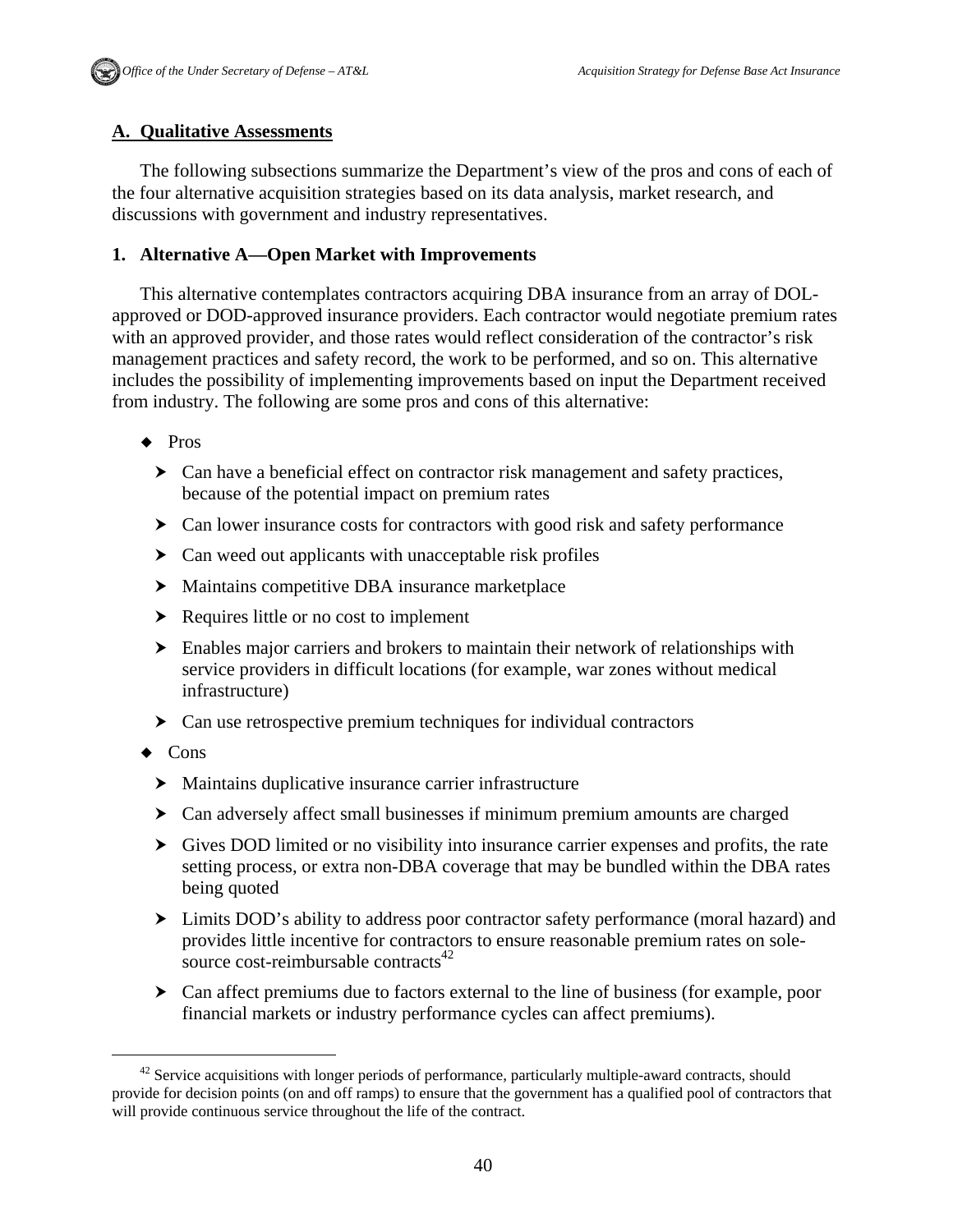# **2. Alternative B—Single Provider**

This alternative contemplates the competitive selection of a single DBA insurance provider, with premium rates predetermined for specific types of work. The single provider must offer DBA coverage to all contractors who apply. Below are some of this alternative's pros and cons:

- ◆ Pros
	- Guarantees all contractors access to insurance
	- Can result in savings due to the absence of duplicative carrier infrastructures
	- Requires less contract administration by contractors because DBA insurance is available from only one provider
	- **Provides rate or cost certainty for contractors and DOD**
- ◆ Cons
	- May not receive any bids (all four top DBA insurance carriers oppose having a single DOD provider and have indicated they would not likely bid)
	- Has a single point of failure, putting the program at risk if the sole insurance provider ceases operation or has significant financial problems
	- Eliminates competitive insurance marketplace
	- Because rates are predetermined, prevents insurers from underwriting risk
	- $\triangleright$  Because of the one-size-fits-all nature of the premiums, requires good (contractor) performers and low risk areas to subsidize poor performers and high risk areas
	- May result in premium rates that are higher than rates good performers can obtain in the open market
	- $\triangleright$  Prevents the use of retrospective premium techniques for individual contractors
	- Results in little or no effective competition (only one bid was received in the latest USACE, DOS and USAID single-provider programs)
	- $\triangleright$  Poses too much risk
	- Can have a detrimental effect on claims handling because the winner would have no incentive to enhance service facilities
	- Eliminates incentive for contractors to invest in safety and loss prevention measures, which in turn could exacerbate frequency and severity of losses, ultimately increasing premiums
	- Can result in either windfall profits or huge losses, neither of which is acceptable.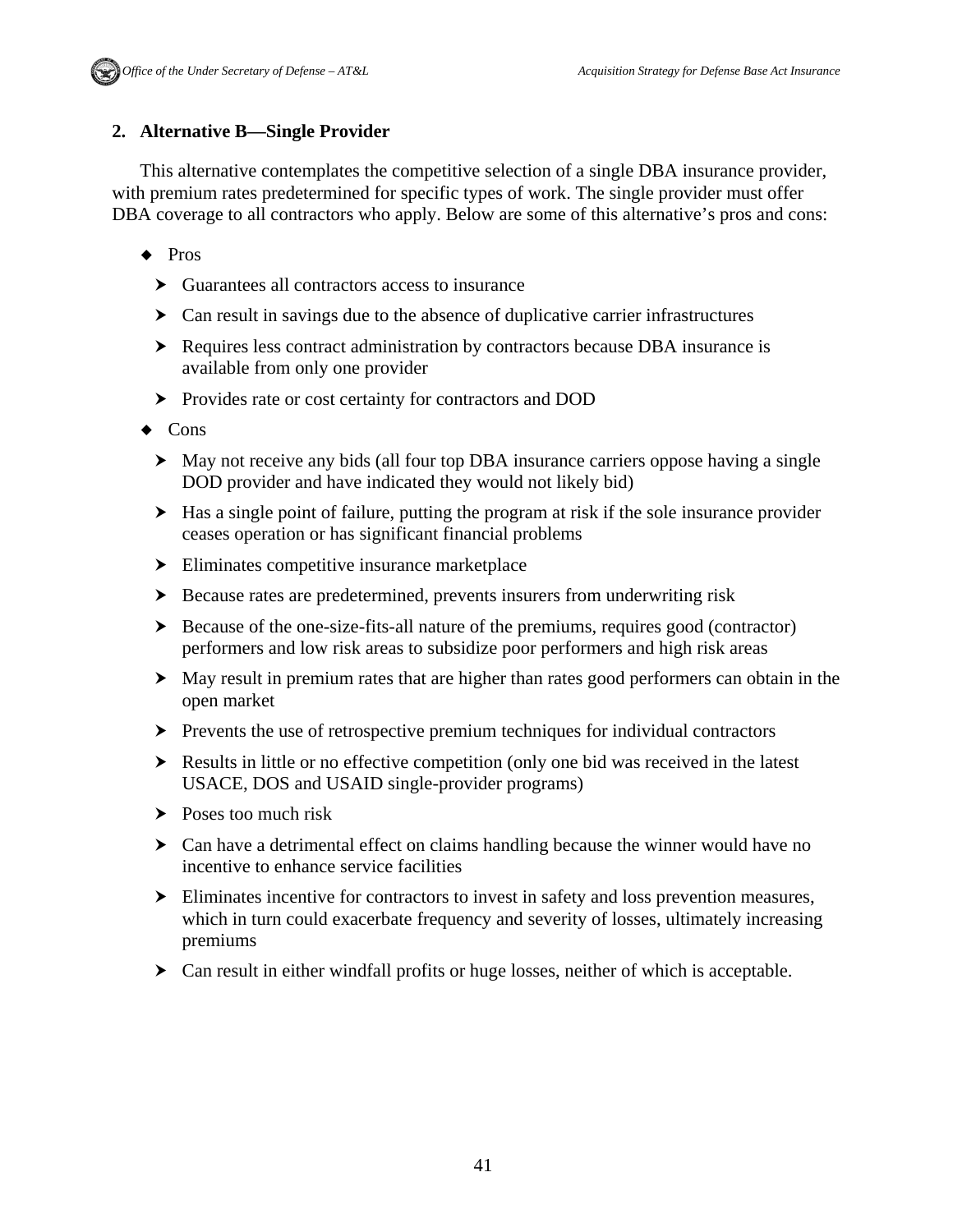# **3. Alternative C—Multiple Providers**

This alternative contemplates the competitive selection of multiple DBA insurance providers. Premium rates would be established in advance, and the providers would be required to offer DBA coverage to all contractors who apply. Key pros and cons for this alternative are as follows:

- ◆ Pros
	- Avoids potential risk of a single point of failure
	- Guarantees all prime and subcontractors access to insurance
	- **Provides the potential for some non-price competition among carriers because selection** criteria could include such factors as claims handling performance and level of staffing by geographical area
	- Through pooling of like exposures, enables insurers to develop better understanding of similar exposures
- $\triangleleft$  Cons
	- If all rates are established in advance, whether or not they are uniform among all providers, has many of the same disadvantages as the single-provider alternative (moral hazard, cross-subsidization, little insight into expenses, rate setting, lack of retrospective basis, and so on)
	- Ultimately precludes true open-market competition
	- Raises the potential for adverse selection if providers have to specialize by geographic location or work type
	- > Potentially complicates administration for contractors that may have to interact with different providers for specialized geographic locations (or work types)
	- Results in premiums containing elements of infrastructure duplication among approved providers.

## **4. Alternative D—Government Self-Insurance with Third-Party Administration**<sup>43</sup>

This alternative contemplates establishing a special-purpose trust fund or captive entity that would pay for the costs of claims arising under the Department's prime and subcontracts for work-related injuries covered by the DBA.<sup>44</sup> The administration of the program and the processing and payment of claims would be accomplished by third-party administrators engaged by the captive entity. The government or the captive entity would pay claims directly to claimants or beneficiaries. The costs of claims paid would be charged back to each agency and

<sup>&</sup>lt;sup>43</sup> Further detailed analysis of a DOD-administered (in-house) self-insurance captive model was not continued, because this option is not considered viable; it would require significant infrastructure support involving multitudes of employee locations worldwide. 44 For a comprehensive list and description of the wide variety of areas for which the government self-insures,

see Government Accountability Office, *Catalogue of Federal Insurance Activities*, GAO-02-265R, March 2005.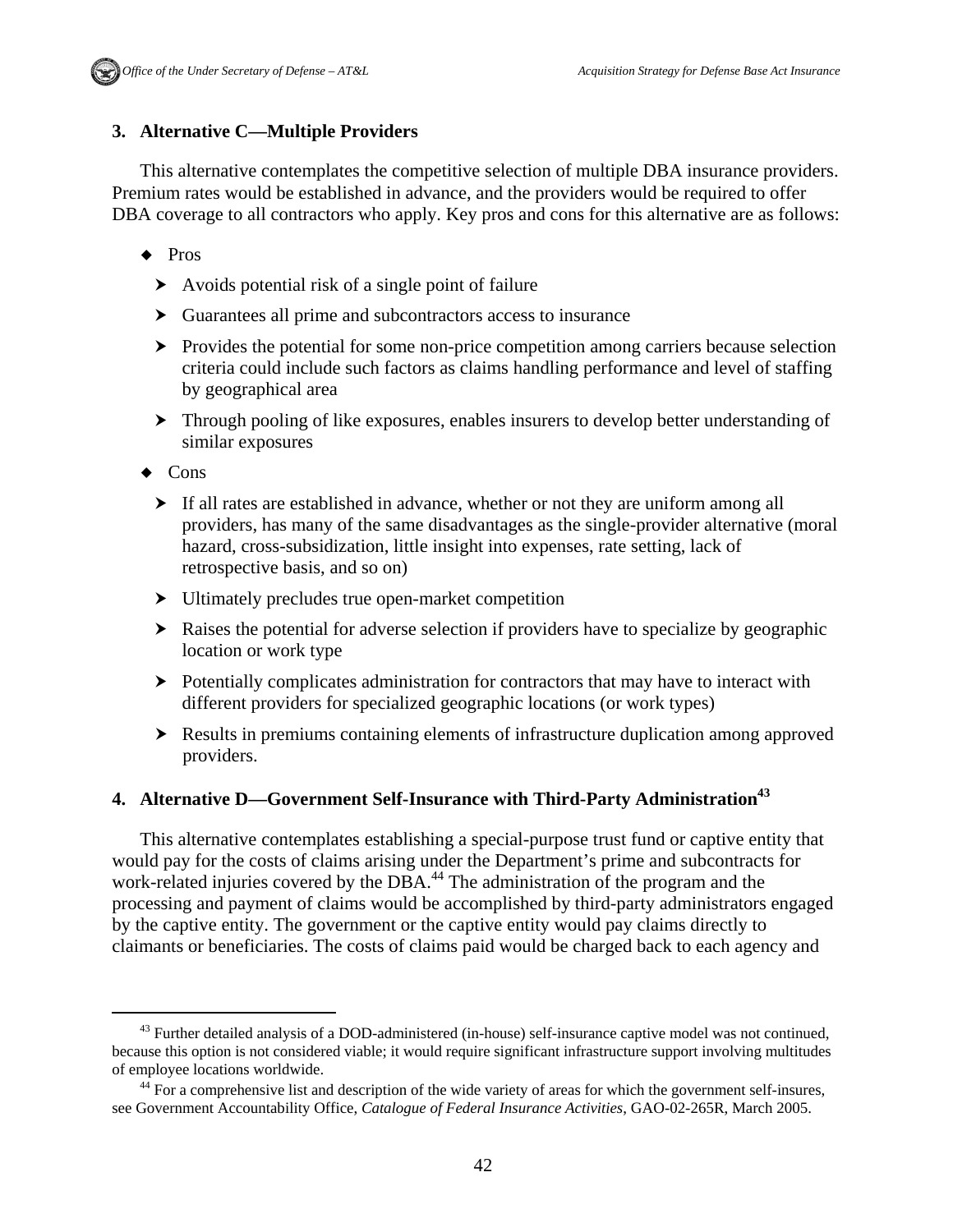

organization participating in the program based on the expenses associated with DBA claims arising from their prime and subcontractors. Below are some pros and cons of this alternative:

- $\bullet$  Pros
	- Potentially cuts costs, because DBA premiums would no longer exist as a direct cost of covered contracts and thus not become part of the base for indirect cost allocation or fee
	- Eliminates that portion of the premiums that represents carrier expenses for things like broker commissions, sales and marketing, and profit (DOD's only costs would be for claims and administration of the program)
	- Can simplify integration with administration and costs of the WHCA program
	- Completely insulates the DBA program from external effects and influences such as financial markets and the insurance industry cycle
	- $\blacktriangleright$  Enables more consistent correlation of costs to actual losses
	- Gives DOD immediate and detailed insight into costs, as well as contractor safety and risk management performance
	- Enables use of contractor safety and risk management performance as both a past performance and an award fee evaluation factor
	- By outsourcing administration,
		- $\blacksquare$  eliminates the need for DOD to hire and train in-house staff
		- bases compensation of third-party administrators on a preset fee
		- enables DOD to exert control over cost and performance
	- Has the potential to have the most financial benefit, if implemented government-wide by DOL
- $\triangleleft$  Cons
	- ▶ Requires legislative, regulatory, policy, and process changes
	- $\blacktriangleright$  Has potential moral hazard and increased costs because prime and subcontractors may no longer perceive that they have a direct stake in the cost impact of their safety and risk management practices
	- $\blacktriangleright$  Has potential for significant political pressure from those most directly affected by such a change (carriers, brokers, etc.)
	- Has potential legal issues if contractor employees are dissatisfied with the quality or timeliness of service
	- Has a higher risk of cost volatility, as well as possible Antideficiency Act implications
	- Runs counter to national trend in stateside workers compensation programs to move away from centralized self-insurance due to costs and administrative burden
	- Runs counter to one of Congress's criteria: maintain competitive insurance marketplace
	- Cannot be implemented within congressionally mandated time frame.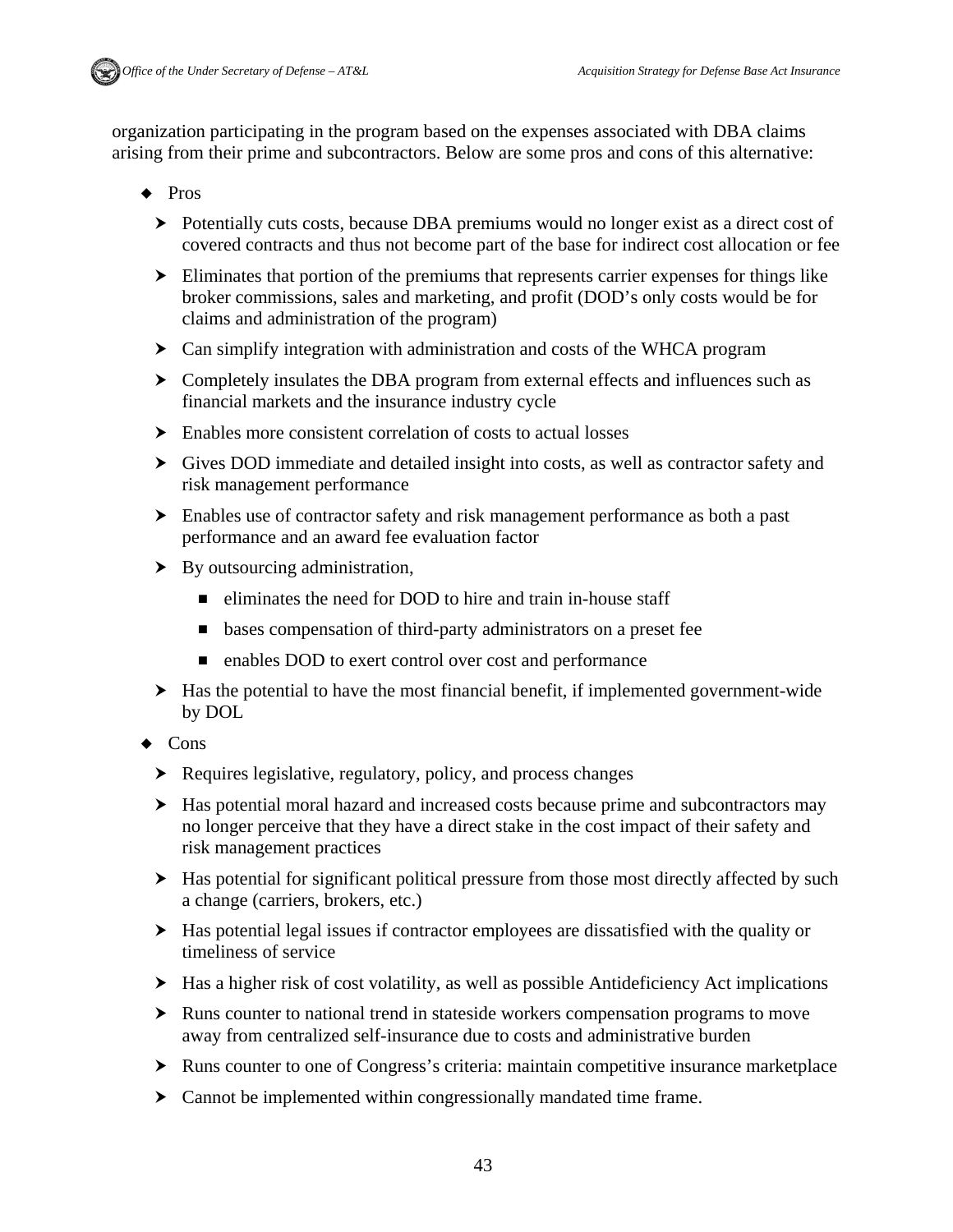# **B. Evaluation Criteria**

To assess the efficacy of the four alternatives and to compare their relative performance, the Department used the five criteria specified in Section 843:

- Minimize the overhead costs associated with obtaining DBA insurance, such as direct or indirect costs for contract management and contract administration
- Minimize the costs for coverage consistent with realistic assumptions regarding the likelihood of incurred claims by contractors
- Provide for a correlation of premiums paid in relation to claims incurred that is modeled on the best practices in government and industry for similar kinds of insurance
- Provide for a low level of risk to the Department
- Provide for a competitive market place for DBA-required insurance to the maximum extent practicable.

In addition, the Department added a sixth criterion: consider implementation issues. This criterion is meant to ensure consideration of both the number and extent of changes to existing statutes, regulations, policies, processes, insurance contracts, and prime and subcontracts that may be necessary in order to implement a specific alternative. This additional criterion also includes consideration of the likely time frame necessary to make those changes. This is important and prudent because Section 843 requires this report to include a plan to implement the selected acquisition strategy within 18 months after enactment or, stated differently, within 9 months after the required submission date of this report.

The Department further defined the congressional criteria to focus on the specific attributes to be considered in its analysis of the four alternatives. Table 6 summarizes those attributes.

| Congressional criterion                                                                                                                                                            | Attributes used in the analysis                                                                                                                                                                                                                                                                           |
|------------------------------------------------------------------------------------------------------------------------------------------------------------------------------------|-----------------------------------------------------------------------------------------------------------------------------------------------------------------------------------------------------------------------------------------------------------------------------------------------------------|
| Minimize overhead costs associated with<br>obtaining such insurance, such as direct or<br>indirect costs for contract management and<br>contract administration                    | Overhead costs to contractors to obtain and negotiate DBA<br>coverage<br>Oversight and implementation costs to the military services, other<br>defense agencies, and individual contracting offices<br>High-level oversight and WHCA integration by DOL                                                   |
| Minimize costs for coverage consistent with<br>realistic assumptions regarding the<br>likelihood of incurred claims by contractors                                                 | Minimization of premium costs to contractors consistent with<br>differentiation based on individual risk management practices,<br>safety record, work types, locations, etc.<br>Minimization of the total costs to DOD considering contractor<br>burdens and profit or fee applied to basic premium costs |
| Provide for a correlation of premiums paid in<br>relation to claims incurred that is modeled<br>on the best practices in government and<br>industry for similar kinds of insurance | Likelihood that the insurers' combined ratio is close to 100<br>Conformance to practices used in other similar casualty<br>insurance circumstances                                                                                                                                                        |
| Provide for a low level of risk to the<br>Department                                                                                                                               | Minimized risk and impact of provider or carrier failure<br>Minimized financial and legal risks to the Department                                                                                                                                                                                         |

*Table 6. Department's Delineation of Attributes of Congressional Criteria*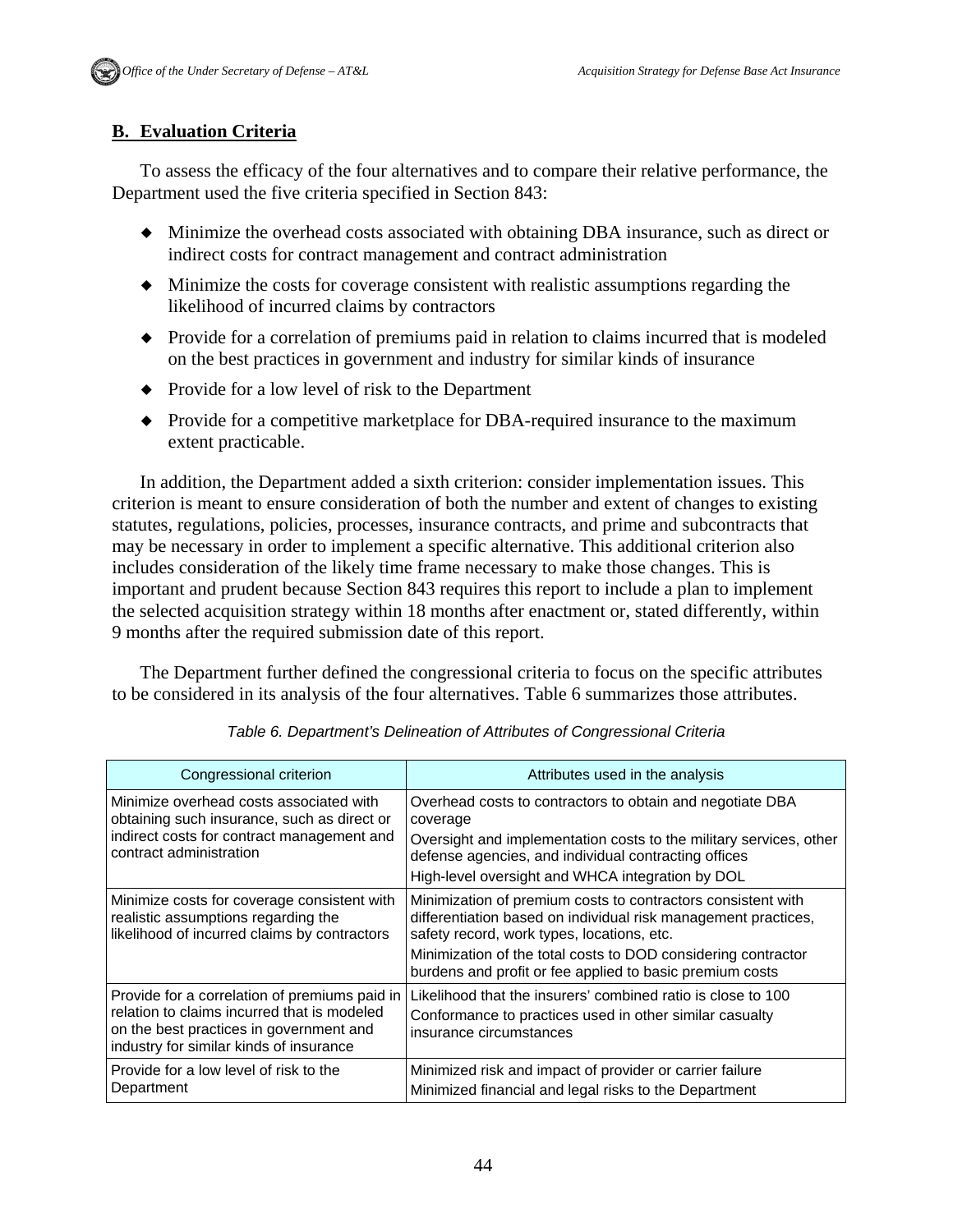| Congressional criterion                                                                                  | Attributes used in the analysis                                                                     |
|----------------------------------------------------------------------------------------------------------|-----------------------------------------------------------------------------------------------------|
| Provide for a competitive marketplace for<br>DBA-required insurance to the maximum<br>extent practicable | If possible and feasible, reliance on the competitive forces of an<br>open market for DBA insurance |

#### *Table 6. Department's Delineation of Attributes of Congressional Criteria*

## **C. Criteria Weights**

The six criteria—the five specified by Congress and the one added by the Department—used in evaluating the alternative acquisition strategies will contribute in varying degrees to achieving the overarching goal of this effort: minimize DBA insurance cost for the Department and its contractors. Further, some of the criteria may be somewhat inconsistent with one another. For instance, an alternative may have positive aspects for satisfying one criterion (for example, provide for a competitive marketplace for DBA insurance) but not be as favorable in satisfying another (for example, minimize costs for coverage). Therefore, to assess each alternative in terms of how well it satisfies the evaluation criteria and to enable a fair comparison of the alternatives, the Department determined that it needed to weight the relative importance of the six criteria. Table 7 shows the weights assigned. These weights represent the Department's view of how significant each criterion is in contributing to the achievement of the overarching goal specified in Section 843 of the FY 2009 NDAA. Applying the weights enabled the Department to identify the preferred alternative.

|    | Criterion                                                                                                                                                                       | Weight |
|----|---------------------------------------------------------------------------------------------------------------------------------------------------------------------------------|--------|
|    | 1. Minimize overhead costs associated with obtaining such insurance, such as direct or<br>indirect costs for contract management and contract administration                    | 0.05   |
|    | 2. Minimize costs of coverage consistent with realistic assumptions regarding the likelihood<br>of incurred claims by contractors                                               | 0.30   |
|    | 3. Provide for a correlation of premiums paid in relation to claims incurred that is modeled on<br>the best practices in government and industry for similar kinds of insurance | 0.25   |
|    | 4. Provide for a low level of risk to the Department                                                                                                                            | 0.10   |
|    | 5. Provide for a competitive marketplace for insurance required by the Defense Base Act to<br>the maximum extent practicable                                                    | 0.20   |
| 6. | Consider implementation issues                                                                                                                                                  | 0.10   |
|    | Total                                                                                                                                                                           | 1.00   |

#### *Table 7. Weights Assigned to Evaluation Criteria*

## **D. Ranking of the Alternatives by Criterion**

This subsection shows the ranks assigned to capture the Department's judgment concerning how well each alternative satisfies each criterion. In other words, the numerical values represent an assessment of the relative ranking of each alternative with respect to the criterion being considered.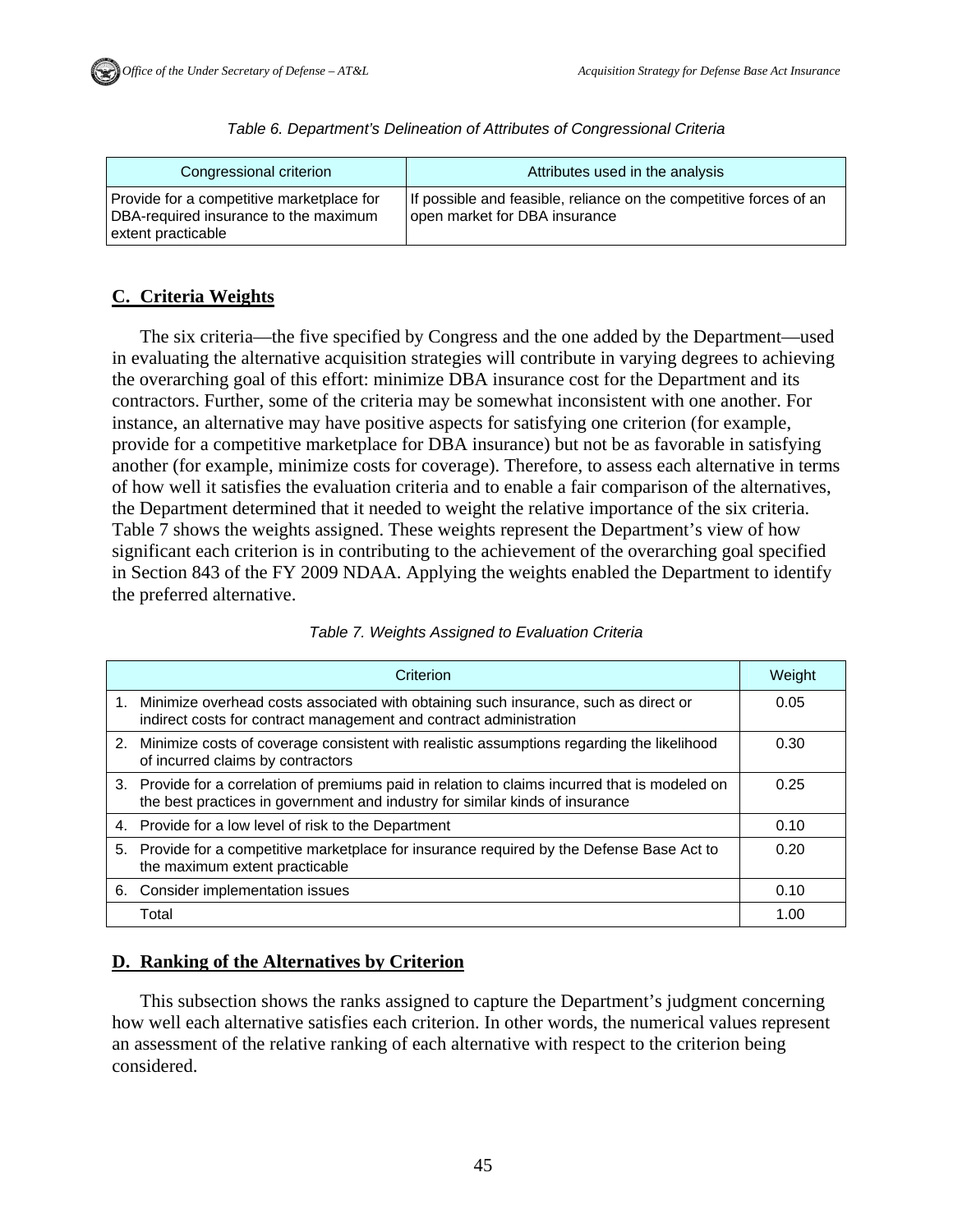#### **1. Minimize Overhead Costs**

As depicted in Table 8, the self-insurance alternative is the one that best satisfies this criterion; under this alternative, contractors will not have to expend resources to negotiate and select an insurer to provide DBA coverage. In contrast, the open-market alternative is likely to have the highest overhead cost associated with selecting a DBA insurer. The single-provider alternative would require very little overhead expense associated with insurer selection or rate negotiation, because only one provider is available and the premium rates will be preestablished. Under the multiple-provider alternative, because of the potential presence of more than one DBA insurer, some small amount of contractor overhead resources may be expended in selecting among the available providers.

| Alternative                 | Rank |
|-----------------------------|------|
| A-Open Market               |      |
| <b>B-Single Provider</b>    |      |
| C-Multiple Providers        |      |
| D-Government Self-Insurance |      |

*Table 8. Ranking of Alternatives for Criterion 1* 

#### **2. Minimize Costs of Coverage**

Table 9 summarizes the ranking of the alternatives for this criterion.

| Alternative                 | Rank |
|-----------------------------|------|
| A-Open Market               |      |
| <b>B</b> —Single Provider   |      |
| C-Multiple Providers        |      |
| D-Government Self-Insurance |      |

*Table 9. Ranking of Alternatives for Criterion 2* 

The self-insurance alternative appears to best satisfy this criterion; the total cost to the Department would reflect only the costs of claims and the overall administration of the program. In addition, this alternative would have no costs for broker commissions, underwriting, sales and marketing, and insurer infrastructure, nor would it have carrier underwriting gains. However, the costs for claims could increase, because contractors would have less incentive to provide a safe workplace and thus to keep their costs down. Nevertheless, if properly managed, the selfinsurance option could result in lower costs if contractors are held accountable (through, for example, selection criteria or award fee criteria that are based on contractors' safety records).

In contrast, the single-provider alternative would likely result in the highest weighted average premiums (especially if a DOD-wide program were implemented), because the one carrier would have to take into account some unknown level of risk when establishing its preset rates. The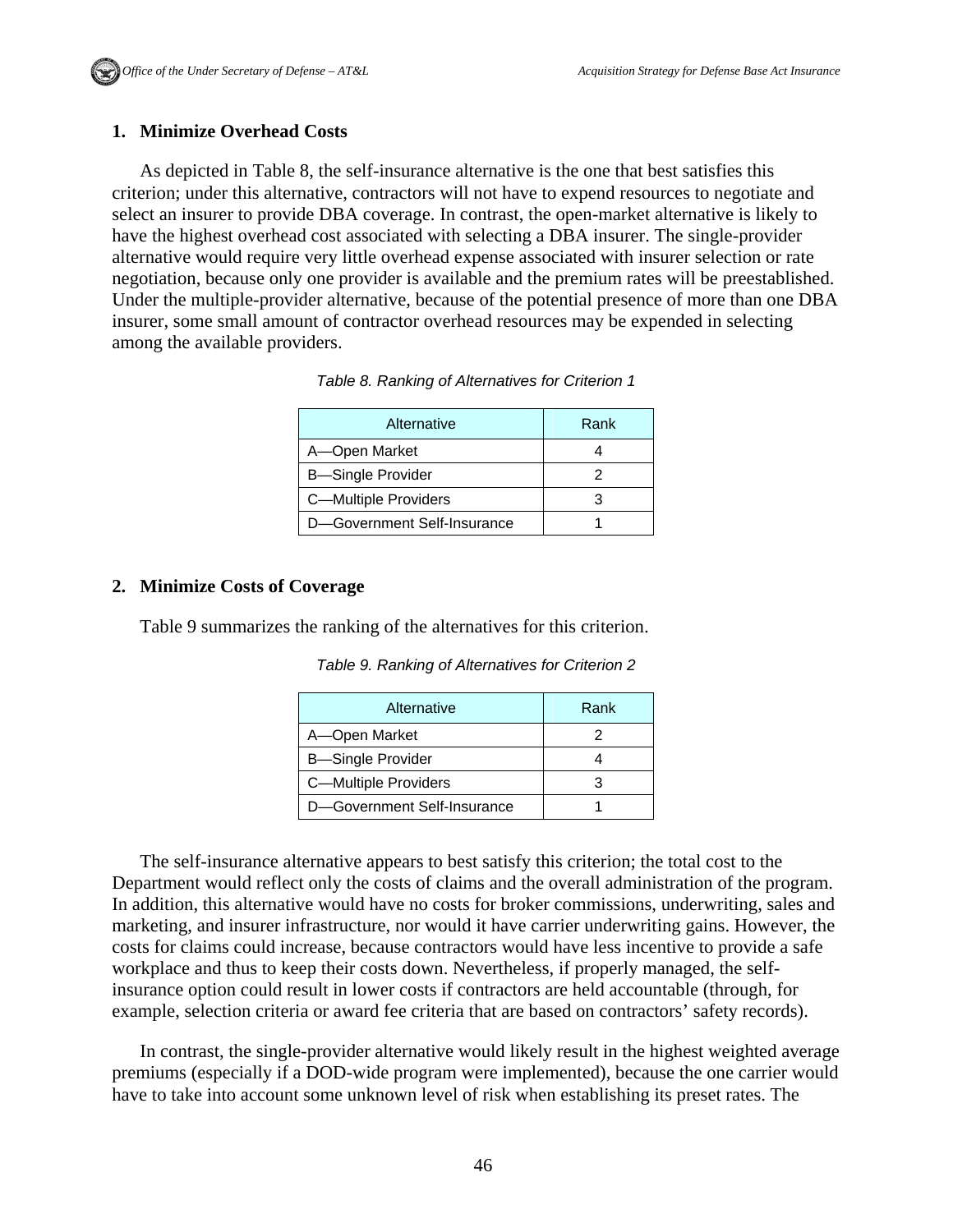problem with both the single- and multiple-provider alternatives is that they use predetermined rates that do not allow for differentiation among insured contractors based on their individual risk management profiles and safety records. Consequently, the open-market rate would be the second best alternative for minimizing costs of coverage, because it provides an incentive to contractors to decrease rates through policies and practices addressing a safe workplace.

## **3. Provide for a Correlation of Premiums Paid to Claims Incurred**

One of the basic principles of self-insurance is to make the insurance cost a direct function of claims incurred. For that reason, the self-insurance alternative would best satisfy this criterion. Similarly, the open-market alternative, which has at least some amount of open competition among insurers, would be expected to result in premium rates that were more closely tied to actual risk profiles and claims experience than either of the alternatives that use predetermined, one-size-fits-all rates. Table 10 summarizes the ranking of the alternatives for this criterion.

| Alternative                 | Rank |
|-----------------------------|------|
| A-Open Market               |      |
| <b>B</b> —Single Provider   |      |
| C-Multiple Providers        |      |
| D-Government Self-Insurance |      |

*Table 10. Ranking of Alternatives for Criterion 3* 

## **4. Provide for a Low Level of Risk to the Department**

As depicted in Table 11, the self-insurance alternative would present virtually no risk of failure to the Department, because the claims would be paid from a government-funded trust or captive entity. The single-provider alternative has the highest level of risk due to the potential impact if the single insurer were to fail. The multiple-provider alternative, having fewer potential insurers involved than in the open-market alternative, would similarly present the next highest level of risk to the Department.

| Alternative                 | Rank |
|-----------------------------|------|
| A-Open Market               |      |
| <b>B</b> -Single Provider   |      |
| <b>C-Multiple Providers</b> |      |

D-Government Self-Insurance | 1

*Table 11. Ranking of Alternatives for Criterion 4*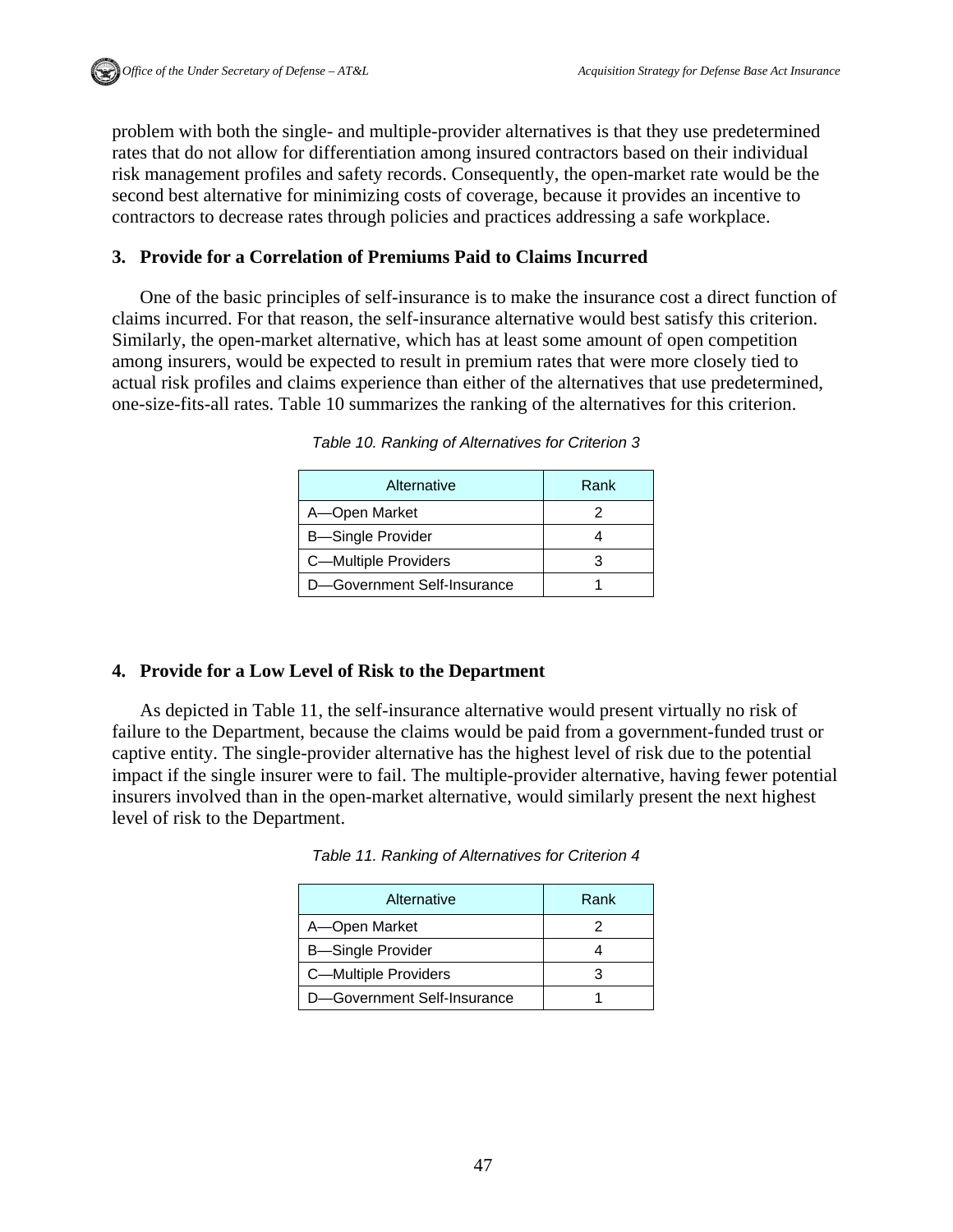## **5. Provide for a Competitive Marketplace**

The self-insurance model would, in effect, bypass and render unnecessary any open market for DBA insurance itself and, therefore, performs the least well against this criterion, as shown in Table 12. However, if the potential use of third-party administrators is considered, the selfinsurance approach may still retain features of a competitive marketplace, albeit one dealing with claims administration rather than insurance. The alternatives that retain the highest number of potential market participants would perform the best in terms of this criterion. Thus, the openmarket alternative has the highest ranking followed by the multiple-provider alternative. The single-provider alternative, especially given the lack of effective competition achieved in the latest procurements for the USACE, DOS, and USAID programs, does not perform well against this criterion.

| Alternative                 | Rank |
|-----------------------------|------|
| A-Open Market               |      |
| <b>B-Single Provider</b>    |      |
| C-Multiple Providers        |      |
| D-Government Self-Insurance |      |

*Table 12. Ranking of Alternatives for Criterion 5* 

#### **6. Consider Implementation Issues**

As Table 13 shows, the open-market alternative best satisfies this criterion; implementing this alternative would require only a few, if any, changes to the current environment. Similarly, because it has already been used (albeit in settings of significantly smaller scope), the singleprovider alternative would not require significant changes in the current environment in order to be implemented. The multiple-provider alternative also would probably not require any significant changes to law or regulation, but it would take more time to implement than either the open-market or single-provider alternatives. The self-insurance alternative received the lowest rank, because statutes, regulations, policies, and processes would have to be changed before it could be implemented. Moreover, those changes could not be put in place quickly enough to enable implementation of the self-insurance alternative within the time frame specified in Section 843.

| Alternative                 | Rank |
|-----------------------------|------|
| A-Open Market               |      |
| <b>B</b> —Single Provider   |      |
| C-Multiple Providers        |      |
| D-Government Self-Insurance |      |

*Table 13. Ranking of Alternatives for Criterion 6*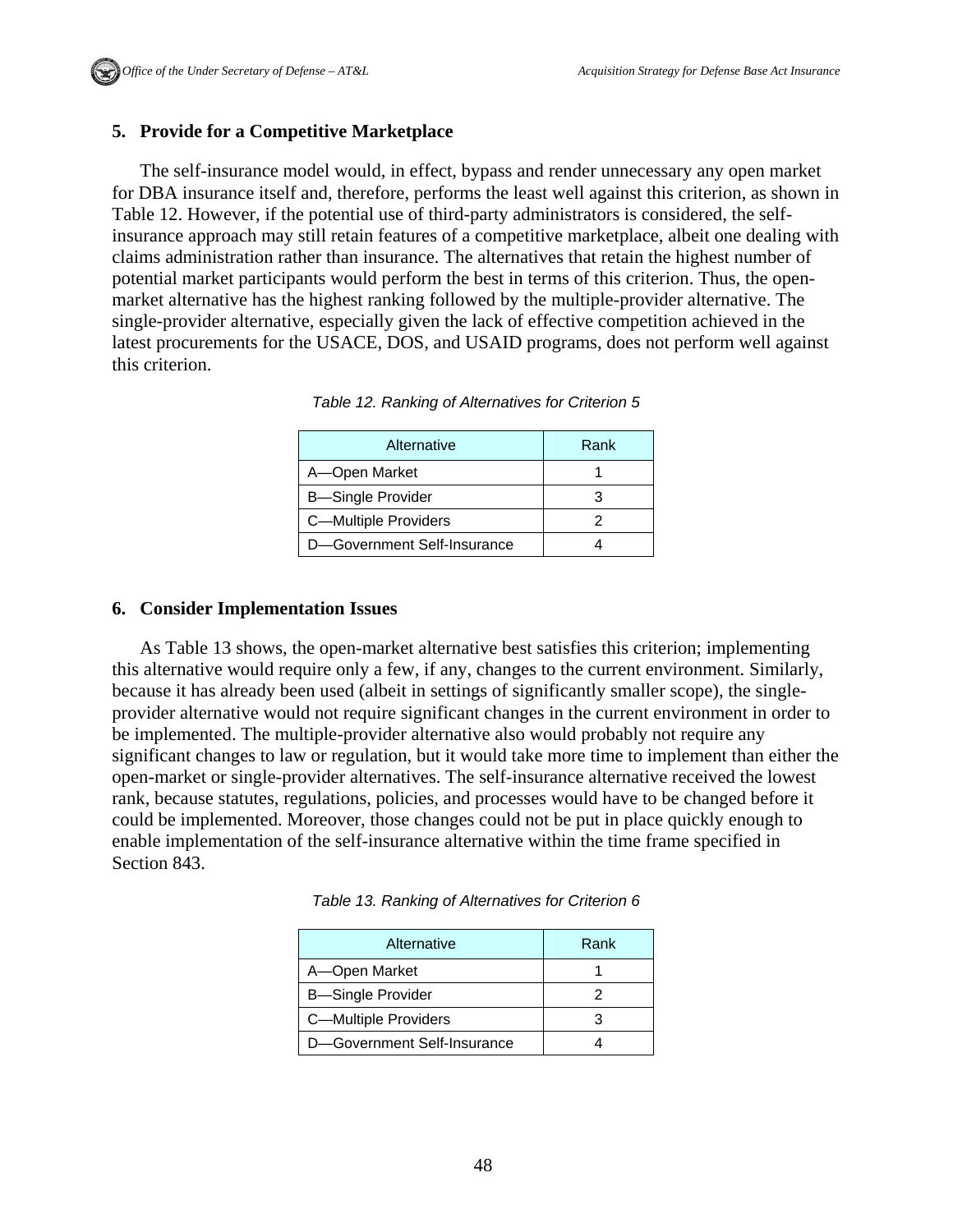#### **E. Application of Weights to Rankings**

When the criterion weighting factors are applied to the set of relative rankings of alternatives shown in the preceding tables, the result is an overall relative ranking of the four alternative acquisition strategies with due consideration given to each of the specified criteria. This can be viewed as a ranking of the acquisition strategy alternatives. Table 14 presents the results of a weighted assessment of the alternatives against the evaluation criteria. The table clearly shows that two alternatives—Alternative A (open market) and Alternative D (government selfinsurance with third-party administration)—would be best for acquiring DBA-required insurance.

| Alternative                 | overhead<br>Minimize<br>costs | costs<br>Minimize cos<br>of coverage | correlation<br>$\overline{5}$<br>paid<br>incurred<br>ω<br>premiums<br>tor<br>Provide<br>claims<br>$\overline{\sigma}$ | $\frac{8}{10}$<br>$\omega$<br>ig.id<br>Provide<br>$\mathbf{\ddot{o}}$<br>level | ω<br>marketplace<br>competitive<br>$\overline{Q}$<br>Provide | implementation<br>Consider<br>issues | Total<br>weighted<br>rank |
|-----------------------------|-------------------------------|--------------------------------------|-----------------------------------------------------------------------------------------------------------------------|--------------------------------------------------------------------------------|--------------------------------------------------------------|--------------------------------------|---------------------------|
| A-Open Market               | 0.2                           | 0.6                                  | 0.5                                                                                                                   | 0.2                                                                            | 0.2                                                          | 0.1                                  | 1.8                       |
| <b>B-Single Provider</b>    | 0.1                           | 1.2                                  | 1.0                                                                                                                   | 0.4                                                                            | 0.6                                                          | 0.2                                  | 3.5                       |
| C-Multiple Providers        | 0.15                          | 0.9                                  | 0.75                                                                                                                  | 0.3                                                                            | 0.4                                                          | 0.3                                  | 2.8                       |
| D-Government Self-Insurance | 0.05                          | 0.3                                  | 0.25                                                                                                                  | 0.1                                                                            | 0.8                                                          | 0.4                                  | 1.9                       |

*Table 14. Weighted Rankings of Alternatives, by Criterion* 

Note: Weighted rankings are calculated by multiplying the rankings from Tables 8 through 13 by the applicable weights from Table 7.

#### **F. Quantification of Savings for the Highest-Ranked Alternatives**

As noted above, the open-market and the government self-insurance approaches received the highest (and essentially equal) rankings. The high ranking of the open-market model compared to a single-provider model was confirmed by the analysis performed in Section 6. That analysis demonstrated that the open-market approach resulted in substantial savings, ranging from 51 to 90 percent compared to the single-provider model.

For comparison, the Department wanted to estimate the potential savings possible with a selfinsurance model using third-party administrators. Because the insurance carriers did not provide the Department with financial information such as their expenses and underwriting gains, the Department was unable to precisely validate the percentages for the various types of expenses associated with DBA insurance. However, using information from recent congressional reports and market research, the Department was able to develop relative ranges of estimated percentages for the groupings of eliminated and reduced expenses resulting from implementation of a government self-insurance model. For example, if the government self-insured, it would no longer have to pay broker commissions, which are included in the current DBA premiums charged to government contracts.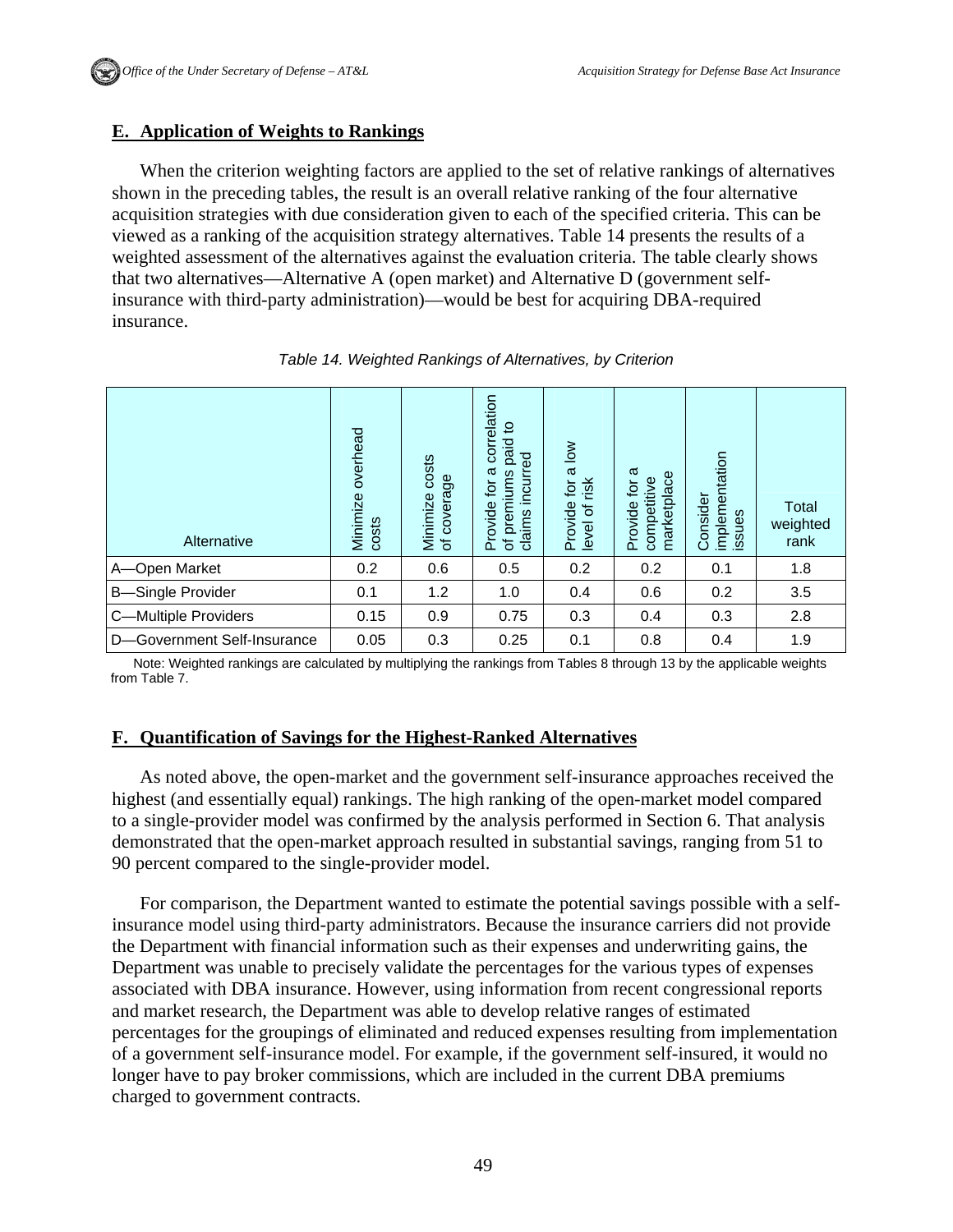Similarly, because DBA insurance coverage is normally a direct charge to government contracts, the government would no longer have to pay, on its contracts, a contractor's fee and indirect burdens applied to DBA coverage. The Department estimated that contractor fees and burden range from 5 to 10 percent. Table 15 lists potential sources of savings (expenses eliminated or reduced) due to systemic and structural changes if the government self-insured. In addition, the table shows the estimated range of savings attributable to the elimination of carriers' underwriting gains. As the table illustrates, by implementing the government selfinsurance alternative, the Department should save at least 17 percent and potentially could save up to 63 percent compared with contractors procuring DBA insurance themselves.

| Table 15. Potential Sources of Savings Associated with Self-Insurance Alternative |  |
|-----------------------------------------------------------------------------------|--|
|-----------------------------------------------------------------------------------|--|

| Description of source                                                                                                                           | Savings <sup>a</sup> |
|-------------------------------------------------------------------------------------------------------------------------------------------------|----------------------|
| Systemic/structural changes                                                                                                                     |                      |
| Elimination of contractor indirect burden and fee on premiums charged<br>to contracts                                                           | $5% - 10%$           |
| Elimination of broker commissions, reinsurance costs, underwriting<br>expenses, state premium taxes and fees, sales and marketing expense, etc. | $10\% - 15\%$        |
| Reduction of duplicative claims administration, payment processing, general<br>overhead, and corporate expense allocations                      | $2\% - 3\%$          |
| Subtotal                                                                                                                                        | 17%-28%              |
| Elimination of underwriting gain                                                                                                                | $0\% - 35\%$         |
| Total potential savings                                                                                                                         | 17%-63%              |

<sup>a</sup> Savings are measured as a percentage relative to total premiums.

Table 16 presents various premium scenarios and provides ranges of possible savings amounts using the saving percentages shown above. Regardless of the level of conservatism in factors used to estimate the potential savings above, the result is a potential for material cost savings to the Department if it implements a self-insurance model with third-party administration.

| If total annual<br>premiums are<br>(in thousands) | And underwriting<br>gain is | Then range of total<br>potential savings is<br>(in thousands) |  |
|---------------------------------------------------|-----------------------------|---------------------------------------------------------------|--|
| \$100,000                                         | $0\%$                       | \$17,000-\$28,000                                             |  |
|                                                   | 15%                         | \$32,000-\$43,000                                             |  |
|                                                   | 25%                         | \$42,000-\$53,000                                             |  |
|                                                   | 35%                         | \$52,000-\$63,000                                             |  |
| \$200,000                                         | $0\%$                       | \$34,000 - \$56,000                                           |  |
|                                                   | 15%                         | \$64,000-\$86,000                                             |  |
|                                                   | 25%                         | \$84,000-\$106,000                                            |  |
|                                                   | 35%                         | \$104,000-\$126,000                                           |  |

|  |  | Table 16. Ranges of Potential Savings at Selected Total Annual Premium Levels |  |  |
|--|--|-------------------------------------------------------------------------------|--|--|
|  |  |                                                                               |  |  |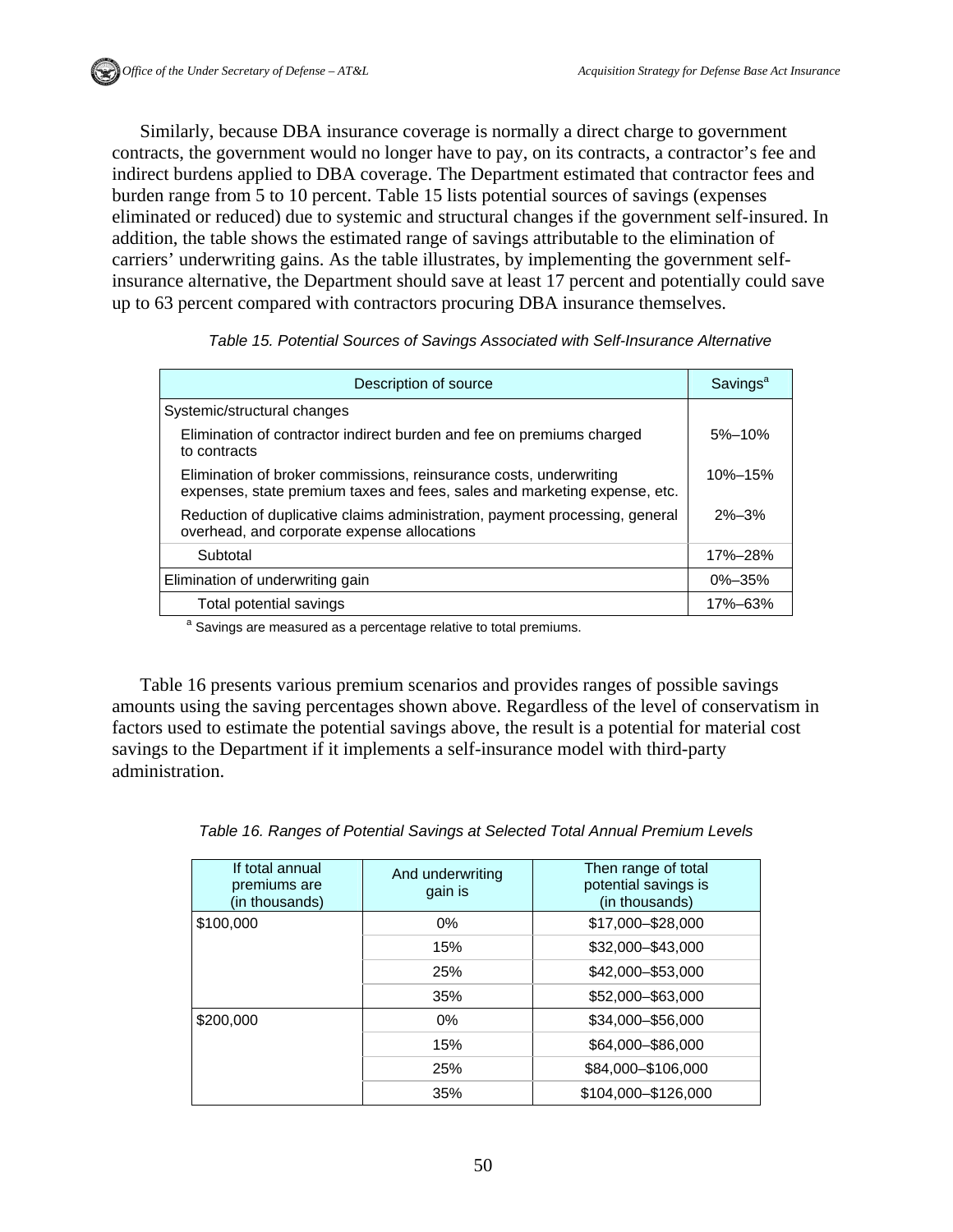| If total annual<br>premiums are<br>(in thousands) | And underwriting<br>gain is | Then range of total<br>potential savings is<br>(in thousands) |  |
|---------------------------------------------------|-----------------------------|---------------------------------------------------------------|--|
| \$300,000                                         | $0\%$                       | \$51,000-\$84,000                                             |  |
|                                                   | 15%                         | \$96,000-\$129,000                                            |  |
|                                                   | 25%                         | \$126,000-\$159,000                                           |  |
|                                                   | 35%                         | \$156,000-\$189,000                                           |  |
| \$400,000                                         | $0\%$                       | \$68,000-\$112,000                                            |  |
|                                                   | 15%                         | \$128,000-\$172,000                                           |  |
|                                                   | 25%                         | \$168,000-\$212,000                                           |  |
|                                                   | 35%                         | \$208,000-\$252,000                                           |  |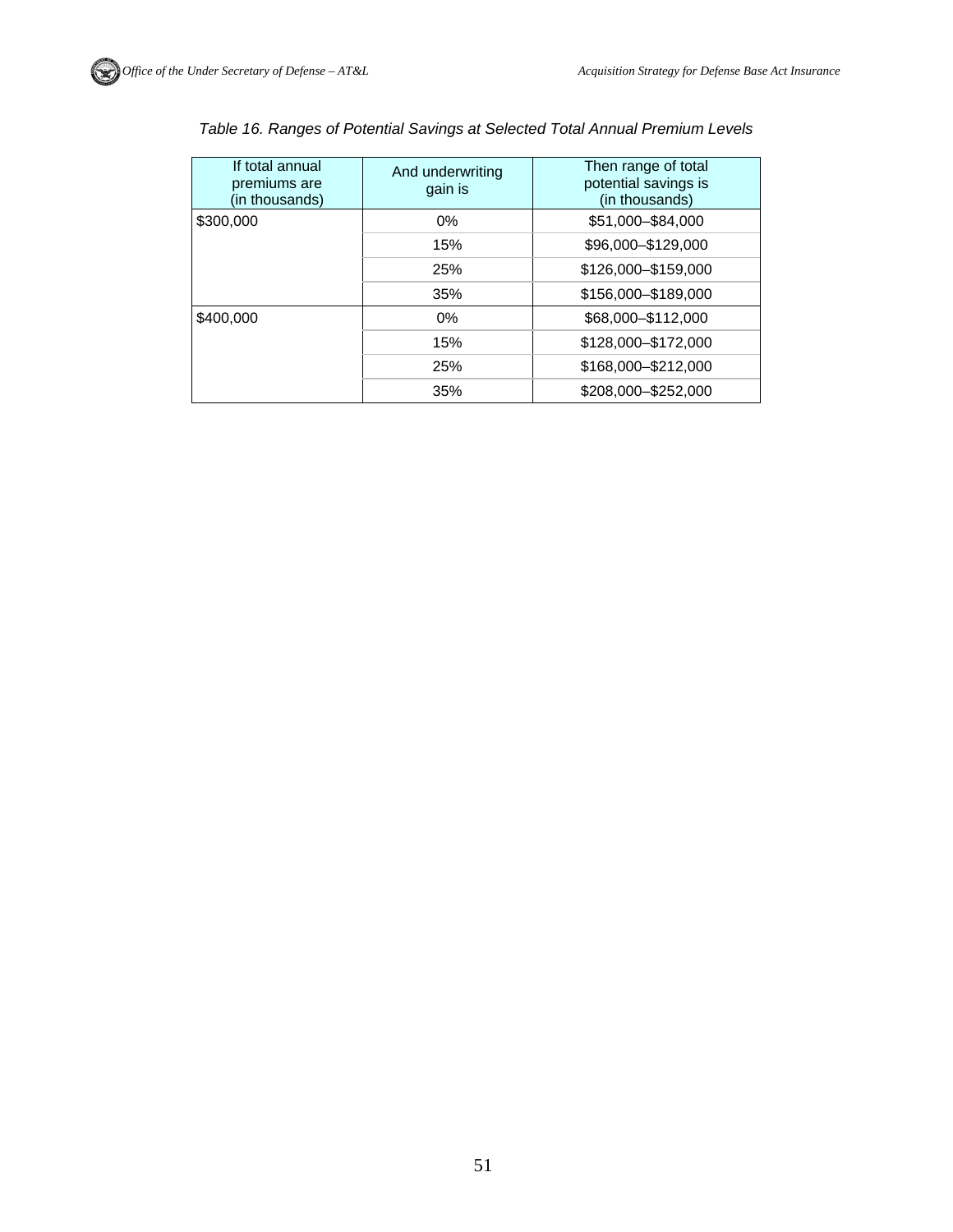# **Section 8 Selection of the Preferred Alternatives**

Considering the results of its market research and analysis, the Department believes that two alternative acquisition approaches—open market with certain improvements (Alternate A) and government self-insurance using third-party administrators (Alternate D)—deserve to be pursued in a two-pronged approach. As shown in Section 7, both of these alternatives performed well when evaluated in terms of Section 843's criteria.

This chapter begins with a discussion of the self-insurance alternative. This alternative could not be implemented within the time frame specified in Section 843, because the Department and DOL need to determine the best way to manage the program using third-party administrators and to estimate the initial DOL start-up and program maintenance costs associated with a selfinsurance alternative. In the long run, the self-insurance alternative may have the greatest potential for minimizing DBA insurance costs, and it has several administrative and compliance advantages as well. This chapter then addresses the open-market alternative, identifying certain specific actions needed to improve the environment for competition. An open market is preferable to any of the alternatives that use predetermined premium rates (whether via single or multiple providers).

## **A. Government Self-Insurance with Third-Party Administration**

In order for the Department or DOL to provide captive self-insurance, legislation is required to provide the authority and initial funding. If that occurs, the Department recommends using third-party administration rather than internal government administration. (Both the qualitative and quantitative rankings and the savings estimates developed for this report are predicated on using this method.) Otherwise, the expense to the Department—for personnel training in claims handling, investigations, immediate medical treatment and evacuation, and setup of information technology systems and an infrastructure around the world—would be cost prohibitive and would likely take years to accomplish. In short, the key to minimizing the costs of government self-insurance is to have third parties perform many of the administrative functions on behalf of the government.

Third-party administration has several advantages:

- *Extensive third-party administrator infrastructure.* The Department's initial market research revealed the likely existence of a reasonably extensive and vibrant industrial base of third-party administrators. If this is true (in other words, they have the capacity and willingness to administer the Department's DBA claims), then the essential capability to process claims could be put into place rather quickly. In contrast, setting up the government organization and infrastructure to perform claims administration and evacuation overseas would be cost prohibitive.
- *Commercial best practice.* Most self-insurers use third-party administrators, which is considered a commercial best practice, one of the aspects referred to in the congressional charter for this report. Private-sector entities and certain governmental organizations,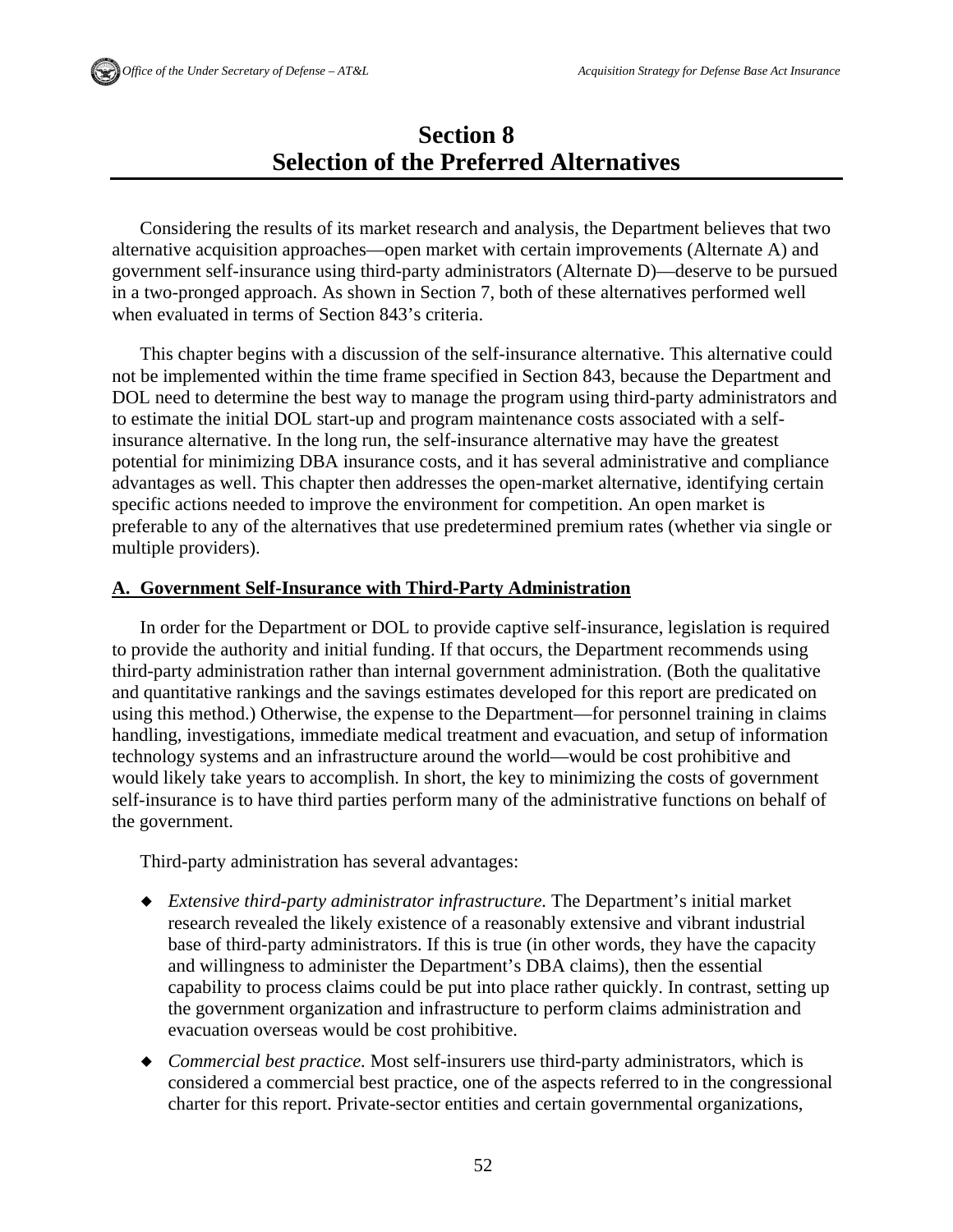

including the Marine Corps Non-Appropriated Funding Instrument and the DOE Hanford site, currently use third-party administrators.

- *Incentivizing of third-party administrators.* The compensation arrangement for thirdparty administrators could be on a fee-per-case or similar basis that ties costs directly to volume, output, and quality of service (something that would not necessarily be the case with hiring government employees to process claims). These third-party administrators would not be government employees.
- *Impartiality.* Using qualified third parties to process claims would remove potential complaints about the government making the decisions directly and would provide experienced personnel to process the government's claims. The government's appeal and dispute resolution processes would remain in place, which might provide contractors and their employees further assurance about the overall decision process.
- *Competition.* Third-party administrators could be acquired through a competition in which cost and performance can both be factors in selection and continued use.
- *Easy resource adjustment.* Over time, as the claims workload ebbs and flows, it is much easier to adjust resources available for claims processing.
- *Government oversight.* Because the captive would be overseen directly by the government—which could even be represented on the board of directors or board of trustees—the government office responsible for the program still would have direct control and influence as to performance, efficiency, and quality.

The Department and DOL are currently working together to determine the best way to proceed with a government self-insurance approach, particularly implementation and administration of the program, and to estimate the initial DOL start-up and program maintenance costs associated with a self-insurance alternative. The Department believes that to maximize savings government-wide, the best approach may be through legislation authorizing DOL to proceed with a government-wide captive self-insurance program for DBA insurance, using thirdparty administration. Both agencies will continue to work to further develop this approach, but the agencies need additional time to carefully estimate the resource needs of a well-developed plan.

Alternately, Congress could authorize and provide funding for DOD to proceed with a pilot program. Such a program could be established for a period of 3 to 5 years, to validate the potential savings and determine the actual costs and levels of performance achievable using third-party administrators. However, due to the long-tail nature of DBA claims, the total cost of a claim may take longer than 5 years to finalize. Consequently, the pilot program would have to estimate the costs for claims not finalized in the pilot period.

If Congress authorizes and initially funds government-wide self-insurance, the Department recommends that the annual costs of self-insurance—DOD or DOL program oversight costs, third-party administration expenses, indirect expenses, claims losses (including medical and indemnity), and so on—be charged back to each federal department based on the direct claims losses and third-party administration cost for each contract requiring DBA insurance (similar to a working capital fund). Alternately, if Congress provides for and funds a pilot program for a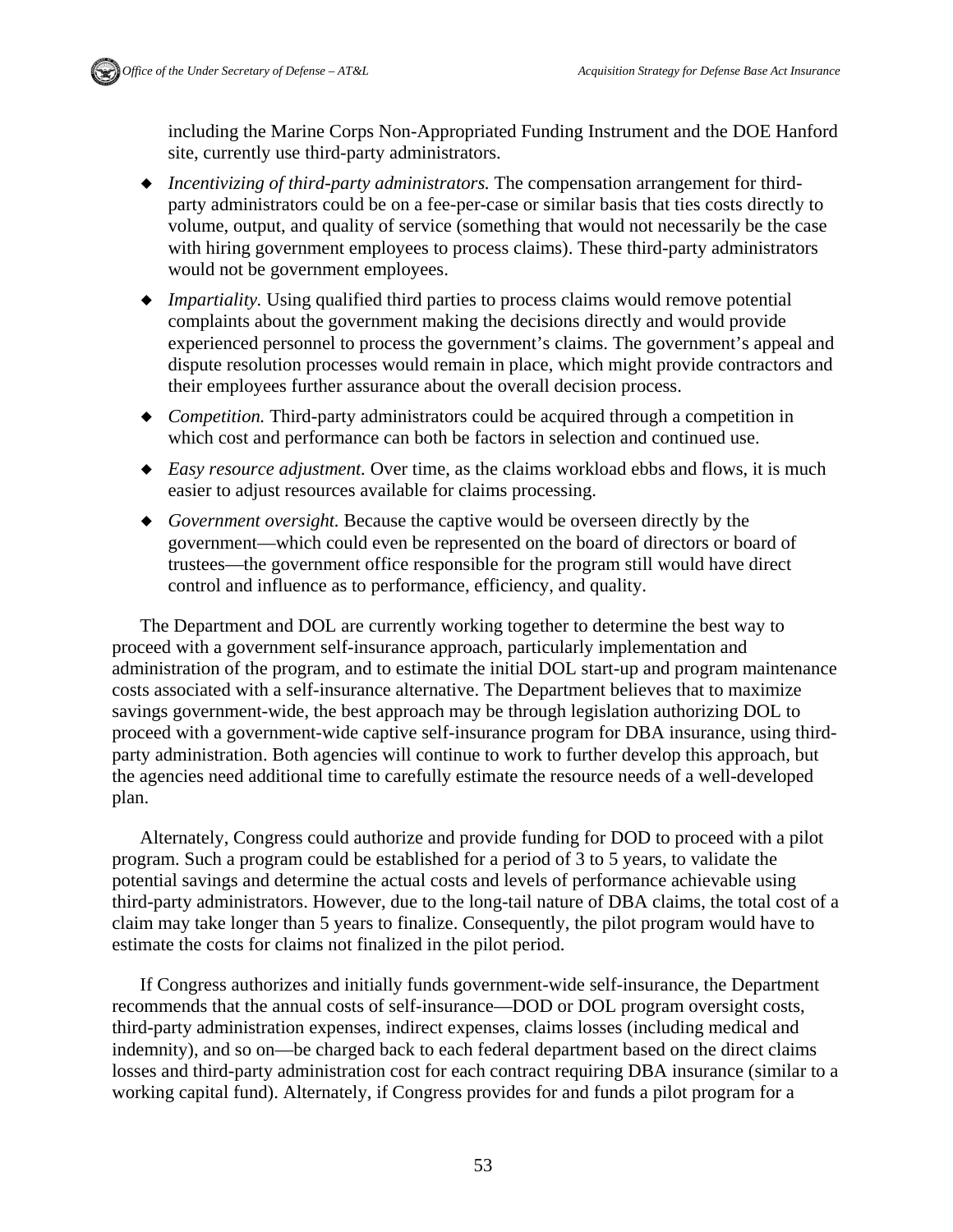DOD-only captive structure, the Department would annually allocate the costs to each defense component, based on the claims and administration costs related to each contract requiring DBA insurance. The rationale for this approach is to make the program managers aware of their contractors' safety records and loss experiences to motivate the use of improved safety protocols and risk management, particularly if used as a tool in past performance evaluations and award fee determinations.

#### **B. Open Market with Improvements**

Because the DOD or DOL federal government-wide captive self-insurance alternative requires funding and legislative changes, DOD will be unable to move forward on that strategic approach at this time (including a pilot program). If it is expected to take more than 3 years before a self-insurance strategy is in place, the Department recommends moving forward with some near-term improvements to the open-market system. One of the recommendations discussed below would likely require legislative action while the others could be implemented with either additional rulemaking or policy and process changes.

As shown in Section 6, the weighted open-market DBA rate currently paid by the Department is substantially less than that available under the USACE single-provider program. This does not mean, however, that the open-market approach cannot be improved. Those improvements, based on the Department's market research, are as follows:<sup>4546</sup>

- Provide carriers with comprehensive data on losses
- Develop an assigned risk program
- Require separate pricing for coverage other than DBA insurance
- Establish a single DOD point of contact for waiver coordination.

These are discussed in the following subsections.

## **1. Provide Carriers with Comprehensive Data on Losses**

Because one carrier currently covers about three-quarters of the DOD DBA market, more competitive rates may be achieved if complete demographic data regarding losses were made available to all industry participants. It was a common theme in the industry responses that

<sup>&</sup>lt;sup>45</sup> If a self-insurance captive (whether a DOD pilot program or a DOL program administered government-wide) is provided for in legislation and regulatory and policy changes sooner than 3 years, then the Department recommends not proceeding with the three recommendations related to improving the current open-market system.

<sup>&</sup>lt;sup>46</sup> To improve the administration and efficacy of the DBA program, the Department's market research indicated that several aspects of the existing DBA statute should be addressed; however, these improvements were outside the scope of the Department's charter in Section 843 of the FY2009 NDAA. These changes would improve DBA administration and overall effectiveness in providing timely and accurate benefits to injured workers and survivors. The improvements include: providing the authority for DOL to issue binding decisions at the informal dispute resolution level (pending formal hearing at the Office of Administrative Law Judges); clarifying the calculation of the average weekly wage; restricting the denial of benefits to bona fide, substantiated disputes (subject perhaps to additional payments for failing to prevail at trial); and clarification of the requirement to pay or controvert a claim within 14 days.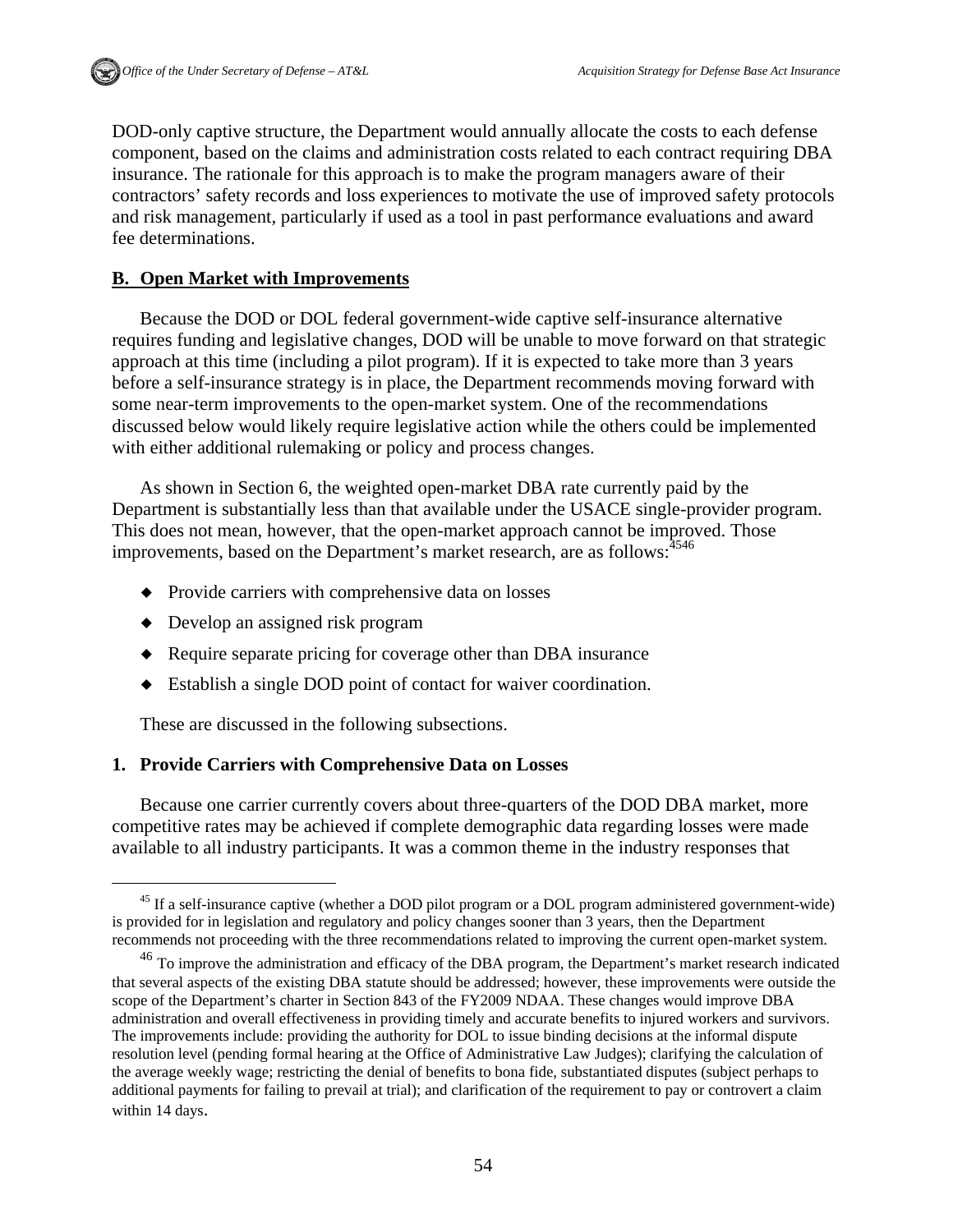providing comprehensive loss information would be very beneficial to the DBA market. Also, it is a best practice used in the stateside workers compensation program.<sup>47</sup> As discussed in Section 2, NCCI collects and publishes comprehensive loss data for over 600 labor categories for many stateside workers compensation programs. However, such comprehensive data are not collected or published for DBA insurance.

The Department recommends that DOL require all approved DBA insurance carriers to periodically provide comprehensive loss information to DOL (electronically and in a standardized format). This should be a condition for being an approved DBA carrier. DOL would then publish the information (suitably redacted to protect the privacy of individual claimants) for use by all carriers in underwriting risks involved with such coverage. The initial submission of comprehensive loss information should include 7 years of loss data from the inception of the war to the present (2003 to 2009), with quarterly submissions of loss data (for the individual quarters and cumulatively since 2003) for periods after 2009. Carriers should provide the following information:

- Description and causes of losses (for example, motor vehicle or war-related injury)
- Amount paid, including reserved values and timing of reimbursement (for such items as medical evacuation and rehabilitation, loss of wages, and salary continuation for spouse and children)
- Citizenship of employee (U.S. national, third-country national, host-country national)
- Work being performed, loss locations, and number of people involved.

#### **2. Develop an Assigned Risk Program**

Market research indicated that the use of assigned risk pools is a best practice within the casualty insurance industry. The use of such pools ensures that small contractors and those with higher risk profiles can obtain insurance coverage. An assigned risk pool is available to provide insurance coverage to high-risk customers who cannot get insured in the normal marketplace. One of the primary reasons the Department started its single-provider pilot program was to address concerns raised by small contractors that they were unable to obtain coverage or that the available insurance had high minimum premium payments. These issues were of particular concern for contractors dealing with the JCC-IA, which issued many contracts to smaller firms.

Establishing an assigned risk pool where coverage is guaranteed with no minimum (or only nominal) premiums should help alleviate this situation. Accordingly, the Department recommends that DOL be provided the necessary statutory authority to establish such a program and make it a requirement to be an approved DBA carrier. DOL-approved carriers with over a specified threshold of written DBA coverage would be required to participate and to agree to guarantee coverage with reasonable rates and no minimum (or nominal) premiums for those applicants that qualify for inclusion on an assigned risk basis.

<sup>&</sup>lt;sup>47</sup> One Section 843 criterion was to consider best practices in government and industry for similar kinds of insurance.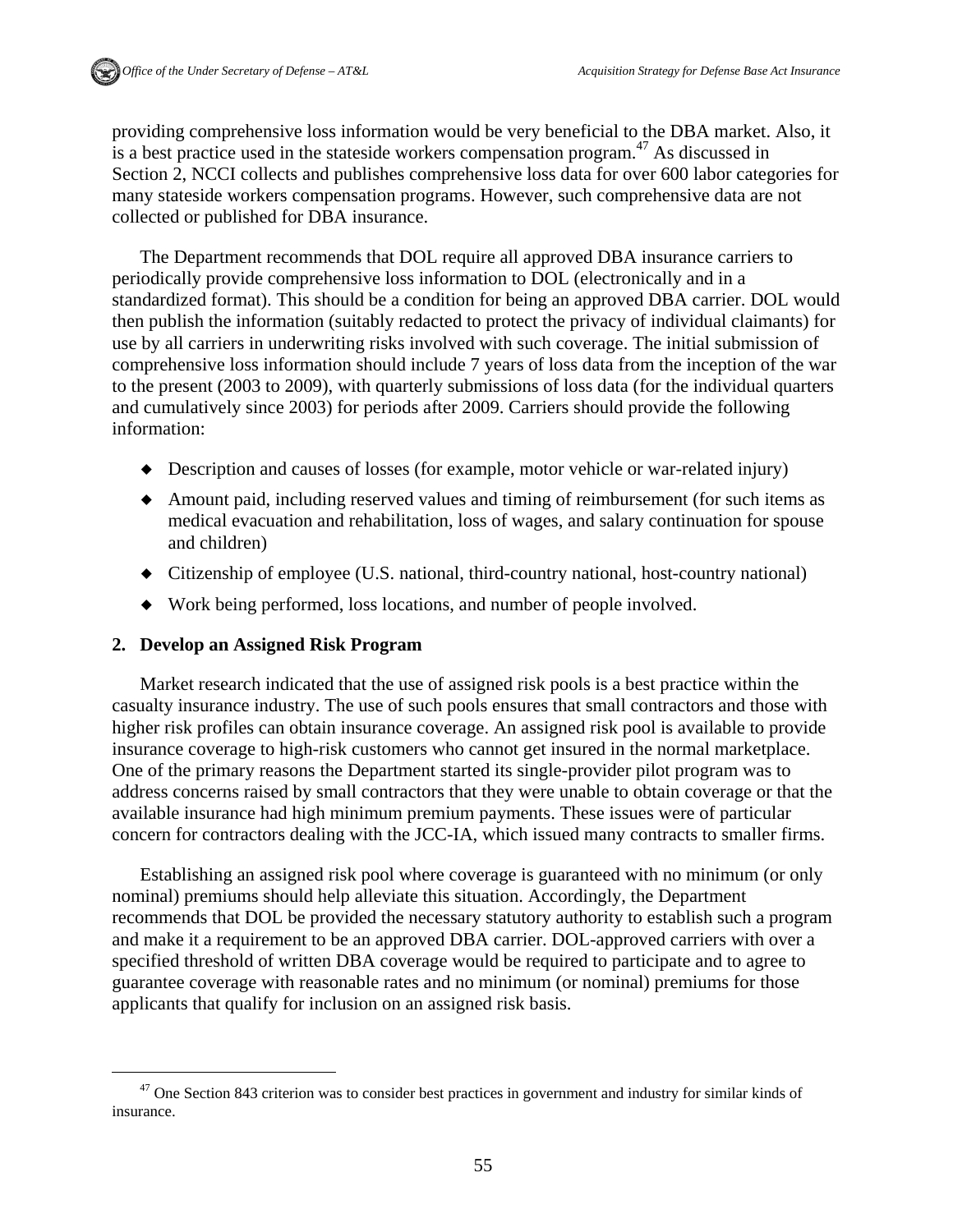## **3. Require Separate Pricing for Coverage Other than DBA Insurance**

From the market research, it was found that at least one major carrier added (or bundled) other coverage (such as accidental death and dismemberment and kidnap and ransom) in its DBA rate without providing separate pricing (to be more attractive to potential clients). Because such coverage is not without cost, its inclusion without separate pricing can result in DBA insurance rates that may be higher than necessary to provide the DBA-mandated coverage levels. Consequently, the Department recommends that DOL-approved DBA carriers be required to include a bare-bones coverage option in their menu.

## **4. Establish a Single DOD Point of Contact for Waiver Coordination**

Currently, as discussed in Section 2, DOD generally obtains DOL country waivers on a program-by-program basis, often without further coordination within the Department. Thus, some DOD components may not be aware of waivers that are available, especially because DOD does not have a central repository or list of such waivers. To ensure more consistent pursuit of waivers for countries with workers compensation systems deemed to be acceptable by DOL, the Department needs to designate one DOD component to be responsible for coordinating waiver requests with DOL and for communicating the applicability of such waivers for foreign nationals to the DOD contracting activities.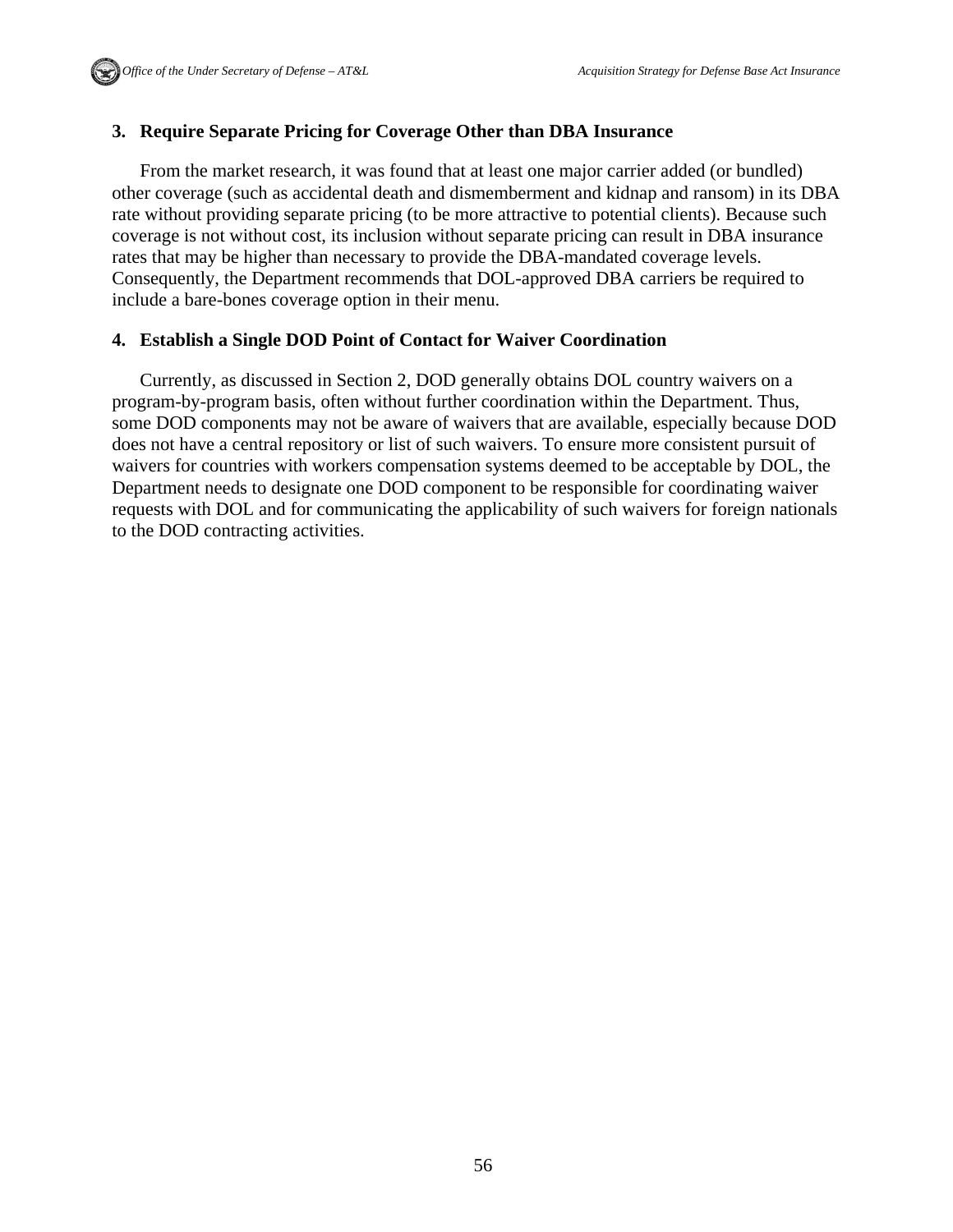# **Section 9 Implementation Considerations**

Going forward, the preferred alternative acquisition strategy for DBA insurance, as discussed in Section 8, is a two-pronged effort. One prong is to pursue the possibility of government selfinsurance. The other is to make selected improvements to the current open-market provision of DBA insurance by insurance carriers. This section briefly describes the implementation actions necessary to achieve these two strategies. It also identifies the stakeholder organizations primarily responsible for making or supporting the specific action items.

## **A. Government Self-Insurance**

One of the most promising alternatives for handling DBA claims would be for the government to set up a captive entity that would use private-sector third-party administrators to effectuate government self-insurance for DBA. Currently, neither DOD nor DOL has the requisite statutory authority or resources to undertake such a program, even as a pilot project. Table 17 identifies specific actions required before a government self-insurance alternative can be pursued.

| Action                                                                                                                                                                                                                                                                                                                                                                                          | Responsibility           |
|-------------------------------------------------------------------------------------------------------------------------------------------------------------------------------------------------------------------------------------------------------------------------------------------------------------------------------------------------------------------------------------------------|--------------------------|
| 1. Finalize the approach to managing the program using third-party administrators, and<br>estimate the initial start-up and program maintenance costs. Specifically, DOL and<br>DOD must do the following:                                                                                                                                                                                      | DOL and DOD<br>(ongoing) |
| • Finalize the approach to managing the program using third-party administrators                                                                                                                                                                                                                                                                                                                |                          |
| • Estimate the potential costs of third-party administration                                                                                                                                                                                                                                                                                                                                    |                          |
| • Develop a legislative proposal for both authority and appropriations needed to start a<br>government self-insurance program for DBA.                                                                                                                                                                                                                                                          |                          |
| 2. Amend DBA. The Defense Base Act would need to be revised to permit the required<br>coverage to be provided by a government captive self-insurance entity.                                                                                                                                                                                                                                    | Congress                 |
| 3. Provide statutory authority and appropriations. Legislation would be needed to<br>provide either permanent or temporary statutory authority for either DOD or DOL to<br>establish a self-insurance captive entity and to authorize and appropriate an initial fund<br>with which to operate that entity and make associated DBA claims payments.                                             | Congress                 |
| 4. Identify program office and contracting activity. Depending on whether or not<br>Congress amends the DBA and depending on which organization is given the requisite<br>statutory authority and funding (DOL or DOD), a program office, including a contracting<br>activity to acquire third-party administration, would need to be identified. The program<br>office would do the following: | DOL or DOD               |
| • Work with the Congress on the required statutory authorities and funding                                                                                                                                                                                                                                                                                                                      |                          |
| • Identify required changes to regulations, policies, and processes                                                                                                                                                                                                                                                                                                                             |                          |
| • Undertake additional market research and estimation of the potential costs of third-<br>party administration                                                                                                                                                                                                                                                                                  |                          |
| • Develop a detailed acquisition plan and timetable, including the necessary<br>solicitations, source evaluation methods, and source selection                                                                                                                                                                                                                                                  |                          |
| • Oversee implementation and perform ongoing effectiveness assessments.                                                                                                                                                                                                                                                                                                                         |                          |

#### *Table 17. Implementation Plan for Government Self-Insurance*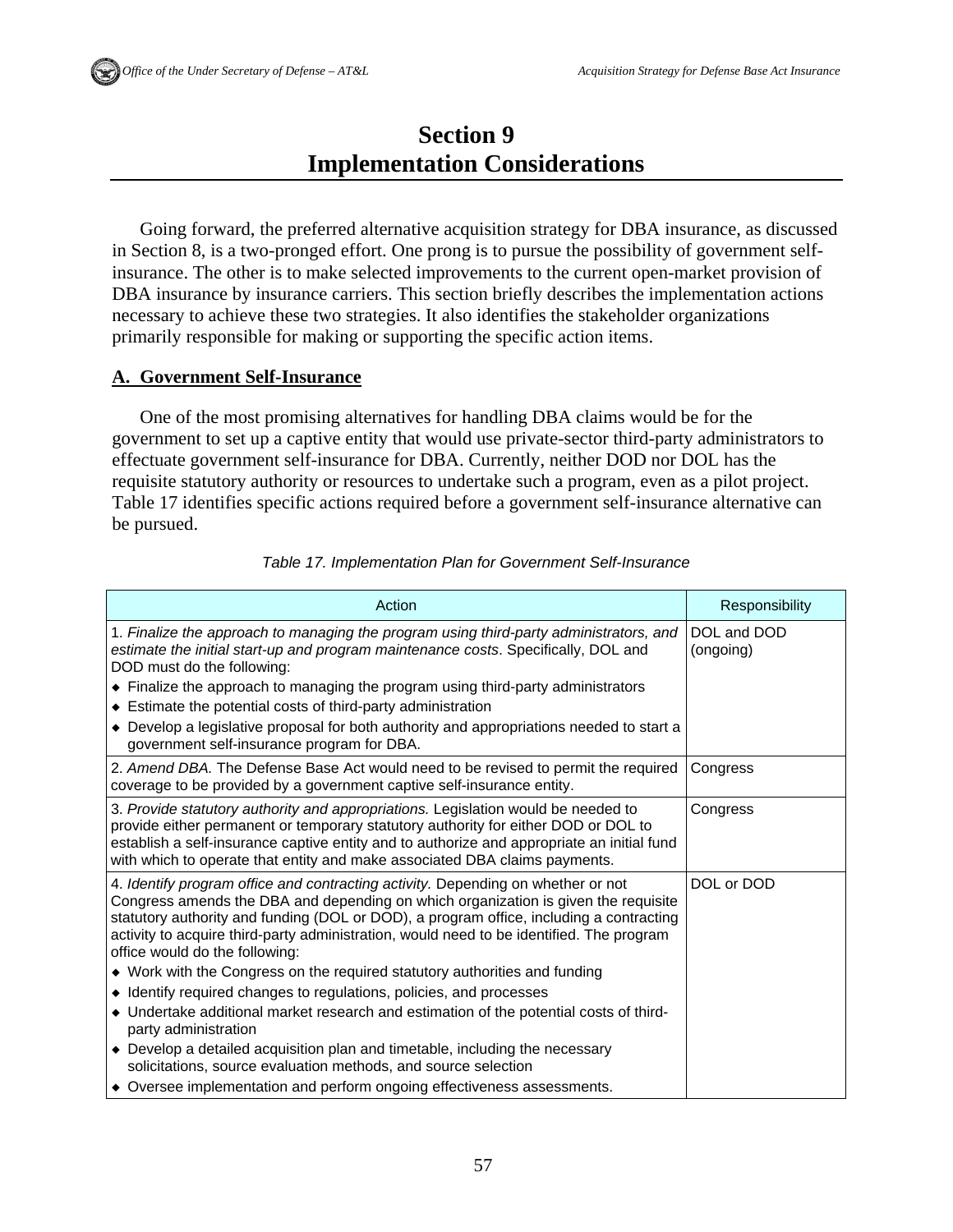This particular alternative could not be implemented within the time period specified in Section 843 (within 9 months from the due date of this report or within 18 months after the enactment of Section 843 of the FY 2009 NDAA) due to the potentially extensive legislative, regulatory, policy, and process changes required.

## **B. Open Market with Improvements**

If statutory authority for government self-insurance (whether for a DOD or government-wide pilot test) is not provided or will not be forthcoming for an extended time period (for example, more than 3 years), then the Department's analysis indicates that the open-market acquisition approach provides the best value. That value, however, could be enhanced by taking the actions identified in Table 18.

## *Table 18. Implementation Plan for Open-Market Improvements*

| Action                                                                                                                                                                                                                                                                                                                                                                                                                                                                                                                                                                                              | Responsibility                      |
|-----------------------------------------------------------------------------------------------------------------------------------------------------------------------------------------------------------------------------------------------------------------------------------------------------------------------------------------------------------------------------------------------------------------------------------------------------------------------------------------------------------------------------------------------------------------------------------------------------|-------------------------------------|
| 1. Provide for an assigned risk pool arrangement. Implementing this improvement would<br>require the following actions:                                                                                                                                                                                                                                                                                                                                                                                                                                                                             |                                     |
| Amend DBA to give DOL the authority to establish an assigned risk pool program.                                                                                                                                                                                                                                                                                                                                                                                                                                                                                                                     | Congress                            |
| • Develop a method and implementing regulations to make DBA coverage assignments<br>under the assigned risk pool arrangement. This would include criteria for qualifying<br>contractors to utilize this coverage, determining whether any specific premium rate<br>limitations will be imposed, determining whether there will be minimum premium amounts<br>and what those amounts may be, and designating the entity that will administer the<br>program.                                                                                                                                         | <b>DOL</b>                          |
| • Obtain information documenting the total DBA premiums written by all approved DBA<br>insurers for the most recent calendar year and use that information to establish the market<br>shares held by those insurers and to determine each carrier's relative participation in the<br>assigned risk pool arrangement.                                                                                                                                                                                                                                                                                | DOL and DBA<br>insurers             |
| • Publicize the existence of the assigned risk pool program to all contracting organizations<br>and prime contractors.                                                                                                                                                                                                                                                                                                                                                                                                                                                                              | DOL, DOD and<br><b>DBA</b> insurers |
| 2. Provide for a claims experience database. Implementing this improvement would require<br>the following actions:                                                                                                                                                                                                                                                                                                                                                                                                                                                                                  |                                     |
| • Develop implementing regulations and standards for the provision of DBA claims data to<br>the designated database administrator.                                                                                                                                                                                                                                                                                                                                                                                                                                                                  | <b>DOL</b>                          |
| • Identify data requirements and obtain data. This will require identifying the specific data<br>elements that will have to be provided in electronic format to a DOL-designated<br>organization. The data elements should be based on the DBA claims made during the past<br>7 calendar years by every DOL-approved insurer that has written some minimum amount<br>of DBA insurance. Thereafter, each DOL-approved insurer will need to provide updated<br>DBA claims information semiannually in the format and at the frequency specified by the<br>implementing DOL regulations and standards. | DOL and DBA<br>insurers             |
| • Develop a database and suitable repository for the claims information identified above that<br>will be accessible by appropriately authorized representatives of insurers that are currently<br>approved by DOL to provide DBA insurance.                                                                                                                                                                                                                                                                                                                                                         | <b>DOL</b>                          |
| 3. Require separate pricing for coverage other than DBA insurance Implementing this<br>improvement would require DOL to amend its polices for approving DBA carriers and requires<br>the DBA carriers to separately price coverage other than DBA insurance.                                                                                                                                                                                                                                                                                                                                        | DOL and DBA<br>insurers             |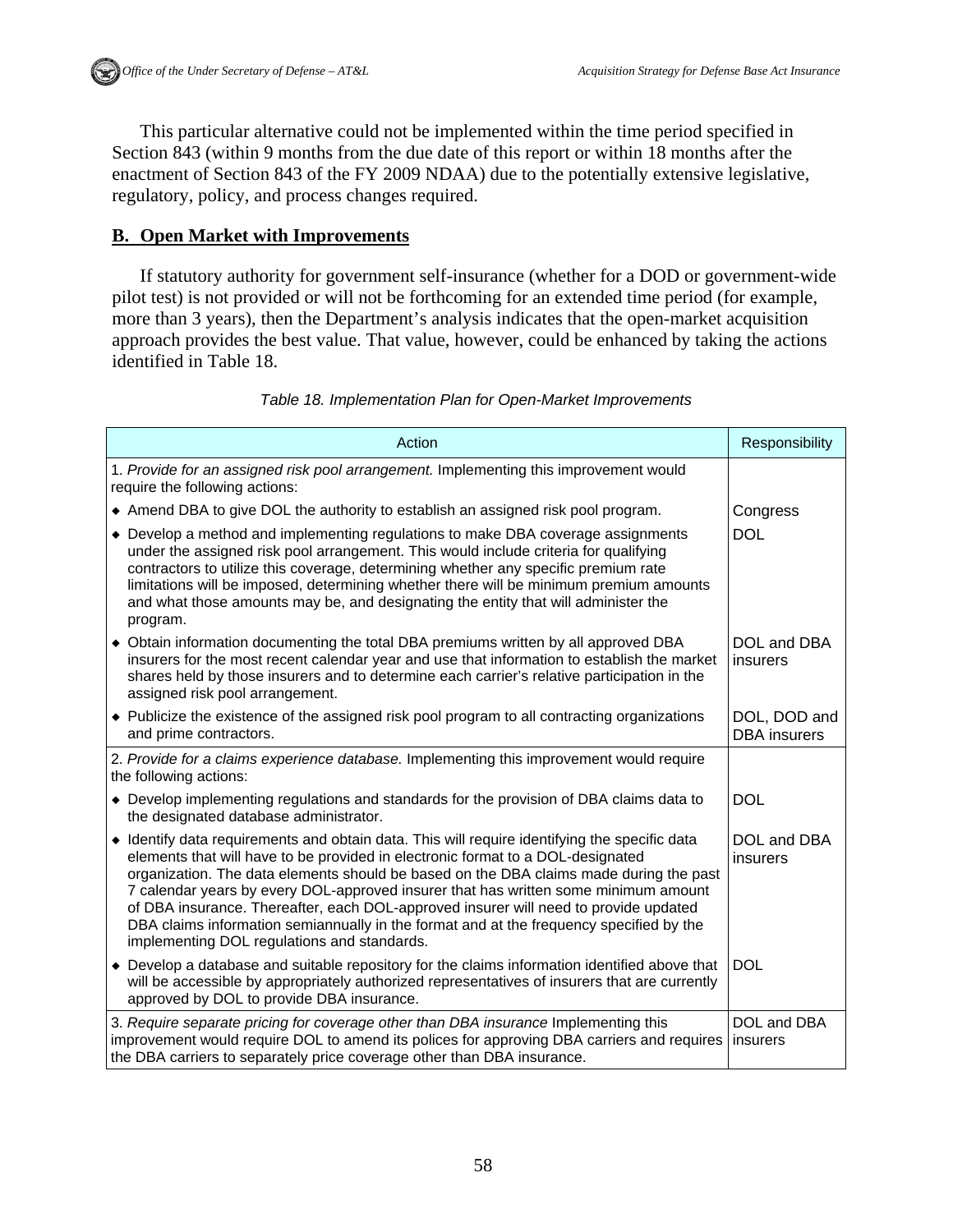

*Table 18. Implementation Plan for Open-Market Improvements* 

| Action                                                                                                                                                                                                           | Responsibility |
|------------------------------------------------------------------------------------------------------------------------------------------------------------------------------------------------------------------|----------------|
| 4. Establish a single DOD contact for DBA waivers. Implementing this improvement would<br>require the Department to establish one DOD Component to be responsible for coordinating<br>waivers requests with DOL. | I DOD          |

The first of the open-market improvement actions outlined above (the implementation of an assigned risk pool) will require new or amended statutory authority. As a result, a projected timeframe for the implementation of that improvement cannot be made. For the second improvement action, establishment of a claims experience database, DOL would first have to promulgate new regulations addressing the submission of the required data by approved DBA carriers. Also, the actual implementation of the claims database will likely require contracted support for DOL. The third improvement action, requiring the separate identification of the costs of non-DBA coverage for approved carriers, would likely require at least a DOL regulatory process change. The Department plans to address the fourth improvement action—establishment of a single DOD contact for DBA waivers—within 60 days of submitting this report to Congress and will notify the appropriate office within DOL about the designated DOD contact.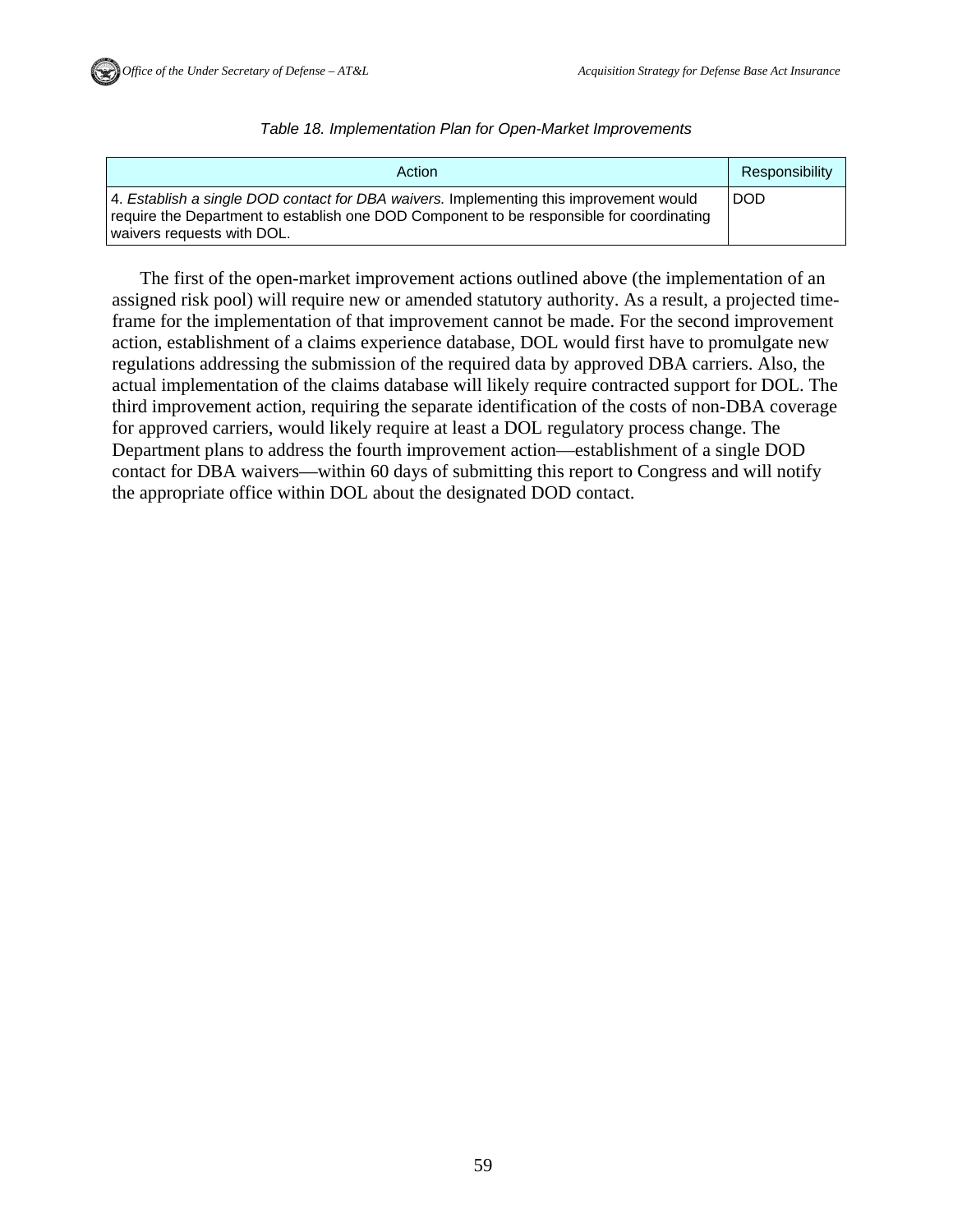# **Appendix A Section 843 of the FY 2009 National Defense Authorization Act**

## **SEC. 843. REQUIREMENT FOR DEPARTMENT OF DEFENSE TO ADOPT AN ACQUISITION STRATEGY FOR DEFENSE BASE ACT INSURANCE.**

(a) IN GENERAL.—The Secretary of Defense shall adopt an acquisition strategy for insurance required by the Defense Base Act (42 U.S.C. 1651 et seq.) which minimizes the cost of such insurance to the Department of Defense and to defense contractors subject to such Act.

(b) CRITERIA.—The Secretary shall ensure that the acquisition strategy adopted pursuant to subsection (a) addresses the following criteria:

 (1) Minimize overhead costs associated with obtaining such insurance, such as direct or indirect costs for contract management and contract administration.

 (2) Minimize costs for coverage of such insurance consistent with realistic assumptions regarding the likelihood of incurred claims by contractors of the Department.

 (3) Provide for a correlation of premiums paid in relation to claims incurred that is modeled on best practices in government and industry for similar kinds of insurance.

(4) Provide for a low level of risk to the Department.

 (5) Provide for a competitive marketplace for insurance required by the Defense Base Act to the maximum extent practicable.

(c) OPTIONS.—In adopting the acquisition strategy pursuant to subsection (a), the Secretary shall consider such options (including entering into a single Defense Base Act insurance contract) as the Secretary deems to best satisfy the criteria identified under subsection (b).

(d) REPORT.—(1) Not later than 270 days after the date of enactment of this Act, the Secretary shall submit to the Committees on Armed Services of the Senate and the House of Representatives, the Committee on Homeland Security and Governmental Affairs of the Senate, and the Committee on Oversight and Government Reform of the House of Representatives a report on the acquisition strategy adopted pursuant to subsection (a). (2) The report shall include a discussion of each of the options considered pursuant to subsection (c) and the extent to which each option addresses the criteria identified under subsection (b), and shall include a plan to implement within 18 months after the date of enactment of this Act the acquisition strategy adopted by the Secretary.

(e) REVIEW OF ACQUISITION STRATEGY.—As considered appropriate by the Secretary, but not less often than once every 3 years, the Secretary shall review and, as necessary, update the acquisition strategy adopted pursuant to subsection (a) to ensure that it best addresses the criteria identified under subsection (b).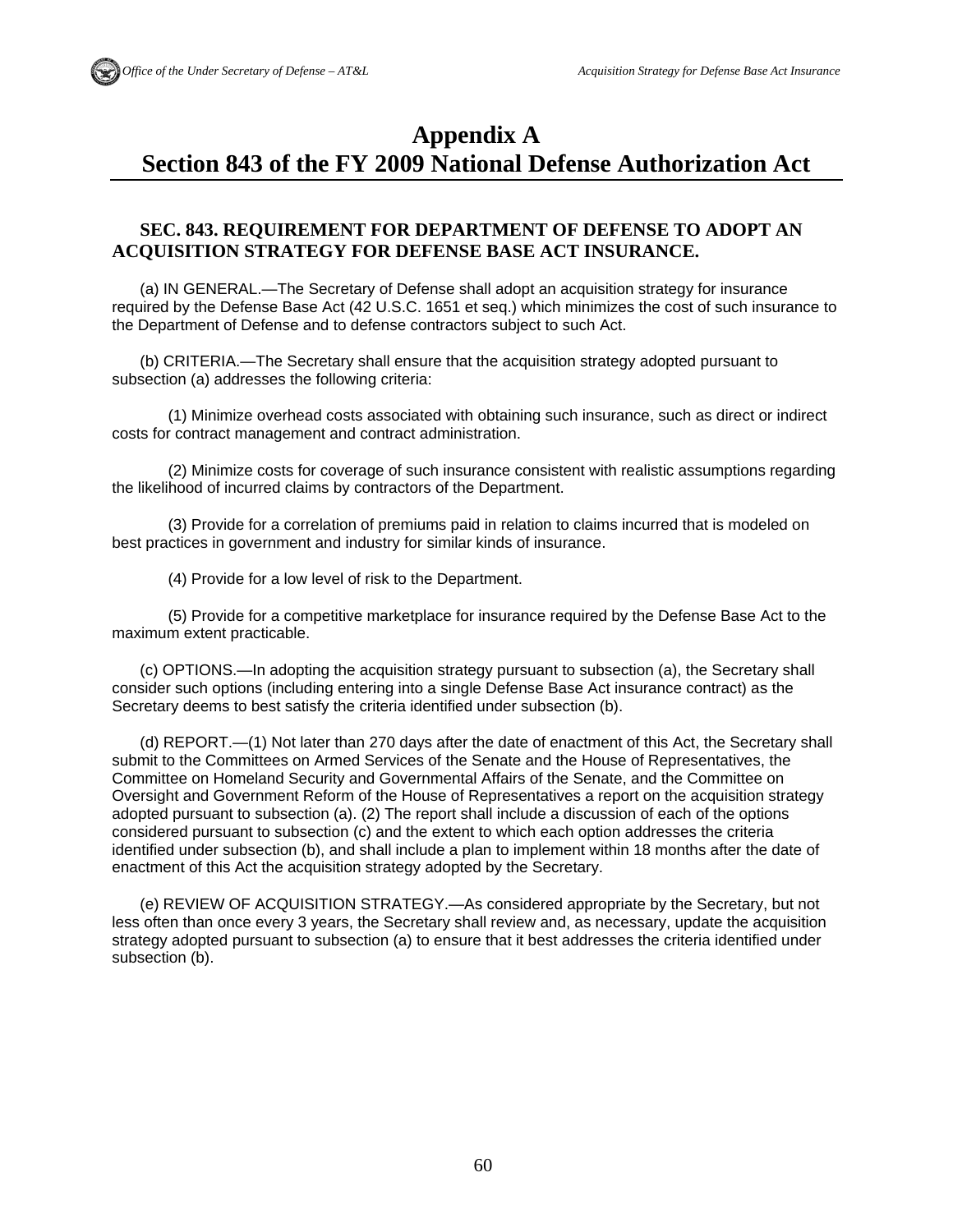# **Appendix B Defense Base Act (DBA) Insurance Acquisition Strategy for DOD: Questions for Industry and Any Other Interested Parties**

Please provide responses to the questions below via email to Ms. Teresa Lawson, Senior Procurement Analyst, Defense Procurement and Acquisition Policy, Cost Pricing and Finance Directorate, at Teresa.Lawson@osd.mil no later than March 18, 2009. Responses must be limited to no more than 20 pages. We prefer responses by email, since the mail process is slow. However, if you would rather provide information by mail, it should be addressed to OUSD(AT&L) DPAP/CPF (Attention: Teresa Lawson) 3062 Defense Pentagon, Washington, DC 20301-3062. Please notify Ms. Lawson by email if you are sending your response to the Pentagon address, or if you would like to make arrangements to hand deliver your response. Ms. Lawson can be reached at (703) 602-2402.

#### **Background**

The Department of Defense (DoD) is soliciting information and feedback from defense contractors, insurance industry representatives and others, on DoD's requirement to develop a comprehensive acquisition strategy for Defense Base Act insurance that will address the following provisions of Section 843 of the 2009 National Defense Authorization Act: "*The Secretary of Defense shall adopt an acquisition strategy for insurance required by the Defense Base Act (42 U.S.C. 1651 et seq.) which minimizes the cost of such insurance to the Department of Defense and to defense contractors subject to such Act… The Secretary shall ensure that the acquisition strategy adopted … addresses the following criteria: (1) Minimize overhead costs associated with obtaining such insurance, such as direct or indirect costs for contract management and contract administration. (2) Minimize costs for coverage of such insurance consistent with realistic assumptions regarding the likelihood of incurred claims by contractors of the Department. (3) Provide for a correlation of premiums paid in relation to claims incurred that is modeled on best practices in government and industry for similar kinds of insurance. (4) Provide for a low level of risk to the Department. (5) Provide for a competitive marketplace for insurance required by the Defense Base Act to the maximum extent practicable. …In adopting the acquisition strategy … the Secretary shall consider such options (including entering into a single Defense Base Act insurance contract) as the Secretary deems to best satisfy the (five aforementioned) criteria …"* 

#### 1. Policy Options

Under current law and DoD regulations, generally contractors performing work outside the United States are required to have Defense Base Act (DBA) insurance to provide workers' compensation benefits for employees, unless the requirement has been waived by the Department of Labor (DoL). To meet the statutory requirement of the 2009 Act, DoD is considering all options for its acquisition strategy and welcomes comments highlighting the advantages and disadvantages of any of a non-exclusive set of options, which includes but is not limited to: (1) a single-source contract or basic ordering agreement (BOA) awarded on a competitive basis issued and administered by the DoD; (2) a multiple-award contract or BOA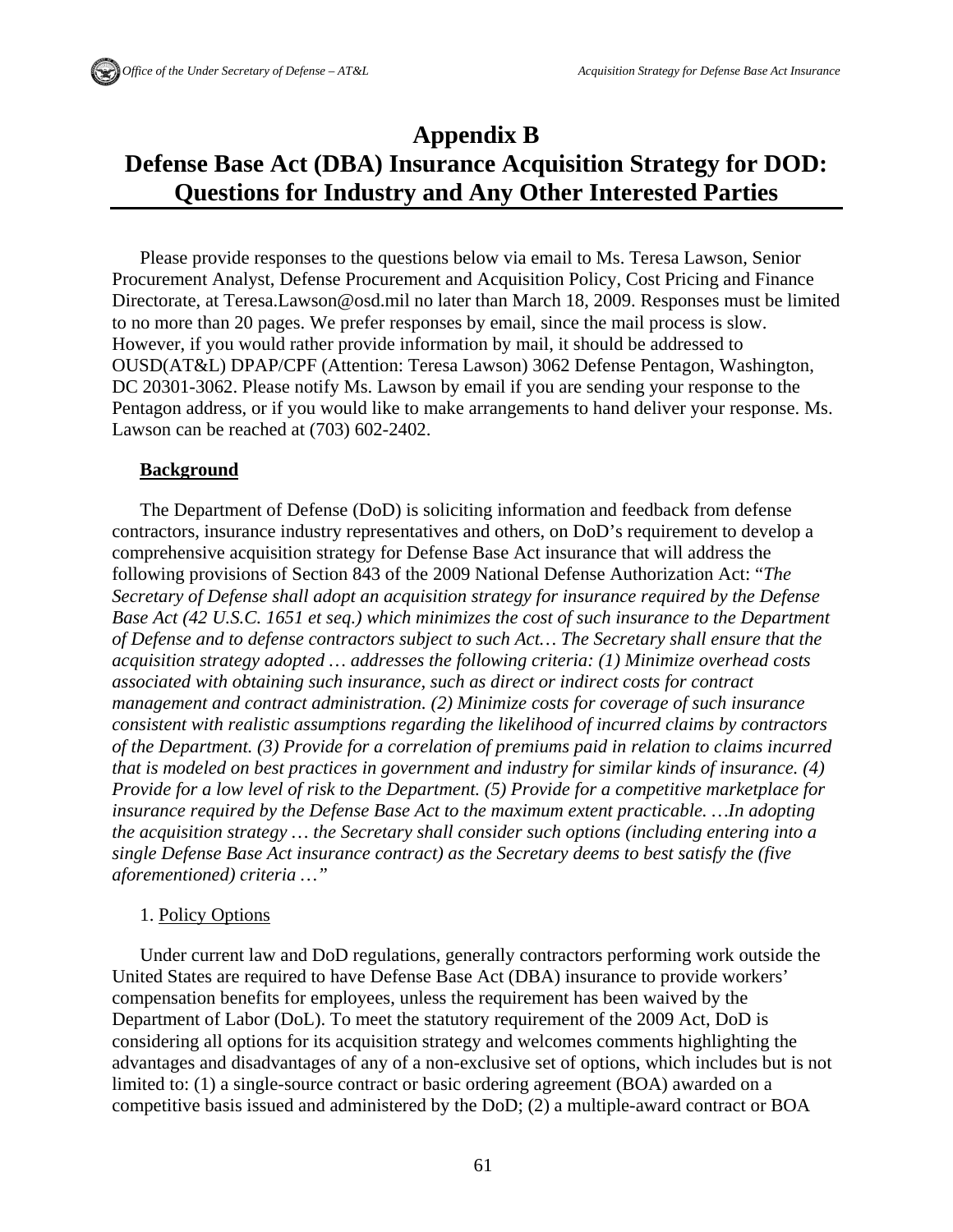awarded on a competitive basis issued and administered by DoD; (3) no change (i.e., contractors are required to obtain appropriate DBA insurance on their own); (4) government self-insuring for DBA losses while contracting to the private sector for program administrative and claims processing; (5) government self-insuring with DoD and Department of Labor (DoL) employees performing all administrative and claims processing; (6) a GSA schedules-type set of maximum rates, which may include awards based on geographic location of the work to be performed and/or based on the nature of the work to be performed, with competition for each major contract (a vehicle structured similar to state-side workers compensation policies); (7) a prequalified list of DoD-approved DBA carriers and brokers/agents who meet a predetermined set criteria/qualifications to provide DBA insurance from which contractors would be required to obtain appropriate DBA coverage; (8) contractors self-insuring either on an individual basis or by pooling of contractors, including information on how a panel/pool participant would avoid adverse selection; or (9) other alternative recommendations not listed above.

Some questions pertinent to consideration of the various acquisition options are included below, and DoD would appreciate your responses:

- Cost Drivers: What are the main cost drivers of DoD's DBA expense? How can those cost drivers be better controlled or mitigated?
- Main Stakeholders: Identify the main stakeholders in DBA. How should DoD (and DoL or others if applicable) orchestrate communications and involvement to ensure all stakeholder interests are represented?
- Claims Management: How critical are claims management practices to controlling ultimate DBA costs? Drawing on the best practices of claims management (whether currently applied to DBA claims or not), what should be required to address claims promptly, fairly and efficiently to ensure good service, care and proper treatment for workers serving those who serve our country?
- Technical Exhibits: What claims history or other information should DoD include in its technical exhibits to any solicitation to enhance competition?

## 2. Additional Questions Regarding Potential Policy Options

The Department would appreciate additional specific responses to the following questions citing pros and cons of the various alternatives:

a. Single Source DBA Contract or Basic Ordering Agreement (BOA): Regarding a potential single source contract or BOA (which would be awarded based on source selection procedures considering price, technical, management and past performance criteria) structured as a basic ordering agreement, would your insurance company be willing to bid on such a contract? Why or why not? For broker respondents, do you believe one or more insurance companies/brokers would be interested in bidding on a single source contract? Why or why not? Please provide insight into whether one provider could handle all claims associated with DoD's DBA insurance requirements for contractor performance overseas for US citizens, foreign nationals, and third country nationals. Finally, please provide insight into the market implications of having only one source for DBA insurance for all of DoD.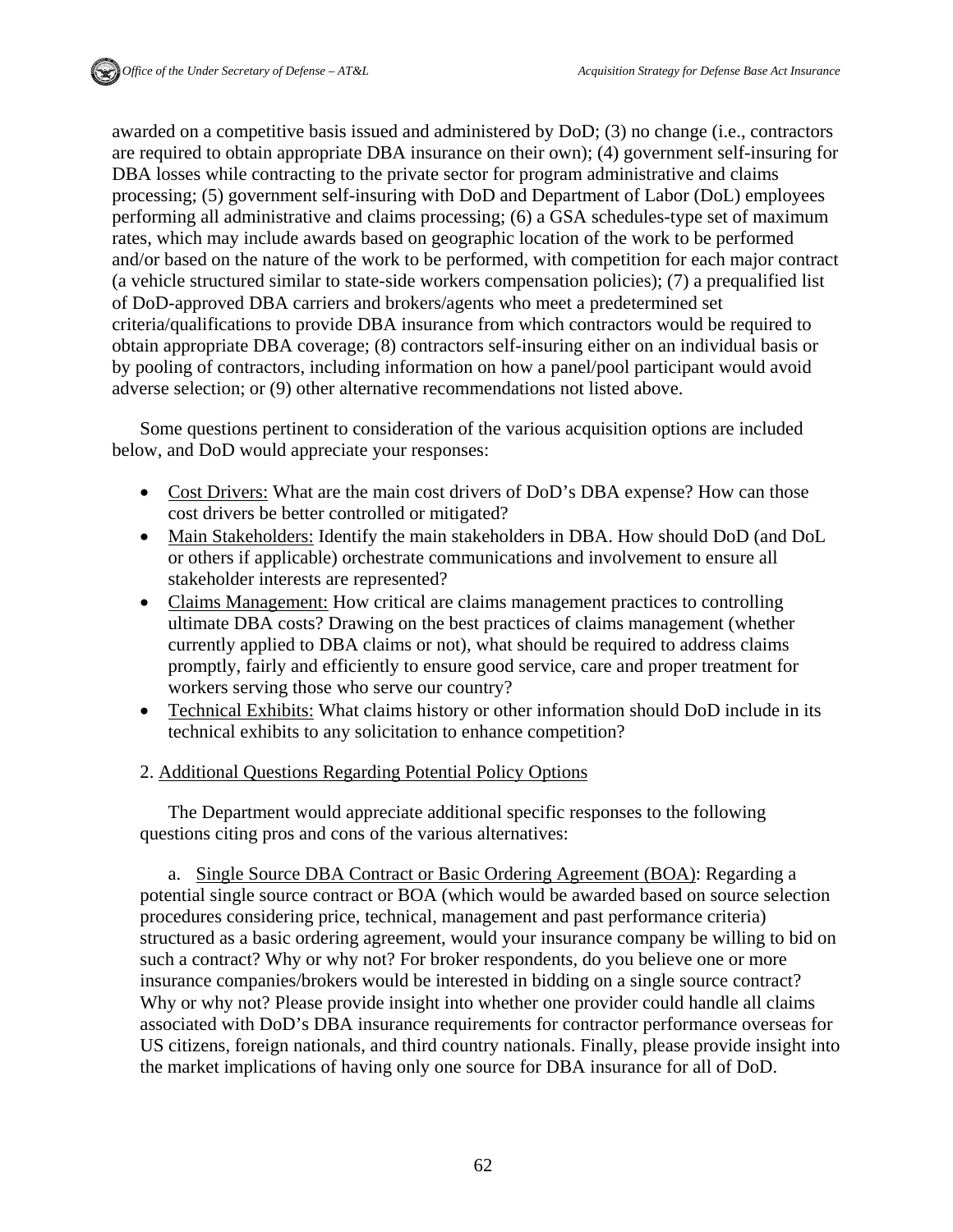b. Multiple Award DBA Contract or BOA: Please provide your recommendations and rationale regarding the basis for dividing the multiple awards–by geographic location, by type of work performed (e.g., basic logistics support, technical services, security, construction, etc.), by military service (Army, Navy, Air Force, etc.) and/or DoD Component (Defense Threat Reduction Agency, Missile Defense Agency, Defense Logistics Agency, etc.), by war zone versus non war-zone, by dollar value of payroll involved and/or dollar amount of contract, etc., to ensure we meet the criteria outlined in the NDAA (minimizing direct and indirect overhead costs associated with administering program, minimizing insurance costs, etc.). Please consider the implications of pooling of like risks (or unlike risks) to minimize insurance costs to DoD.

c. Minimum Policy Amounts: Please provide your recommendations and rationale considering the options regarding minimum policy amounts of a single-provider or a multiple award contract? If a multiple award contract were divided in part based on dollar value of payrolls/dollar value of contracts, what is the maximum threshold you would recommend be used as the basis for not having a minimum policy amount? Should DoD avoid dividing any multiple award contract based on dollar value to minimize the need for minimum policy amounts? Please keep in mind that DoD aims to not discourage small businesses from performing overseas work for the Department and any minimum policy amounts might inhibit that competition.

d. No Change (Contractors procure own DBA coverage): If the current approach is retained, how can it be modified to be responsive to the five criteria outlined in the 2009 National Defense Authorization Act, Section 843?

e. Self-Insurance: If DoD elected to directly self-insure contractor DBA losses, what would be the relative pros and cons of contracted administration vs. "in-house" government administration? Please provide comments regarding the pros and cons of contractors selfinsuring either on an individual basis or by pooling of contractors? Recognizing that there are many variations of self-insurance, which do you believe are relevant for DoD to consider and why?

## 3. Specific Questions for Brokers/Carriers

In addition to the questions above soliciting information from all interested parties, the Department would appreciate additional responses from interested brokers and carriers to the following questions:

- a. Experience: What is your experience in handling DBA insurance? For example, how many clients, years and geography of experience, payroll exposure and premium volume managed?
- b. Competition: How do you suggest that Government ensure the broadest industry participation in establishing a DBA insurance acquisition strategy given a limited pool of qualified carriers and broker/agents?
- c. Broker/Agent Role: What is the role of the insurance broker/agent in the open-market DBA insurance procurement process?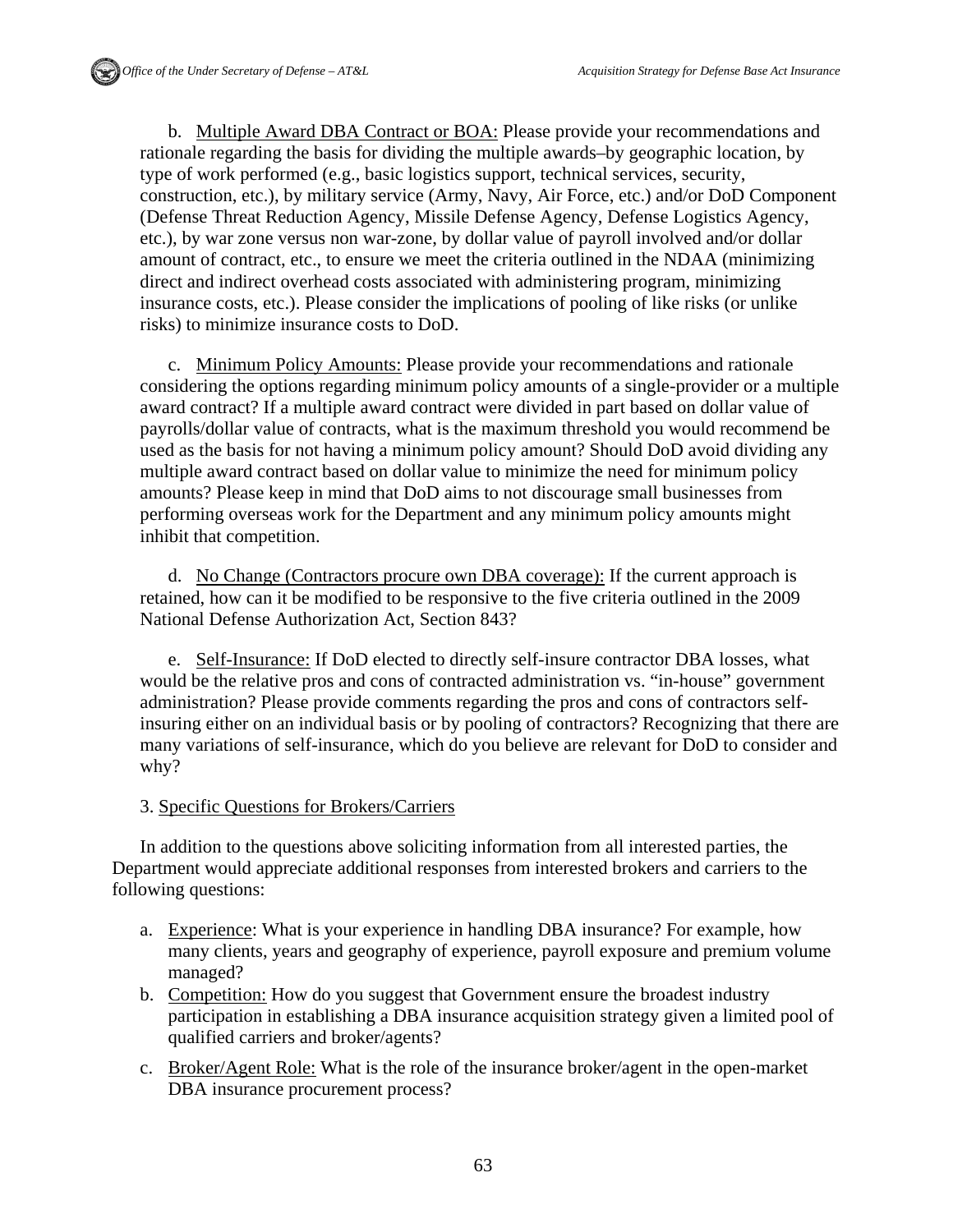- d. Rating Approach: What is your rating approach in light of the underwriting and service complications of insuring this long-tail catastrophic liability? In the absence of adequate loss history data to rate DBA coverage, what is the rationale/rating methodology you apply? How do you measure a contractor's risk mitigation/loss reduction results to reward the best performing contractors and minimize costs to government?
- e. Data: Are you willing and able to provide aggregate loss and development information to include medical expenses, lost wages, reserves, adequate medical care/evacuation/infrastructure expenses, administrative costs, and other appropriate support services? Are you willing to provide the rate of return and amounts made on invested insurance premiums?
- f. Retrospective Plans: Regarding establishing a program with rates that change based on overall program loss experience, what is your experience in structuring loss-sensitive rated DBA programs? Please provide suggestions regarding the potential structures of such retrospective rating plans.
- g. Term Length: Regarding the length of any contract term for any of the policy options being considered, what term length of a contract would be reasonable (1, 3, or 5 years)? If more than a one-year term, could retrospective pricing be a reasonable approach based on the profit/loss ratio?
- h. Subcontractors: Do you recommend that subcontractors obtain their own individual policies, or do you recommend that the prime contractor purchase the insurance for all its subcontractors (at all tiers)?
- i. DBA Data: Please provide recommendations on how DoD can best collect, analyze and act on relevant DBA data from various sources to optimize its understanding and tracking of DBA costs and trends and put DoD in the most favorable negotiating position?
- j. Medical Care: Please provide data and analysis on the costs of finding sources of adequate medical care for countries where the standard of care is insufficient.
- k. Contracting Entity: If DoD procures DBA coverage (vs. contractors procuring), should DoD be contracting with a broker(s) or a carrier(s) or some combination of the two?
- l. Discounts: By including DBA insurance with other insurance coverage, what type of discount is typically obtained on DBA insurance?
- m. Impact of Safety Record: How does a contractor's safety record affect insurance rates– does it have a significant impact? How much of a discount is normally offered for a good safety record?
- n. Maximum Mandated DBA Rates: What is your position on the Department mandating maximum DBA rates based upon job description (classification), geography (e.g., Iraq vs. Germany) and loss experience? What would be your response to having to file your proposed rates with the DoD for approval each year, based upon your own individual loss experience and trending?
- o. WHA Claims: Please provide the percent of DBA claims that are initially believed to be War Hazard Act (WHA) claims. Please provide the percent of initial WHA claims that are later determined by DoL not to be WHA claims. How long on average, does it take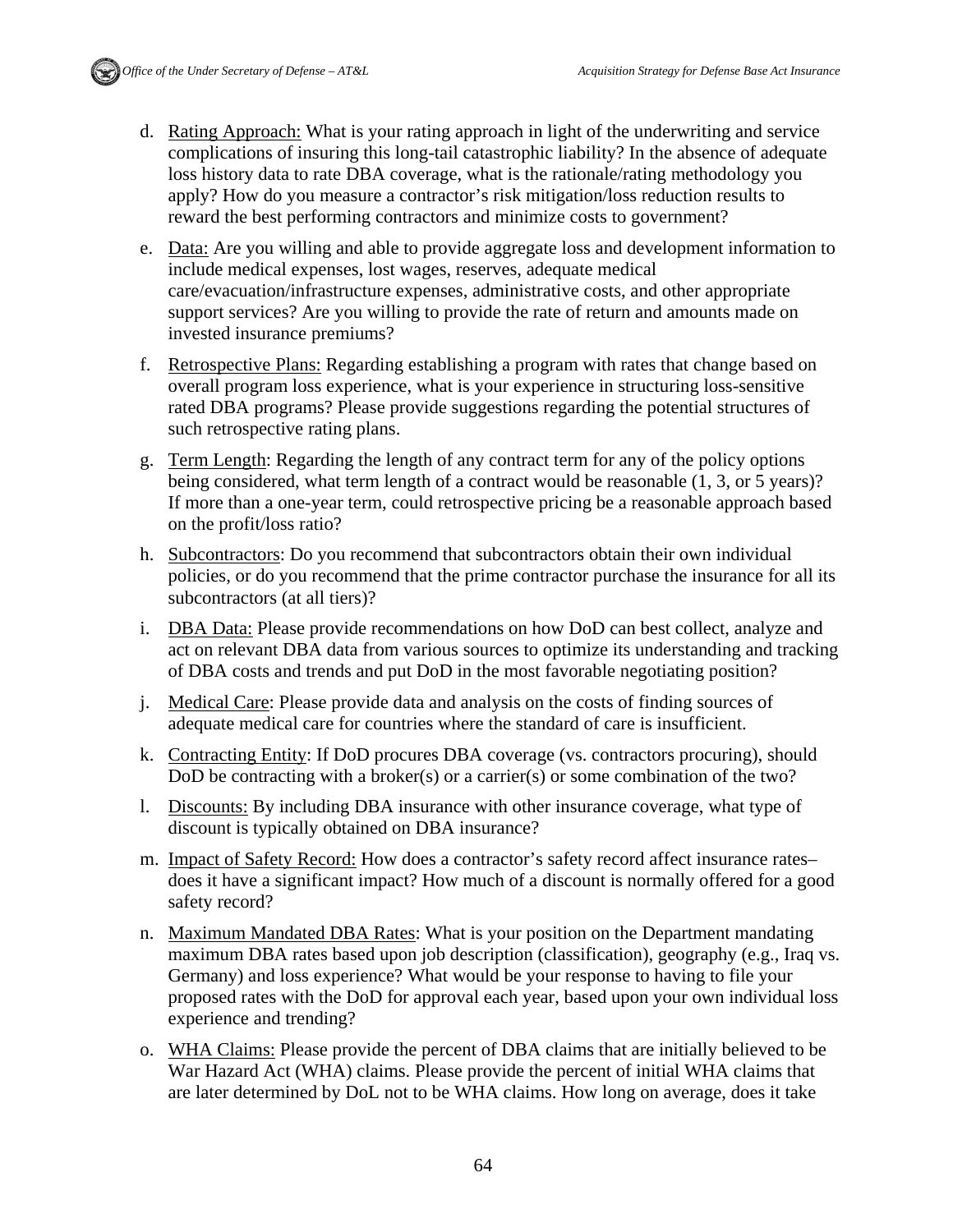

DoL to settle and reimburse the insurance carrier for WHA claims? Typically, does DoL pay the entire WHA claim amount the carrier submits–if not, what is the average percent?

4. Specific Questions for DoD Contractors

In addition to the questions in 1 and 2 above soliciting information from all interested parties, the Department would appreciate additional responses from DoD contractors to the following questions:

- a. Current Practice: How do you acquire your DBA coverage today? Do you purchase insurance or are you an approved self-insurer for this coverage?
- b. Purchased Insurance: If you purchase your DBA insurance, is it (a) acquired through a stand-alone insurance policy; (b) acquired through a multiline insurance program with DBA coverage separately priced; (c) acquired through a multiline insurance program with DBA coverage not separately priced?
- c. Supplemental Coverage: Do you supplement the standard DBA coverage for employees with medical assistance or additional life or disability coverage? Do you do so (a) for all DBA covered employees; (b) only for specific categories of employees? Are the premiums for any such coverage? (a) paid for in full by the company? (b) paid for in part by the company and in part by the employee?; or (c) paid in full by the employee?
- d. Subcontractors: Do you recommend that subcontractors obtain their own individual policies, or do you recommend that the prime contractor purchase the insurance for all its subcontractors (at all tiers)?
- e. Discounts: By including DBA insurance with other insurance coverage, what type of discount is typically obtained on DBA insurance?
- f. Impact of Safety Record: How does a contractor's safety record affect insurance rates– does it have a significant impact? How much of a discount is normally offered for a good safety record?